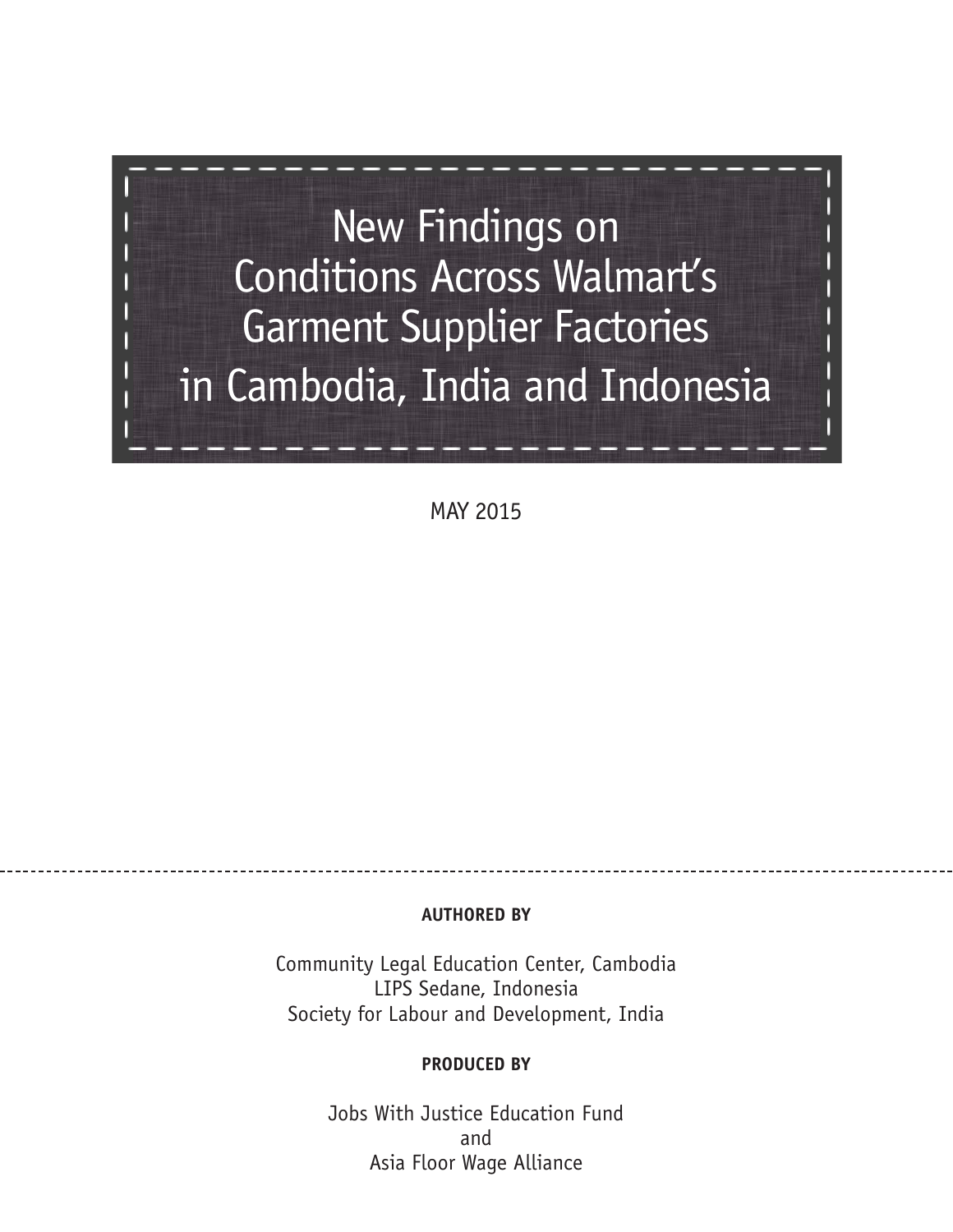TABLE OF CONTENTS

| <b>INTRODUCTION</b>                                           | 5              |
|---------------------------------------------------------------|----------------|
| <b>METHODOLOGY</b>                                            | 6              |
| <b>OVERVIEW OF GARMENT INDUSTRY</b>                           | 6              |
| 1. India                                                      | $\overline{6}$ |
| 2. Indonesia                                                  | $\overline{7}$ |
| 3. Cambodia                                                   | 8              |
| <b>SUPPLYING TO WALMART</b>                                   | 9              |
| 1. Cambodia                                                   | 10             |
| 2. India                                                      | 11             |
| 3. Indonesia                                                  | 12             |
| <b>WORKING CONDITIONS</b>                                     | 13             |
| 1. Migrant Contract Labor                                     | 13             |
| 2. Wages                                                      | 14             |
| 3. Freedom of Association                                     | 19             |
| 4. Forced Labor                                               | 21             |
| 5. Safety and Health                                          | 22             |
| 6. Sexual Harassment and Gender Discrimination                | 23             |
| 7. Complaints                                                 | 24             |
| <b>GARMENT SUPPLIER CASE STUDY: PT Ghim Li</b>                | 25             |
| <b>RECOMMENDATIONS</b>                                        | 27             |
| <b>APPENDICES</b>                                             | 28             |
| 1. Appendix 1: Walmart Suppliers in Indonesia                 | 28             |
| 2. Appendix 2: Walmart Suppliers in Cambodia                  | 29             |
| 3. Appendix 3: Products Made by Walmart Suppliers in Cambodia | 30             |
| 4. Appendix 4: Ownership of Walmart Suppliers in Cambodia     | 30             |
| <b>BIBLIOGRAPHY</b>                                           | 31             |
| <b>ENDNOTES</b>                                               | 32             |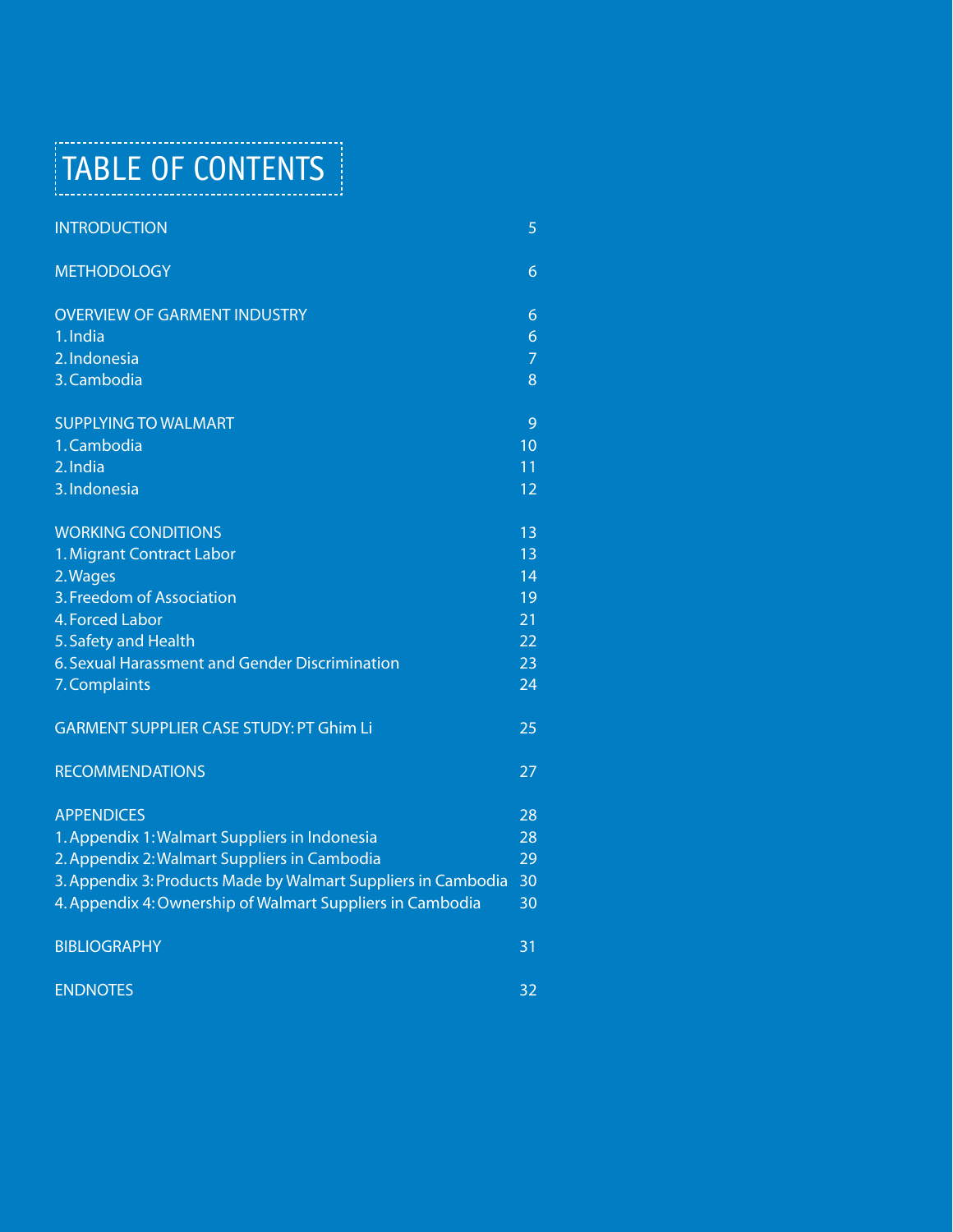# EXECUTIVE SUMMARY

Walmart is not just a retailer; it is the largest private employer in the world and dominates the global supply chains of nearly every consumer product. Such a large and complex supply infrastructure also means that Walmart is able to conceal the exploitation of the workers who create those thousands of products. This study will focus on one such product – garments, one of the oldest and most globalized commodities. The study will cover three of the six major countries that supply to Walmart: Cambodia, India, and Indonesia. The study focuses specifically on Walmart because of its role as the world's largest retailer, its reputation for keeping costs at a minimum, and its trendsetter status in the global garment industry.

This study has documented several heinous abuses by Walmart garment-supplier factories at the same time that the giant buyer expresses nothing but stony silence. Labor-rights activists and trade union leaders in Asia corroborate the fact that Walmart is notorious for being the most difficult large brand to communicate with. Whereas other large brands, even those who have received negative attention in recent years, have representatives on the ground in Asian countries, Walmart remains one of the few large brands that do not provide local representation for compliance issues.

Through this report, we want to draw these cases to attention of national and international organizations and other stakeholders.

## Denial of Freedom of Association / Right to Organize

• In Cambodia, a Walmart supplier called for the army's intervention during a strike, using his personal connections to the infamous Brigade 911 (whose past human rights abuses have been reported by the UN). The result was a violent crackdown beginning on January 2, 2014, that led to the deaths of five workers, injuries to dozens, and the arrest and illegal detainment of twenty-three workers, union leaders, and activists, who were held in prison until their sentencing and suspended release on May 30, 2014.

- In Indonesia, when workers raised important grievances at a Walmart supplier factory, the management terminated all trade union officials and almost all union members, replacing them with new workers. When the trade union protested, a paramilitary organization was used to disperse protestors.
- In India, none of the supplier factories interviewed had a union. If the supplier-factory management notices a worker speaking out about an injustice, it leads to threats, violence, slashed wages, or even termination. Interviews revealed that company goons are involved in intimidating and harassing workers when workers assemble to have tea or lunch together inside or outside the factory grounds. Researchers were told that these were common tools that the management employs to suppress workers. Nearly all of the Noida workers interviewed for this study (92 percent) stated that they were in an agitated state of mind due to their working conditions, but felt helpless to object.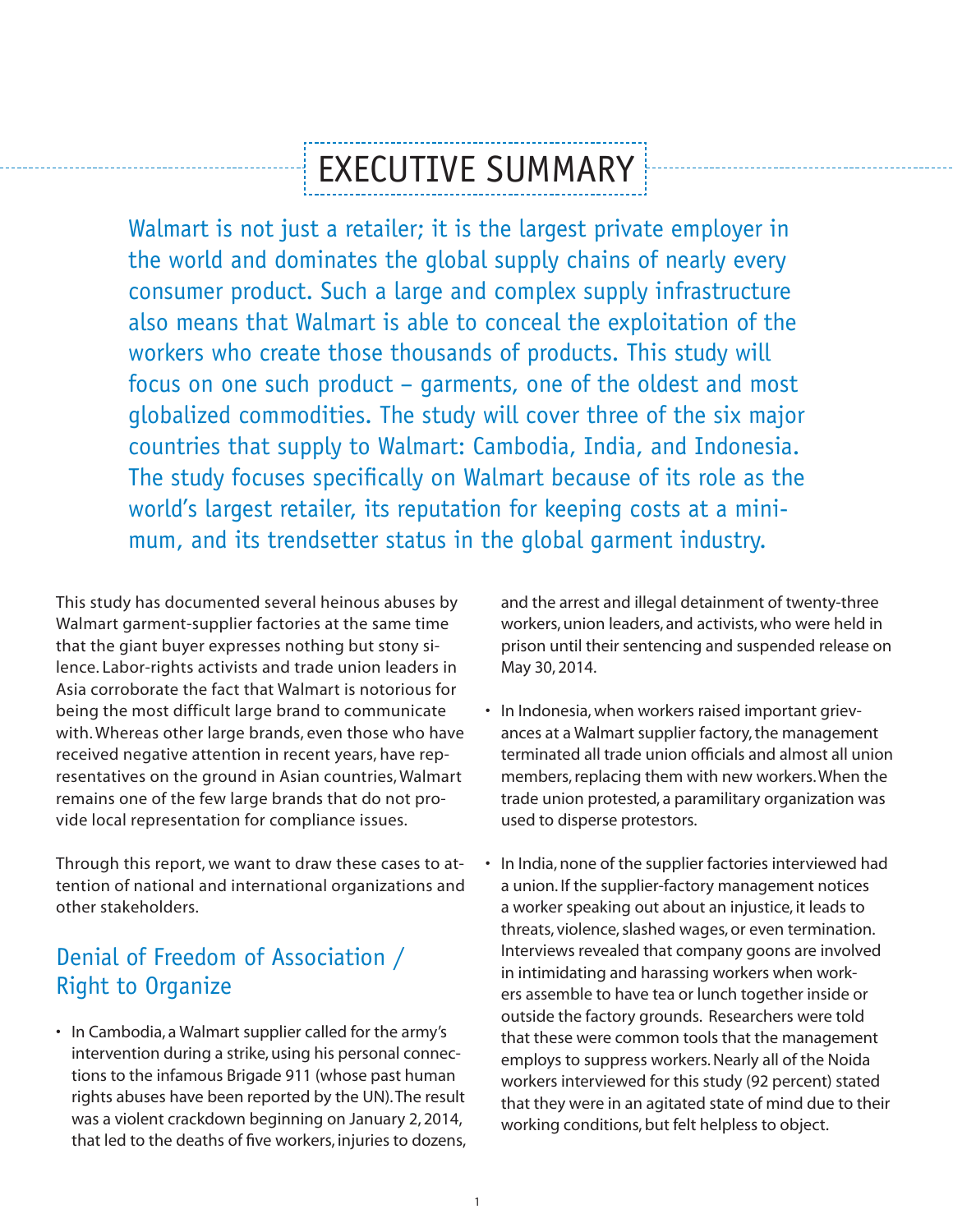• In Cambodia, supplier factories promote employer-run or pro-government unions in order to block representative and democratic unionization. Workers are often not aware that they have a union representative or that there is a union office, even though member dues are deducted from their paycheck every month. Although it is against the Cambodian Labor Law of 1997 to deduct union fees directly from a paycheck without signed consent and approval, this practice is fairly common in factories using employerrun or pro-government unions. In such cases, negotiations between workers and employers are non-existent.

### Wage Theft

- In India, the research shows a variety of wage-theft practices such as incorrect payment of wages based on skill level, denial of legally stipulated overtime rates, and late payment.
- Indian supplier factories deduct from workers' wages for Provident Fund (PF) payments and Employee State Insurance (ESI) but pocket these deductions rather than depositing them with the relevant state accounts. The PF scheme requires employers to contribute a certain amount of matching funds for each employee, which they also do not do. Such practices deny important social security benefits to workers, forcing them to go into debt during family emergencies or in order to fund their children's education.
- In a supplier factory in Tamil Nadu, India, a female worker was verbally abused, sexually harassed and forcefully terminated under false pretenses. She was not paid the wages she was due and was forced to come back later to be given only partial payment. In Gujarat, India, labor contractors fail to pay workers the wages due to them on time, and sometimes do not pay them at all. Workers often get laid off without notice or compensation.
- Garment workers, working at poverty-level minimum wages, depend on overtime work as a means to supplement their income in order to survive. However, the field study in India shows that most supplier factories not only fail to pay the legally stipulated double rate for overtime work, but also under-report overtime hours.

• In Cambodia, workers work for poverty wages and depend on special allowances such as "attendance bonuses" to augment their income. The study found that most factories deduct these allowances at a highly disproportional amount. For example, one supplier factory offers a \$10-per-month attendance bonus, which, by law, should be reduced by \$0.40 for each day missed. Instead, the management regularly deducts \$5 for each day missed up to three days, plus an additional \$4 as a penalty for subsequent missed days. This "bonus" can thus easily become a penalty, cutting into a worker's already meager monthly income.

### Forced Labor

- Workers are forced to work overtime. Eighty-six percent of the Cambodian workers interviewed for this study reported that their typical workday was 10-14 hours and that they did not have the option to leave the factory prior to overtime hours beginning. Workers reported being forced to work Sundays and national holidays. Refusing overtime work is often not an option: many factories refuse to give permission to workers to leave before overtime hours are over, while other workers reported fear that their contract would not be renewed if they argued.
- Workers also reported being forced to work when ill, which is particularly problematic during the hot season, which lasts from March until November and overlaps with the industry's ten-month-long high season. During this season, mass fainting episodes regularly occur as a direct result of overexertion without proper nutrition.
- Cambodia's national holidays amount to 15-18 days of leave per year. However, in nearly all cases, workers reported that their employers preferred to pay out the holiday leave rather than allow workers to actually take the time off.
- Forced labor, aside from being illegal, has serious health consequences. Mass fainting has become an epidemic in the Cambodian garment industry. Defined as an instance in which large numbers of garment factory workers faint at work, the issue has sparked mass media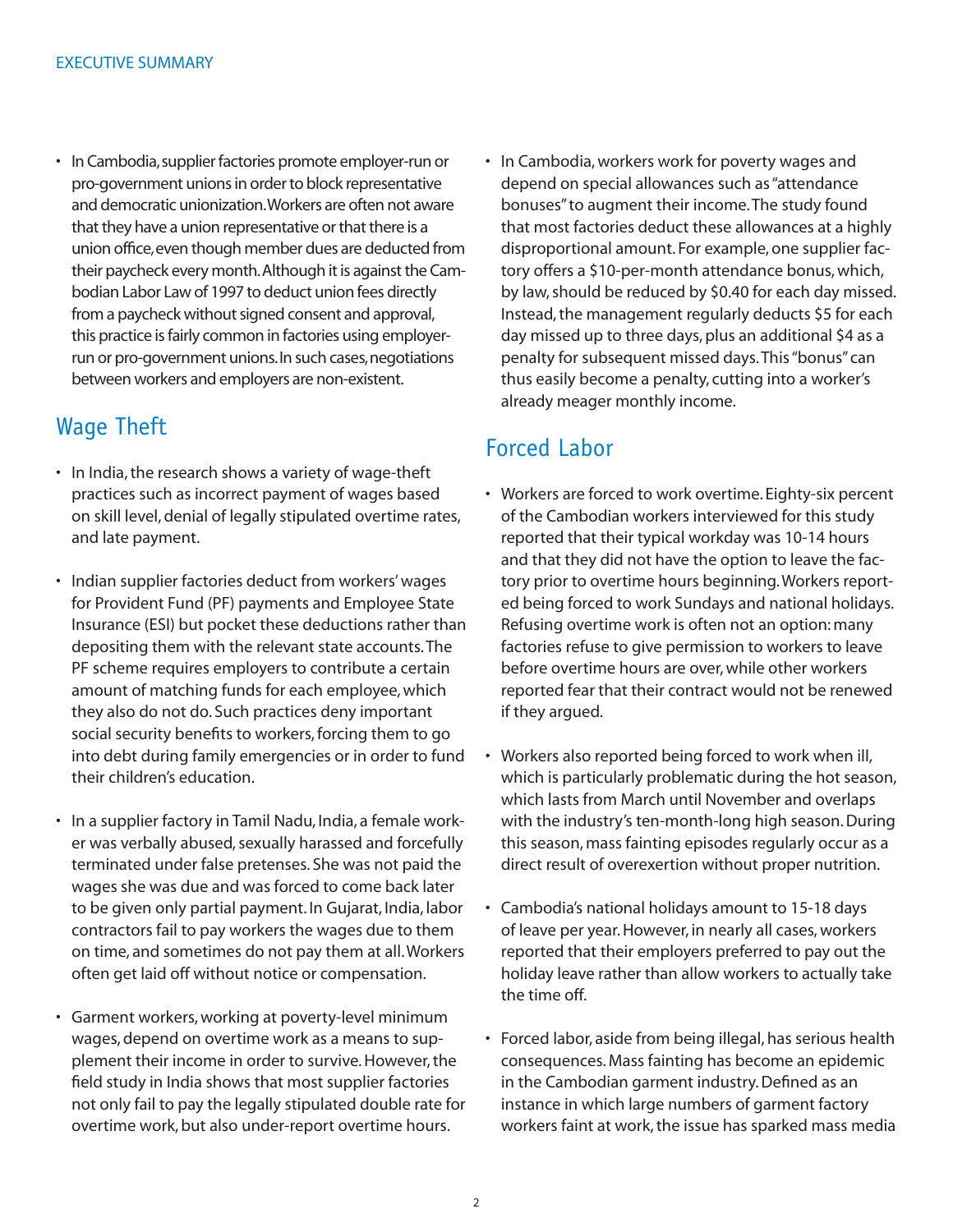attention as well as comprehensive research. At a national level, more than 600 workers fainted in the first five months of 2014 alone, compared to a total of 800 over the whole of 2013.

• In Indonesia, workers work well over 40 hours a week in pursuit of unrealistic performance targets and are forced to work overtime when orders increase. Workers cannot refuse overtime assignments; if they did, they would simply be laid off. Because the minimum wage in the garment sector only covers 62.4 percent of the average worker's expenses, many workers are willing to prolong their working hours beyond the limits of endurance. These conditions were found in India as well as Indonesia.

### Manipulations to Avoid Following Labor Laws

- In India, subcontracting is common; supplier factories outsource labor recruitment and management to labor contractors who organize groups of workers and bring them to the factory. In this way, suppliers distance themselves from any obligation to their employees.
- In India, researchers found that most of the "daily-wage" workers interviewed were falsely designated. In reality, they were not daily-wage workers, being paid only biweekly or monthly. Being designated a daily-wage worker is in itself degrading and dehumanizing; it denies legitimate status and devalues a worker's skills and experience. It also means being denied legal rights to a minimum wage commensurate with skill level, social security, paid leave, and so forth. The use of dailywage labor facilitates the hiring of workers under the contract labor system, stymies unionization, and helps employers control the labor market.
- In Indonesia, a supplier factory closed its plants on the grounds that it was receiving insufficient orders from buyers and could not afford to pay minimum wages. The regular workers received only 75 percent of the compensation stipulated by the law, while the contract workers were terminated without any compensation at all.

## **Insecurity**

- In India, many workers work on a piece-rate basis, which has hidden exploitative conditions. One piecerate worker explained that "when there is enough work to be done, we are able to earn above the standard minimum wage, but when there is no work for us, we are laid off without any notice or compensation."
- In Cambodia, research showed that supplier factories increasingly employ almost all workers under threemonth Fixed Duration Contracts (FDCs), which provide no security of employment and leave workers extremely vulnerable to exploitation. Factories are supposed to change these contracts to long-term contracts after two years of employment, but interviewed workers claim that almost all workers remain on FDCs. Factories tend to fire the workers after two years rather than offering them long-term contracts.
- In India, where supplier factories hire employees indirectly through labor contractors, workers are not given employment identification. Workers told researchers that, as they left their factories at night after overtime work, the police would harass them for not having identity cards.
- In other cases in India, the supplier would change a worker's identity card repeatedly, each time issuing the card under a different contractor's name and making the worker a "new hire," keeping him at an entry-level wage.

### Sexual Harassment and Gender **Discrimination**

- Workers interviewed at supplier factories in Cambodia reported that human resources and administrative personnel often sexually harassed female employees. Workers responded that there were no mechanisms in place to register complaints.
- Within the factories included in this study, several respondents reported that becoming pregnant jeopardizes employment. Because most workers are employed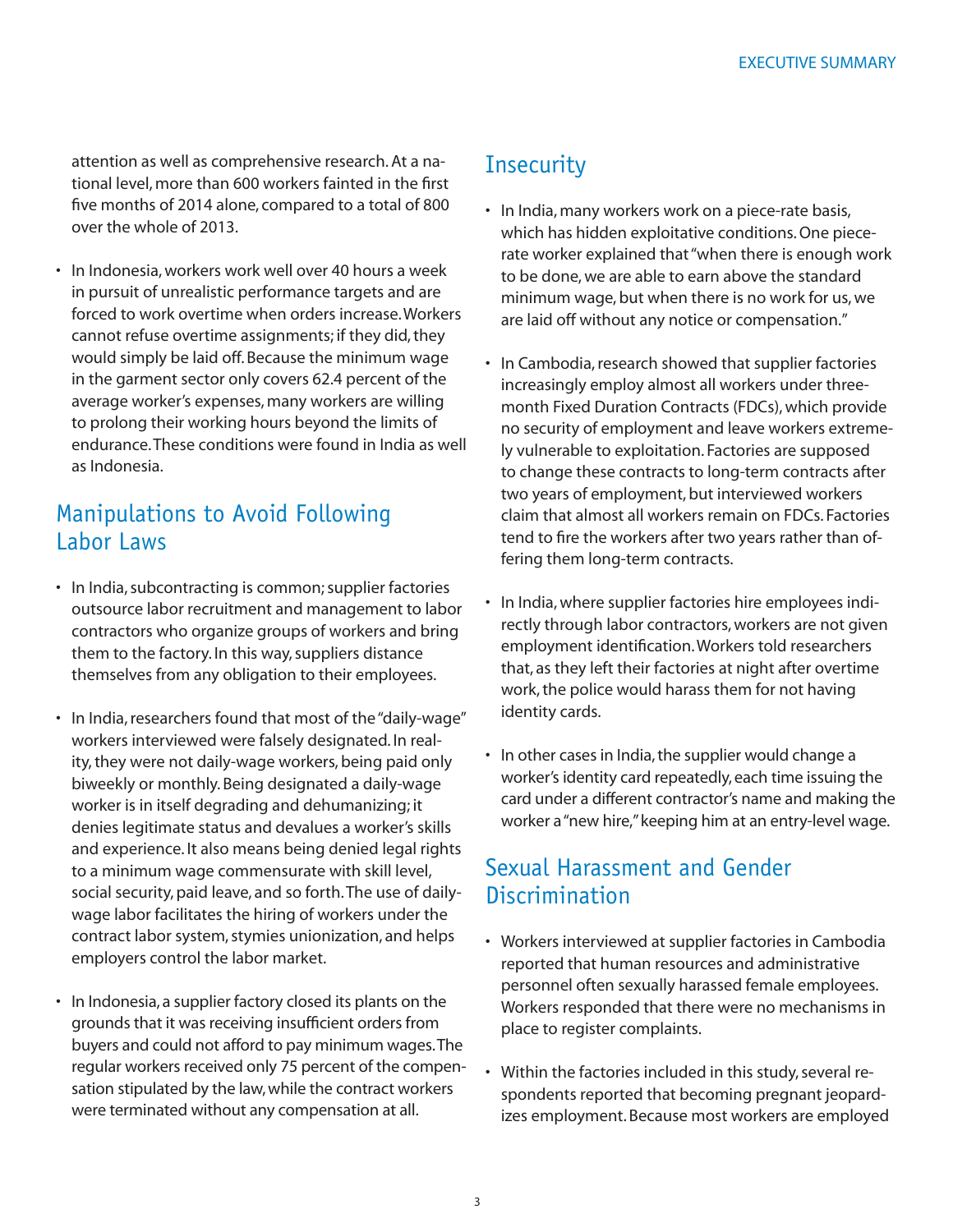under very short FDCs, if a woman becomes pregnant, she will usually not receive a renewal at the end of her contract.

• In India, especially in the north, women working late at night – which they frequently must due to forced overtime – face danger. They have to return home through poorly lit and unsafe streets. Sexual harassment from supervisors is widespread and women feel they must endure it in order to meet production targets or to receive benefits. Complaining about such harassment leads, more often than not, to termination.

## Physical Environment

• In Cambodia, in nearly every factory interviewed, workers voiced serious concerns about their access to clean drinking water and sanitary toilet facilities, and about overheating – a cause of many of the fainting instances reported. In one factory, there are daily instances of at least two or three workers fainting and two workers have died within the past year. Neither the factory owners nor Walmart conducted any investigation into either death nor was any compensation provided to the families.

- In India, facilities were also reported to be abysmal, with toilets often in a filthy and unusable condition or absent altogether.
- All of this is similar to what was experienced in Bangladesh where building and construction safety became an internationally recognized crisis after fires and building collapses killed thousands, first at the Tazreen Factory in 2012 and then at Rana Plaza in 2013.

#### Recommendations

The report concludes with several recommendations for Walmart to improve conditions in its supply chain and ensure workers' rights are protected. These include having local CSR-compliance representatives in supplier countries, investigating claims of workers' rights violations by suppliers, paying suppliers a fair price so those earnings may be passed onto their employees, beginning dialogue with the Asia Floor Wage Alliance about covering the minimum wage-living wage gap, among others.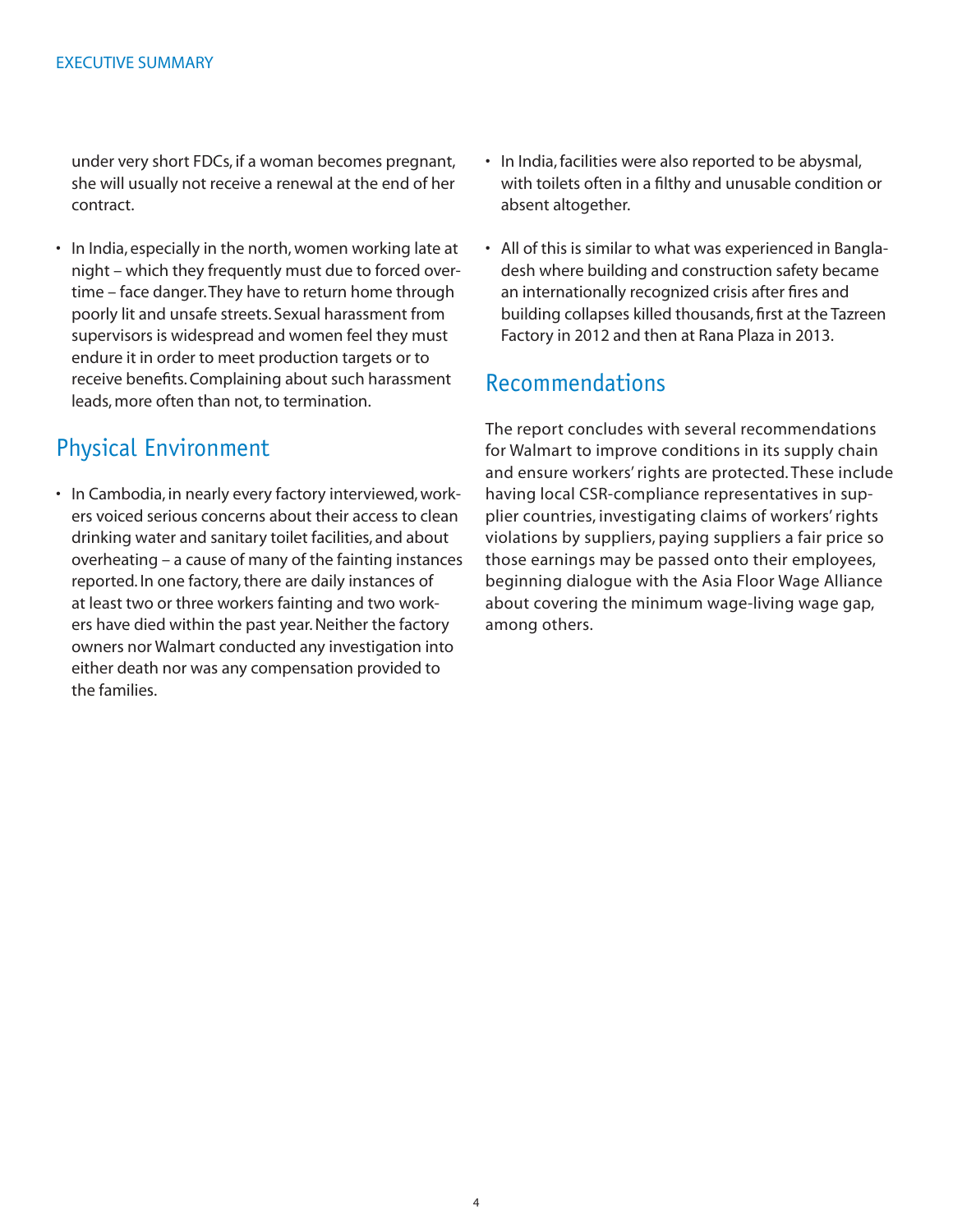# Introduction

The second half of the twentieth century witnessed dramatic industrial integration at the global level, especially the rapid integration of the developing economies of the Global South into competitive global markets. Liberalized economic policies have facilitated export-oriented economies and enabled unprecedented transnationalization of production. Transnationalization of production is the process by which firms (transnational corporations, or TNCs) from the developed world (the Global North) have decentralized their production processes into subcomponents and subprocesses, then distributed these across the developing world (the Global South) wherever labor and resources are cheapest, thereby acquiring cost competitiveness at the global level.

These policies were motivated by the assumption that opening up the domestic markets of developing countries would enhance the competitive efficiency of domestic enterprises there as they absorbed technology, knowledge, and skillsets from abroad. This assumption has now been refuted. Contrary to expectations, severe competition in global export markets has led domestic firms to cut costs at the expense of their employees' welfare, leading to a prevailing condition of oppressive labor relations across the manufacturing sector in the Global South.

Firms deny payment of minimum wages, social security, and benefits to their workers and increasingly resort to informal employment contracts that ensure labor flexibility by allowing businesses to fire employees en masse without consequences. Persistent minimum-wage violations and wage-theft practices, coupled with a lack of freedom of association, are becoming alarmingly visible across the Asian manufacturing sector. In short, since the rise of neoliberal globalization and the international division of labor, the industrial trajectories of developing countries have changed dramatically, becoming strongly anti-labor.

Garment production was already internationalized before the implementation of the neo-liberal agenda. However, the establishment of the Multi Fibre Agreement (MFA) in 1974 specifically reinforced the need for multiple

garment-production sites and for setting up export quota ceilings for all exporting countries, in order to protect the domestic markets of developed nations. The outcome of the MFA was a deepening of the neo-liberalization of garment production. In fact, as global buyers had to rely on multiple production nodes, an increasing number of countries were incorporated into the global garment commodity chain.

The phasing out of the MFA in 2005 was a great opportunity for small factories to increase garment production for exports. As the market became highly competitive, only factories that could produce at the lowest cost survived; many were forced to close. Thus, stiff competition was inevitable, both among factories within each country and among the countries of the Global South. By the late 1970s, the synergetic effect of these processes, coupled with increasing labor costs in East Asia, determined a second geographical shift of this chain, first towards Southeast Asian, East Asian, and Latin American countries, then towards China and South Asia.

Persistent institutional violations and a lack of collective bargaining create an environment in which forced labor is common. Retail giants like Walmart enjoy a lack of accountability that does not square with their direct involvement in global subcontracting chains. In Asia, the lives of garment workers and their families depend on a system that is characterized by avaricious government policies and a lack of accountability on the part of either governments or the multinational corporations that make millions of dollars each year off of this enterprise. Garment workers face poverty wages, exploitative contractual agreements, harsh working conditions, few or no employment benefits, limited or no freedom of association, and the constant threat of abuse at the hands of their employers.

The case in point of this study is Walmart, because it is the world's largest retail corporation, has a reputation for keeping costs to the minimum, and is a trendsetter for corporate practices in the global garment industry.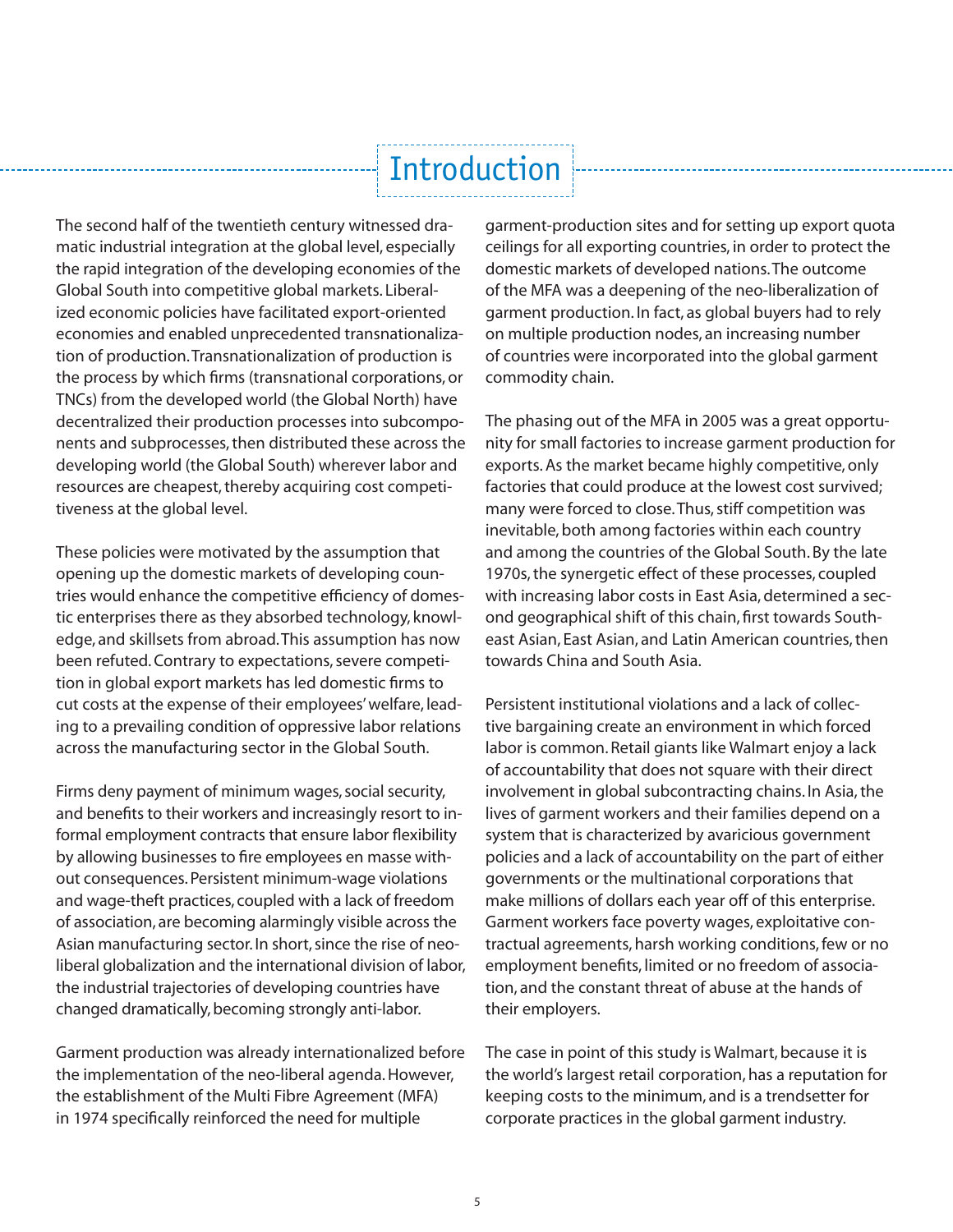# Methodology

This research covers three countries in Asia – three of the six major supplier countries to Walmart.

In India, the research was conducted by the Society for Labour and Development, based in Delhi. SLD conducted the research in three different regions of India: Vapi in Gujarat, in the west; Tirupur in Tamil Nadu, in the south; and Noida in Uttar Pradesh, in the north. In Cambodia, Community Legal Education Center (CLEC), based in Phnom Penh, collected data on the working conditions in Walmart sourcing factories. In Indonesia, the research was conducted by LIPS.

The bulk of this research depended on direct access to those who are most familiar with working conditions in Walmart supply factories: garment workers. In India and Indonesia, surveys were conducted, and in Cambodia, focus groups were chosen as the tool. Participants were selected at random from among a pool of volunteers. All participants were informed of their right to confidentiality, as well as the right to skip questions they were not comfortable answering.

Lack of transparency in the coprorate sector in Asia led<br>
notes escervation for the corporate sector in Asia led<br>
notion on the companies or the industry as a whole. In<br>
the process of research. In Indonesia, initial infor to researchers being unable to procure significant information on the companies or the industry as a whole. In Cambodia, information was relatively accessible, easing the process of research. In Indonesia, initial information had indicated that seven companies produced for Walmart brands, but a closer investigation found that five had stopped. In order to determine which companies were actively producing for Walmart and to determine the number of orders and the total sales figures, Indonesian researchers contacted the Ministry of Industry and then, at their suggestion, Badan Koordinasi Penanaman Modal (BKPM, or the Coordination Board of Investment). They received no reply. They also tried to contact Better Work Indonesia, but were unable to get any response.<sup>1</sup> Ultimately, the Indonesian researchers chose Batam for a case study.

In India, where union density in the garment industry is low, interviews were conducted with local union leaders. In Cambodia and Indonesia, interviews were also conducted at national and regional levels.

## Overview of Garment Industry

## India

India has made a name for itself as a garment-manufacturing center of global renown. Today, the textile and apparel sector employs 35 million people (and is the secondlargest employer). It generates roughly 20 percent of the country's total export earnings and contributes 4 per cent to the GDP, making it the largest industrial sector of the Indian economy. This textile industry is worth \$37 billion, and its share of the global market is about 5.9 percent.

Indian garment production is particularly concentrated around areas such as Delhi, Noida, and Gurgaon (together called the National Capital Region), Ludhiana and Kanpur in northern India, Kolkata in eastern India, Mumbai and Gujarat in western India, and Chennai, Bangalore, and Tirupur in southern India. The National Capital Region (NCR) alone accounts for 60 percent of Indian garment exports.

Garment manufacturing in India takes place in a variety of facilities. The most advanced large factories (Tier 1) carry out design, fabrication, and delivery to the sales point; they often subcontract to labor contractors and little-known subcontracted factories, which in turn subcontract to almost anonymous home-based workers (Tier 4). Typically, Tier 1 companies have direct commercial relationships with international brands and are fairly large enterprises, often having more than one industrial unit engaged in the production of garments. Distributing their workforce across several units allows Tier 1 companies to register each unit as a small-scale business enterprise, taking advantage of policy incentives intended for small-scale industries (SSIs). It also allows them significant labor flexibility.

Multinational retailers and brands source ready-made garments from the aforementioned garment clusters in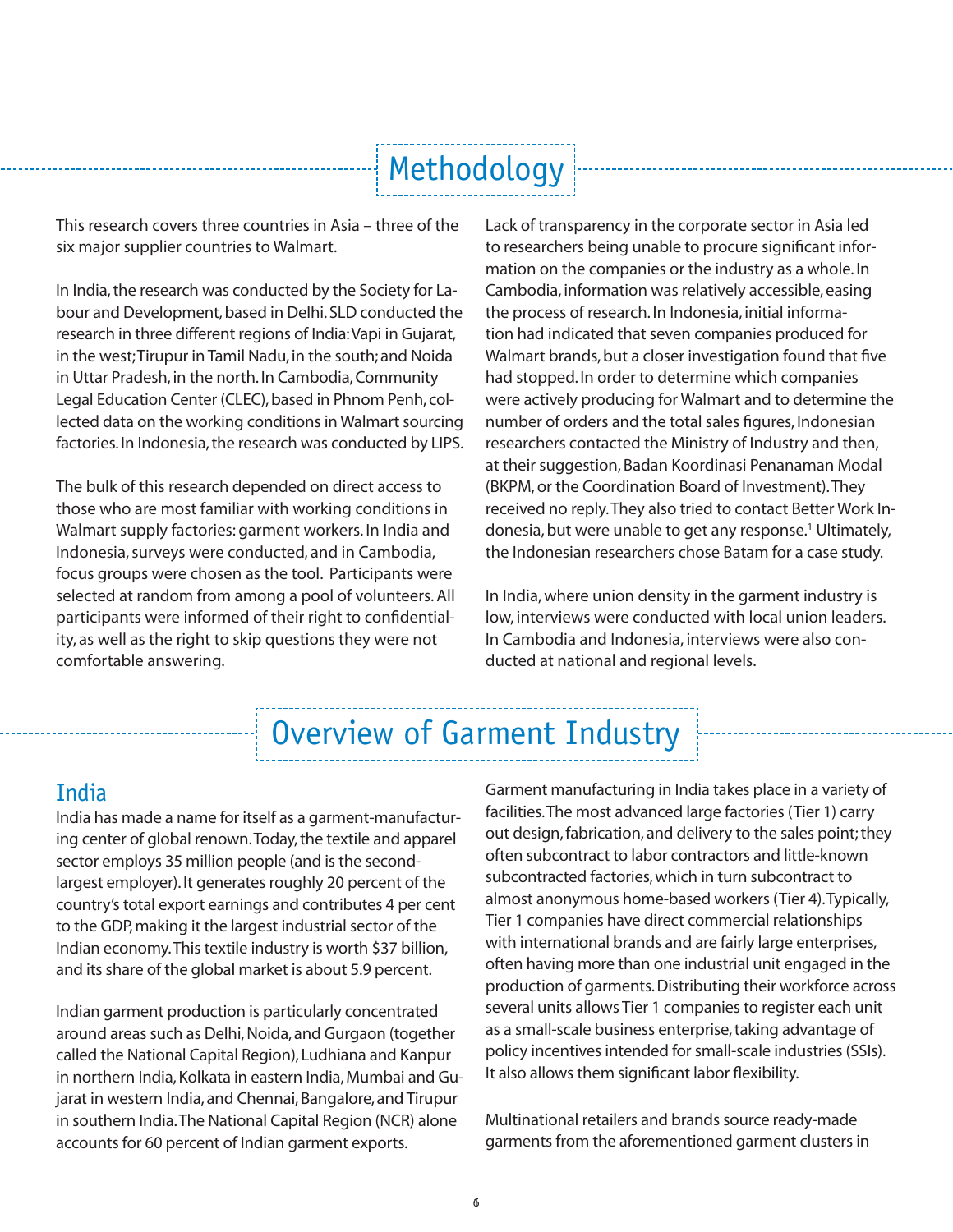India. The leading brands sourcing garments from Indian clusters include The Gap, H&M, Walmart, Target, JCPenney, Tommy Hilfiger, Marks & Spencer, Next, Adidas, Nike, and Puma; they account for almost 35 percent of the total textiles being sourced from India.

India's niche in the global garments market has been carved out at the cost of hundreds of thousands of workers in this industry's predominantly female, migrant, and informal labor force. The educational profile of the workforce is extremely poor and mostly restricted to primary education. This low educational profile can be explained by the fact that a majority of the workers joined the garment industry (or industrial work generally) at a very young age, abandoning education in the process. A majority of the workers are from marginalized and lessprivileged caste groups. The gender composition of the garment workforce varies across the garment clusters. In the northern and western clusters, the proportion of male to female workers in the workforce is fairly equal; in southern India, women make up 90 percent of the workforce.

The workforce is primarily informal. The practice of hiring workers on regular employment contracts is in decline, while short-term informal and irregular contracts are emerging as the basis of most new recruitment. Casual and contract labor now accounts for the majority of garment workers. This allows employers to sidestep statutory obligations and maintain a constant state of insecurity among workers, which has its own unsavory disciplinary value. Workers' insecurity and vulnerability are further exacerbated by firms violating minimum-wage laws, denying social security benefits, and constraining the right to freedom of association.

The fact that the working population largely comprises migrants from socially weaker or marginalized sections of society, coupled with the near absence of unions in the garment factories, makes it difficult for workers to organize themselves or generate bargaining power. Unions in the garment sector face significant obstacles; labor mobility among the garment workers is especially high and managers actively block any attempt workers make to raise grievances.

### Indonesia

The abolition of the MFA textile quota negatively affected the garment industry in Indonesia. Indonesia imports all of its textile machinery: in 2012, for example, the cost of imported machinery from China, Japan, and other countries reached \$1 billion. Raw material, such as cotton, is also almost 99 percent imported. Indonesian producers must compete with new competitors such as China, Vietnam, Cambodia, Bangladesh, and Sri Lanka, as well as old competitors like Taiwan, South Korea, and India.

The Indonesian garment industry is the tenth-biggest supplier in the world and the third-largest supplier to the United States. According to Henrietta Lake, senior consultant for the International Development Project, foreign garment businesses are turning to Indonesia because Indonesian garment factories produce better products than their competitors in Bangladesh. In terms of price, Indonesian garments are more competitive than those from Vietnam, the Philippines, China, or Cambodia. Garment-business orders, according to Lake, increase 10 percent every year. In 2008, some 30 brands ordered garments worth \$230 million from Indonesian garment producers. The orders came from Abercrombie & Fitch, Dewhirst, Hanes, J.Crew, JCPenney, The Gap, Jones Apparel, Liz Claiborne, Nike, Ralph Lauren, Target, Vanity Fair, and Walmart, among others.

In Indonesia, there are around 3,000 TPT (Tekstil dan Produk Tekstil, or Textile and Textile Products) companies; about half are export-oriented and produce for global brands. Ninety percent of the TPT industry is concentrated on the island of Java, mostly in West Java.

The TPT industry represents 15.8 percent of employment in the manufacturing sector and annually exports garments worth well over \$5 billion. The industry as a whole employs between 1.5 million and 2.5 million workers; medium- and large-scale garment producers account for only around 500,000 of them.

In the pursuit of productivity and competitiveness, the textile-and-garment industry has become sensitive to various state policies, like cuts in fuel subsidies, increases to electricity tariffs and the minimum wage, and reduced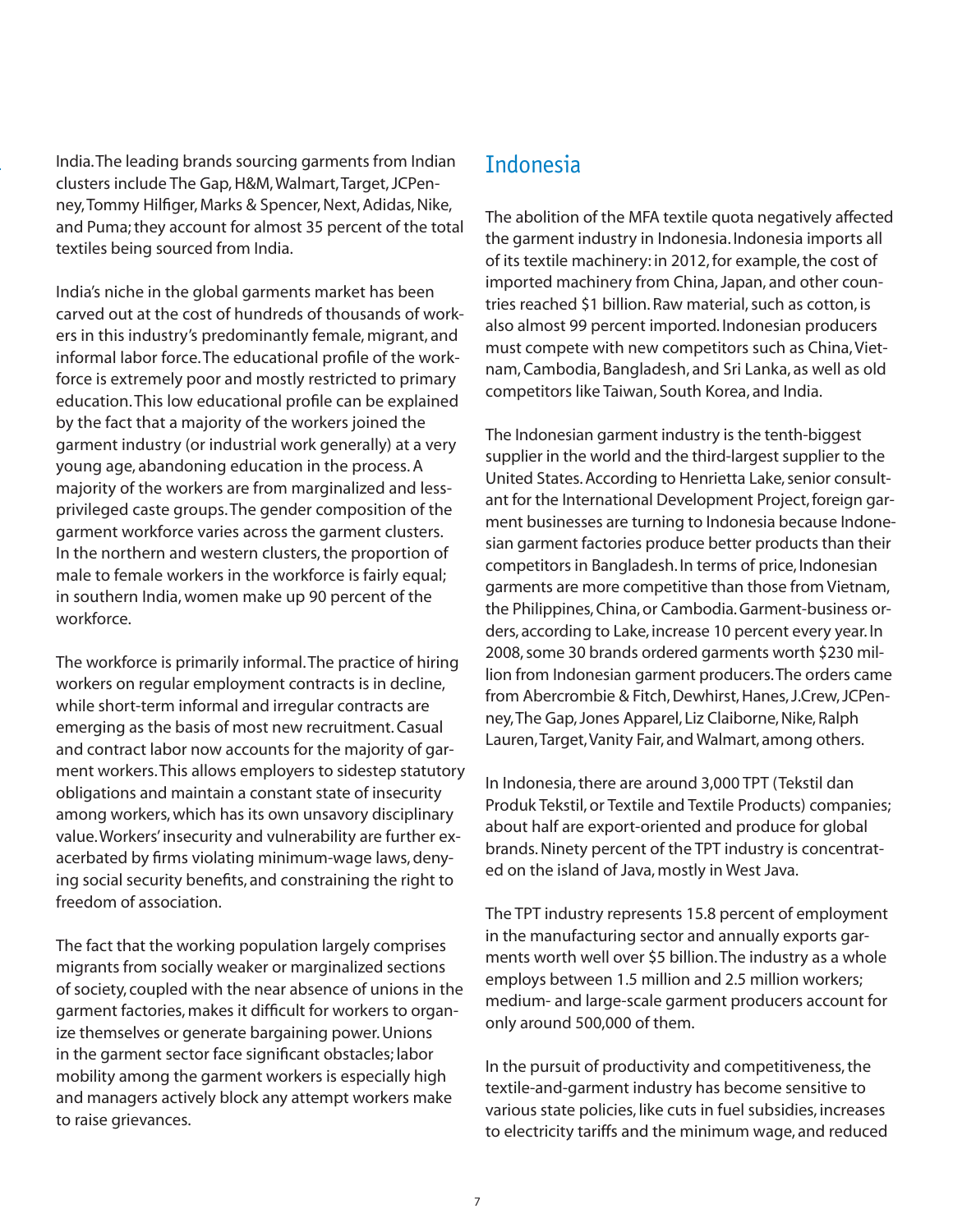infrastructure spending, as well as international market fluctuations. The government provides subsidies to the garment industry worth 11 percent of the state budget. In addition, the garment industry circumvents minimumwage laws at a higher rate than any other industrial sector. In 2012, after the increase of the minimum wage, the government issued a circular to all governors to ease the ability of garment businesses to suspend payment of the minimum wage.

At the same time, since 2008, through Presidential Decree No. 28/2008, the Indonesian government has looked to the textile-and-garment industry as a source of jobs and a means of reducing poverty. The Ministry of Industry plans for the garment sector to account for five percent of Indonesia's international trade by 2023. The government is working to open new Free Trade Zones and increase the capacity of old FTZs. The opening of new FTZs is accompanied by improvements to supply lines and the expansion of additional shipping lines.

A poor relationship between labor and management is considered to be one of the main causes for low productivity in the garment industry. Managers describe their workers as unproductive, demanding, and low-skilled. They often use minimum-wage increases as an excuse for layoffs.<sup>2</sup> The rate of compliance with labor laws is lower in the garment industry than in any other industrial sector of the Indonesian economy.<sup>3</sup> Workers are expected to put in far more than 40 hours each week in pursuit of unrealistic production quotas.<sup>4</sup> Researchers also found that workers were forced to work additional overtime when orders increased. Workers could not refuse such overtime; if they did, they would be laid off. Also, due to povertylevel minimum wages, workers are willing to prolong their working hours beyond reasonable limits. Workers' real expenses are significantly higher than the minimum wages they receive: the minimum wage covers only 62.4 percent of the average garment worker's cost of living.<sup>5</sup>

#### Cambodia

Cambodia's 1994 Law on Investment gave the country an open foreign-investment regime and legally established a precedent to allow 100-percent-foreign ownership in

most sectors, including the garment industry. In 2014, only 8.5 percent of Garment Manufacturers Association in Cambodia (GMAC)-registered factories were domestically owned. The actual figure is most likely even lower, as many factories are joint partnerships.<sup>6</sup> As a result, there is little room for local initiative or entrepreneurship, the consequence of which has been problems with commitment and a lack of incentive for socially responsible investment. For example, the 2012-2013 conflict between workers and the Chinese owners of the Kingsland garment factory began when the owners fled the country, leaving more than 200 workers without jobs and owed thousands of dollars' worth of back wages. Domestic investors would likely be more committed to their investments, and a higher rate of Cambodian ownership could decrease the likelihood of such conflicts.

Not only are more than 90 percent of all garment factories in Cambodia foreign-owned, but GMAC also estimates that at least 80 percent of all middle managers within the factories are non-Cambodian nationals.<sup>7</sup> Therefore, while the garment industry has been widely purported to support Cambodian workers through stable employment, the profits are disproportionally retained by citizens of more-developed countries in the region, such as China and Malaysia.

As monitored by the Council for the Development of Cambodia (CDC) – which is the government body established to oversee investment policy and strategy – foreign investors have a guarantee that the government will neither nationalize foreign-owed assets nor establish price controls and will grant them the right to freely repatriate capital,

In addition,

interest, and other fi nancial obligations. 8

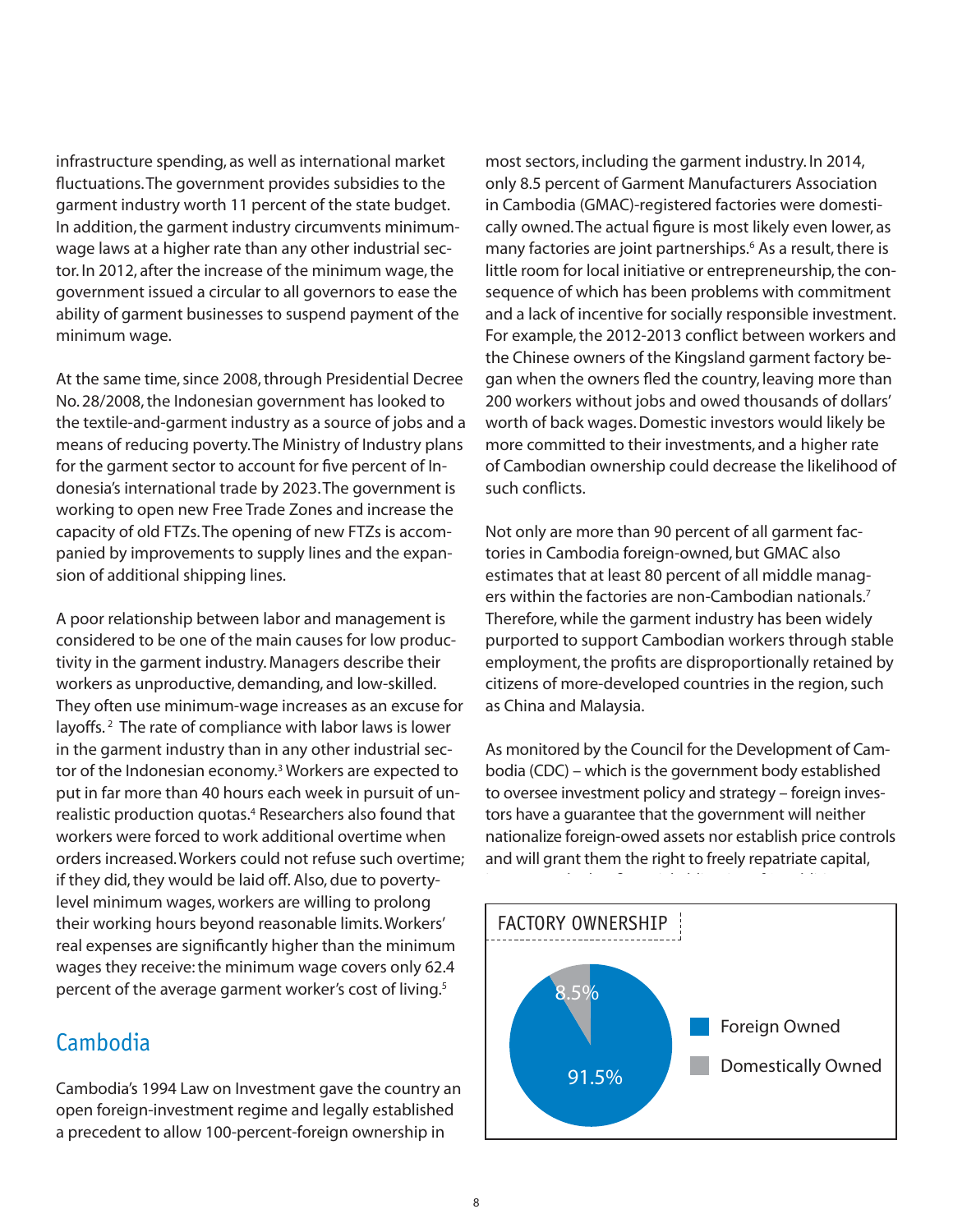generous incentives are provided to investors of projects geared towards export, making investment in the garment industry particularly attractive.<sup>9</sup> To date, the only restriction on the garment industry being 100 percent Foreign Direct Investment (FDI) is the 2001 Land Law, which stipulates

that ownership of land by investors may only be granted to Cambodian citizens. However, the Law on Investment has also made this law flexible through the issuance of longterm leases (up to 50 years), which are easily renewable and, in practice, perpetual.<sup>10</sup>

## Supplying to Walmart

#### **Cambodia**

Of the 14 factories included in this study, all but two are registered with GMAC as 100 percent foreign owned and 100 percent FDI (see Appendix 4).<sup>11</sup>

In 2013, textile, garment, and footwear exports from Cambodia earned the country approximately \$5.52 billion, which accounted for a 20 percent increase over exports made in 2012.<sup>12</sup> As a result of the increased presence of European brands, the visibility of Walmart's production line in Cambodia has received slightly less attention since mid-2013. However, the reality of Walmart's involvement in the Cambodian garment sector has not changed. Year-end customs data reporting imports from Cambodia to the United States from 2011 to 2013 show that Walmart's presence in Cambodia has generally remained steady and has even increased by some measurements, such as the number of factories listed in export data as Walmart suppliers.<sup>13</sup>

Analysis of customs data from 2013 can also be used to expose Walmart's share of the full Cambodian export market. In 2013, 31 Cambodian factories made exports to Walmart or Walmart-owned companies in the United States. Based on weight, these shipments accounted for 2.9 percent of the total exports sent to the United States and close to two percent of all garment exports out of Cambodia.14 When measured against shipments to brands with comparable reputations, such as retail giant Target (0.4 percent) or popular sports brand Adidas (0.7 percent), 2.9 percent of all exports to the United States is not an insignificant figure.

Although customs data offer the most accurate way to determine Walmart factory presence, the Cambodian



Ministry of Commerce also reports year-end figures on monetary exports by buyer. Analysis of 2011-2013 data corroborates customs figures, showing a steady increase of Walmart exports that is in line with increases by other major buyers. Although The Gap and H&M are still believed to have the two largest shares of exports from Cambodia to the United States, Walmart is probably now among the five largest brands in this regard.

Garments continue to represent nearly 80 percent of all Cambodian exports, and 87 percent of reported Walmart shipments are composed of apparel and garments.<sup>15</sup> Export data and on-the-ground research show that the vast majority of production for Walmart is focused on simple cut-and-sew t-shirts, sleepwear, and women's undergarments. Other items produced include men's sleepwear, girls' and boys' t-shirts and tanks, and women's cardigans, pants, and skirts. The vast majority of these goods are cheaply produced products made from inexpensive fabrics such as cotton and synthetic textiles.16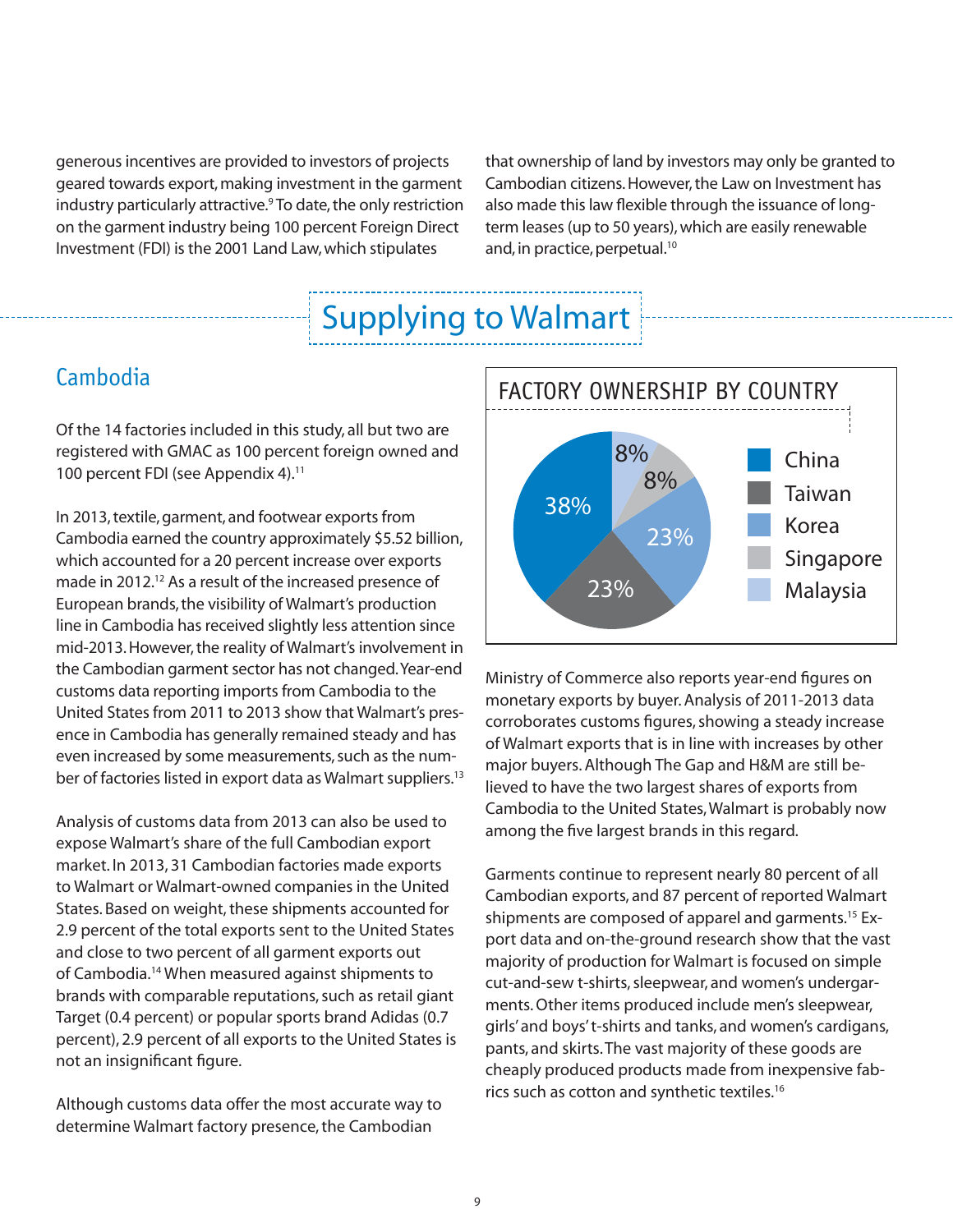Over the past several years, the Cambodian garment industry has come under fire in the local and international media for poor working conditions, accidents, and inadequate wages. Walmart has been a target of concern in nearly every case. In 2013 and early 2014 alone, there were five cases of extreme conditions involving Walmart suppliers, including two cases of mass fainting, one factory closure, and two incidents related to the violent January 2014 crackdown on striking workers that left five dead. In many of these cases, the local and international media were quick to identify the brands associated with the factories involved, putting international pressure on factory owners and the government.17 For example, in April 2013, 219 employees of Kingsland Garment Factory received \$235,000 in compensation after a Walmart and H&M supply factory closed without notice or proper compensation. The case made waves internationally, and, although the matter was eventually settled amicably, only H&M made any effort to publicly respond to the complaint, while Walmart initially adopted a stance of denial.<sup>18</sup>

Of the more than 700 garment factories in Cambodia, 31 were identified as Walmart suppliers (see Appendix 2). The vast majority are located in and around Cambodia's capital, Phnom Penh. Of those located near Phnom Penh, 21 of 26 are located outside export-processing zones, while three are located in the Vattanac I Industrial Park, one in the Vattanac II Industrial Park, and one in the Phnom Penh Special Economic Zone. The few outside of the capital are located in Takeo and Kandal provinces, which are just outside Phnom Penh.

The supplier factories chosen for this study were selected due to the estimated volume of Walmart production there based on customs and shipping data from 2013. Information related to the length of each factory's relationship with Walmart and the volume and value of production is difficult to determine due to the secrecy of the factories themselves. However, shipping data from 2013 provides some insight into what they provide for Walmart and the total percentage of their shipping that goes to Walmart. The factories chosen from the full list of confirmed suppliers, the items they produce, and the volume of their sourcing are provided in Appendix 3. Among the sample, factory sizes range from 300 to over

7,000 workers. Close to 75 percent of all work within this sample is in the production of t-shirts and cotton blouses. Other items produced include trousers, bathing suits, and, at one factory, large camping tents. Throughout the sample, the average worker can expect to be employed on a short-term basis, while the range of individual employment greatly varies. In line with the average for the Cambodian garment sector, 94 percent of workers at the factories studied are female.

In addition to shipping data, interviews with workers also provided an idea of the volume of each factory's production devoted to Walmart products. Although most workers were not familiar with the overall production line or the label system, some could make educated guesses about how much of their overall work time was spent producing for each label. In particular, workers at Yakjin, Heart Enterprise, and New Mingda were able to identify Walmart labels as a large proportion of their production. Workers at Heart Enterprise estimated that Walmart products could be as much as 90-100 percent of their overall production. This contradicts the results of desk research and earlier estimates by trade unions, and could be a result of inaccurate guesswork on the part of the workers. However, it could also reflect a change in or exception to the typical production methods that Walmart employs.

Although the financial and political status of each individual producer factory is not completely documented, the status of several high-producing suppliers is known, and well-documented in some cases. For example, the financial statuses of several factories are documented on the websites of their foreign-owned parent companies. Yakjin, which has particularly poor working conditions, boasts an ever-increasing sales performance that has nearly tripled, from \$162 million to \$339 million, since the establishment of their Cambodian factory in 2005.<sup>19</sup> Other factories, such as King First, make their sales turnover figures available through sustainability reports and presentations. In 2009, King First reported an annual turnover of \$28 million within their two Cambodia factories.<sup>20</sup>

In other cases, financial strength is not publicly known, but links to political power have been exposed. In one extreme example, a Korean newspaper reported that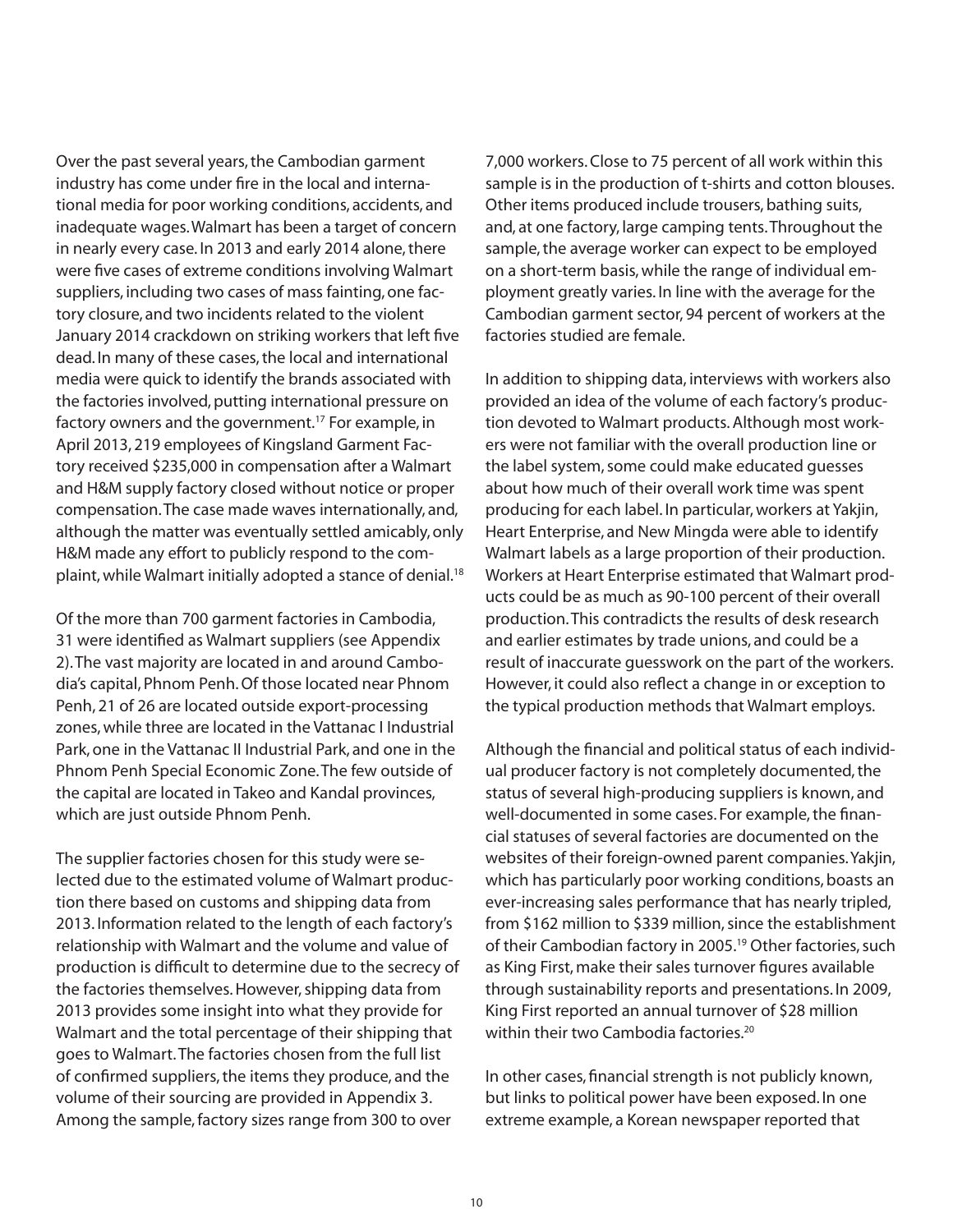Yakjin's ownership had used personal connections to the Royal Cambodian Armed Forces to arrange for security forces, including the counter-terrorist unit Brigade 911, to attack striking garment workers in January 2014. The connection was made via reports that former members of the infamous Brigade 911 were working as private security guards at Yakjin during the strikes and had helped facilitate a special relationship between the factory ownership and the Brigade.<sup>21</sup> The result was a violent crackdown beginning on January 2, 2014, that led to the deaths of five workers, injuries to dozens, and the arrest and illegal detainment of 23 workers, union leaders, and activists, who were held in prison until their sentencing and suspended release on May 30, 2014.

The biggest complaint Cambodian unions have of Walmart is that Walmart never takes any action, even in response to such violent events. In nearly every case, including the crackdown by government security forces in January 2014, Walmart failed to directly respond to questions linking the brand to complaints. In February 2014, however, Walmart was among a group of 30 international brands and trade unions that met with the Cambodian government and issued a joint statement condemning the violence.<sup>22</sup> Although Walmart was a party to the joint project, the union leaders and workers interviewed in the course of this research did not regard the company's participation as having been in good faith.

### India

The garment industry in Gujarat has some peculiar characteristics. There are very few large units; most production takes place in galas (small rooms in multi-story industrial estates), which typically employ 10-19 workers each, or even smaller units in slums. The value of the garments is low compared to those produced in Delhi – or Ludhiana, for that matter – and the employers stay competitive in the market by spending as little as they can on the workers. Thus not only are the wages below the legal minimum in the vast majority of cases (as evident in the field data) but facilities are also abysmal; toilets, for example, are often in a filthy and unusable condition or absent altogether. Except in a few large units, the cutting and much of the stitching are done by men, and most of the

female workers are relegated to even more poorly paid parts of garment production.

By contrast, Tirupur in Tamil Nadu, which has emerged as a major garment center, has much larger units. Even here, most workers do not have the status of regular employees; they are dismissed without notice and without grounds. Employers actively discourage unionization. The gender division of labor in these units, in contrast to those in Gujarat, is along lines familiar in most of the world's garment factories – the majority of sewing-machine operators are women, particularly young, single women. Most importantly, industrialists seem to have devised a strategy for surviving in a very competitive industry. They specialize in batch production, on a scale too small to be handled by units in, for example, China, and have formed "industrial clusters" in which several units pool resources to buy expensive machinery (e.g. embroidery machines) and then share it.

On the other hand, the National Capital Region (NCR), which includes Delhi, Noida, and Gurgaon, has emerged since the mid-1980s as the major site for the production and export of readymade garments. Production for the domestic market dates back to the 19th century, when Delhi housed a number of large textile mills. Once, most of the garment units were concentrated in and around Okhla, Karol Bagh, and Gandhinagar, but civic regulations now prevent industrial units from doing business within residential areas. As a result, garment units and other industrial activities have moved away from Delhi and into the newer industrial sites of Noida and Gurgaon. The garment units are largely concentrated in Noida Sectors 6, 10, 57, 58, and 59, the Hosiery Complex in Noida Phase–II, Udyog Vihar Phase I to VI in Gurgaon, and Manesar. In these areas, samples are chosen representing variations in the type of garment that is knitted or woven. In the NCR, there is not much variation in size categories in garment units; this is primarily because firms were set up on plots defined by the respective state governments. Firms mostly produce women's and children's woven garments, but one may also find in Noida and Gurgaon a few units specializing in the production of home furnishings, the demand for which has increased in European countries over the years. Firms in the NCR are largely exporting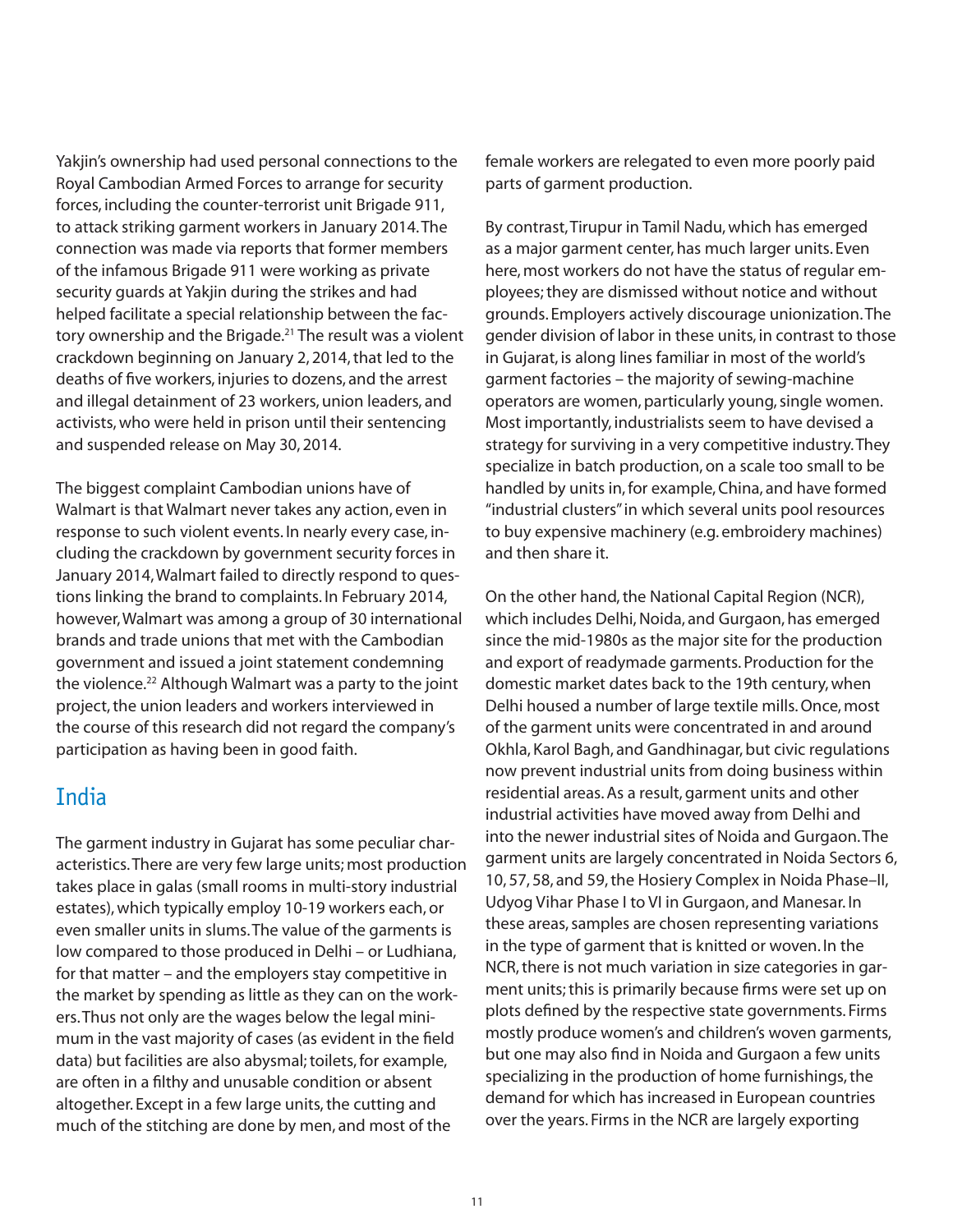units that developed between 2000 and 2003. These are either firms relocated from Delhi, new startups, or extensions of existing units.

The supply chain of the units investigated is, in all three regions – Vapi, Gujarat; Tirupur, Tamil Nadu; and Noida, Uttar Pradesh – pyramidal. At the top of the pyramid is the Tier 1 supplier factory, which has direct commercial contact with the buyer, an international brand. The Apparel Export Promotion Council (AEPC), a public-private institution created in 1978 to manage the allocation and registration of garment-export quotas in India, provides detailed data on export performance and classifies exporters as merchants or manufacturers. A merchant exporter (also called a buying agent) does not own production facilities, but rather contracts out its export orders to a number of garment-supplier factories. For instance, the primary operations that generally take place inside one garment unit in Tirupur are cutting, stitching, thread cutting, ironing, and checking and packing. Other processing activities required are printing and washing, generally performed by specialized agents. Sub-contracting may be practiced either to increase actual tailoring capacity or to realize different processing or ancillary activities. The labor process mirrors the fragmentation of the production process, and the workers bear the brunt of the logic of cost minimization.

Research on Walmart needs to be situated within the context of labor informalization in the Indian garment sector. Employment in the garment industry in India is largely unorganized (that is, non-unionized), with a tendency towards informalization (that is, obfuscation of the employer-employee relationship). There are a large number of informal workers (who lack any clear employer-employee relationship) in the garment sector. Around 80-90 percent of workers in the garment industry are informal.

"My salary gets cut if I take even a day's holiday. All of us feel that there is no job security; we are under constant threat of being fired by our supervisors," says Banu, a garment worker in Tirupur. "Minor mistakes in the work or noncompletion of targets could trigger the management to ask us to leave the job," she adds. Most are semi-skilled migrant workers and the sole source of income for their families.

On the basis of the field study conducted in the garment clusters of Vapi, Noida, and Tirupur, this study highlights what can only be described as practices of wage theft and forced labor by businesses in the Indian garment sector. Minimum-wage violations, non-payment, underpayment, and late payment of basic wages, illegal overtime, denial of social security benefits, threats against workers who seek to unionize, and sexual harassment of female workers are clearly evident in all three garment clusters.

#### Indonesia

In Indonesia, no specific data are available on the number of suppliers or the degree to which they are foreignowned; however, we can surmise that Walmart's and their suppliers' earnings are supported by a set of industrial, security, and labor policies designed to encourage foreign investment and economic growth. The violation of workers' basic rights is part and parcel of these policies.

This research focuses on the largest city in Kepulauan Riau province, Batam, which is a Free Trade Zone (FTZ). The island city, not far from Singapore and Malaysia, became an FTZ and free trade port under Government Regulation No. 46 of 2007. Industrial development in Batam began in earnest only in 1973, when the government hoped to turn the island into a logistics hub and link Sumatra's economic corridor with the global market. The Batam FTZ benefits from fiscal incentives such as exemptions on import duties, value added tax, luxury sales tax, and excise duties; an allowance of up to 99-percentforeign ownership; investment permits for up to 30 years, which can be extended; land leases for up to 80 years, which can be extended; easy export-import procedures; no export/import tax for machinery, tools, spare parts, or raw materials; generalized system of preferences (GSP) facilities in 33 donor countries; preferential tariffs within the Association of Southeast Asian Nations (ASEAN); and deferred tax assets agreements with 56 countries.

In just the first two months of 2013, ten foreign companies invested a total \$121.87 million in Batam.<sup>23</sup> Currently, according to BP Batam, there are more than 1,000 foreign companies and more than 10,000 local companies with facilities in Batam.<sup>24</sup> They are scattered across 24 indus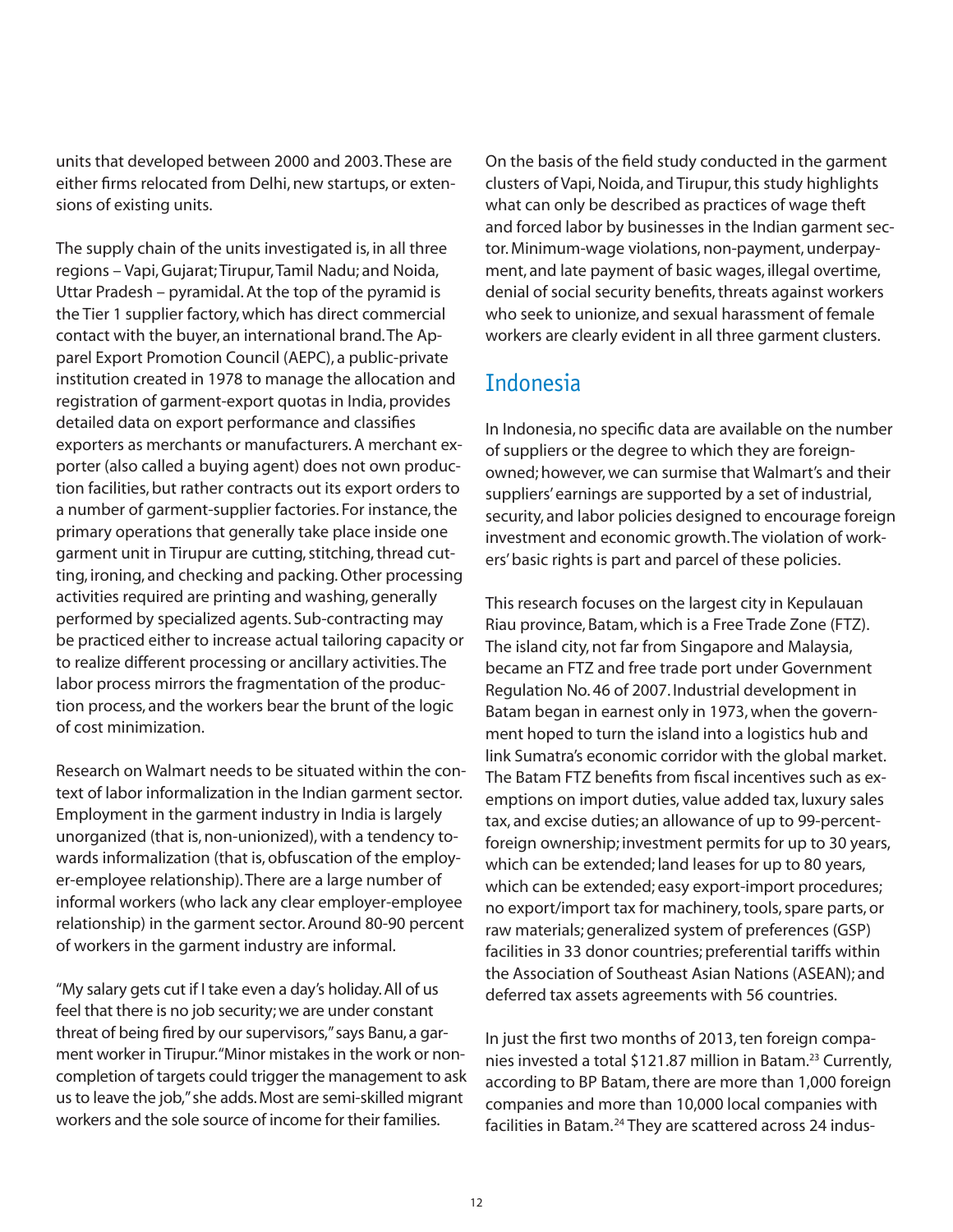trial estates and managed by the owners of the estates. Batam City Government divides industrial estates into two categories, light and heavy. The light industrial category comprises the processing, electronics, garment, and plastics industries, among others. Heavy industrial estates consist of shipbuilding, fabrication, steel, metal, and other such facilities.

There is no job security in Batam and workers' basic rights are not upheld. In October 2014, the employers association APINDO established Garda Bima Sakti. It is an alliance of companies' security forces, described by the head of APINDO's Batam branch as existing to confront workers who try to hold demonstrations in Batam, to struggle for business interests, and to create a business-friendly climate in Batam.

## Working Conditions

## Migrant Contract Labor

In India, reservoirs of cheap labor are found in a footloose, migratory labor force. In Tirupur and Vapi, 95 percent of workers were migrants (see Table 1). The units investigated consisted of mainly temporary and casual workers, employed for short periods or on a daily basis. The combination of sub-contracting with the utilization of a migratory workforce inside the garment units allows the garment industry to maintain flexibility in the use of labor. Because export orders placed by multinational buyers like Walmart are highly variable, the local exporter minimizes labor costs by strategic utilization of highly segmented labor markets – in other words, by being able to hire and fire workers at will according to varying production needs.

High poverty in the eastern states of Bihar and Uttar Pradesh pushes people in search of work into large urban centers in the south, north, and west. These workers' geographical mobility and lack of industrial experience are relevant assets for the thekedaar (contractors) and, indirectly, for the exporters. Some migrant workers use these jobs as a stopgap opportunity to make extra money

#### **Table 1: Data on Where Workers Are Recruited From**

| <b>Field Sites</b>      | Locals (in Gujarat,<br><b>Tamil Nadu, or</b><br><b>Uttar Pradesh)</b> | <b>Non-Locals</b> |
|-------------------------|-----------------------------------------------------------------------|-------------------|
| 1. Vapi (Gujarat)       | 0                                                                     | 40                |
| 2. Tirupur (Tamil Nadu) | 4                                                                     | 36                |
| 3. Noida (UP)           | 27                                                                    |                   |

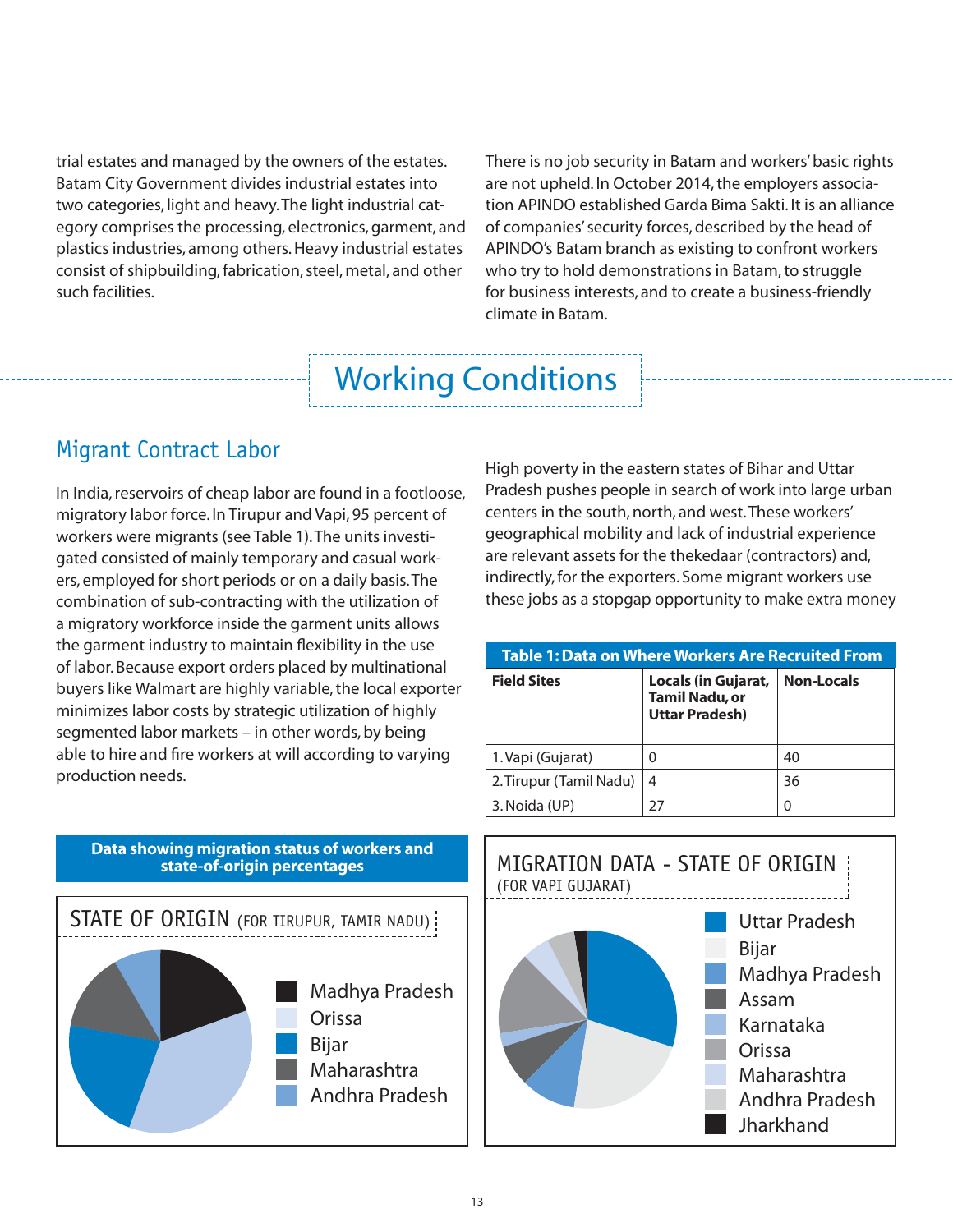and go back home better off, making a step upwards in the social hierarchy (for a lot of lower-caste and otherwise marginalized workers). "For upper-caste workers," as one respondent from Jayanita Exports remarked, "dispossession of the land, due to mega-projects and family disputes, leads to a lack of options and makes them do factory work." As one worker clearly says, "Once I get a better job, I will quit factory work and go back."<sup>25</sup> These attributes of the workforce keep wages low and make workers less likely to unionize.

Particularly in Vapi and Noida, migration flows are "fluid," in the sense that they are based on yearly mobility cycles. A migrant worker stays for a period of around nine or ten months (sometimes less), after which he or she returns home, generally at the beginning of the lean season. According to unions and labor organizations, workers are made redundant when the lean season begins; according to the exporters and subcontractors who were interviewed, workers leave voluntarily "because they want to reunite with their families and it is time for harvesting."26 Either way, one can conclude that the industry has found an ideal workforce for factory production. This workforce, whose social profile is shaped by geographical provenance and mobility, is not only well-suited to meet flexible industrial requirements, but also reproduces the conditions for its own casualization.

In India, suppliers outsource labor recruitment and management to contractors who organize groups of workers and bring them to the factory. In this way, suppliers distance themselves from any obligation to their workers. Suppliers in Vapi and Tirupur, when asked about their manufacturing capacity, always mentioned the number of sewing machines they owned, not the number of workers working under them.<sup>27</sup> The number of machines is effectively their business card; the number of workers is variable and, in any case, not their direct concern.

Under the contract labor system, most of the workers (investigated in the field – see Table 2) in manufacturing are "daily-wage workers" and are paid only for an entire day's work. They are not actually paid on a daily basis; the contractors generally adhere to a biweekly or monthly payment schedule. At one of the companies covered under

| <b>Table 2: Data on Nature of Employment of</b><br><b>Workers Investigated</b> |         |                            |              |
|--------------------------------------------------------------------------------|---------|----------------------------|--------------|
| <b>Field Sites</b>                                                             | Regular | Daily-Wage &<br>Piece-Rate | <b>Total</b> |
| 1. Vapi                                                                        | 4       | 36                         | 40           |
| 2. Tirupur                                                                     | 13      | 27                         | 40           |
| 3. Noida                                                                       |         | 24                         | 27           |

the study (Aditya Apparels in Vapi), some contract workers have been working for ten years on a daily-wage basis.<sup>28</sup> Being designated a daily-wage worker is in itself degrading and dehumanizing; it denies legitimate status and devalues a worker's skills and experience. It also means being denied legal rights to a minimum wage commensurate with skill level, social security, paid leave, and so forth. The use of daily-wage labor facilitates the hiring of workers under the contract labor system, stymies unionization, and helps employers control the labor market.

As one contractor from Tirupur who arranges workers for seven different units remarked, "The companies just have to inform the contractor regarding the demand for workers during a particular time or season, and we arrange for workers without fail. We are expected to take care of the workers' profile documentation while recruiting them, as that it makes it easy for companies."<sup>29</sup> Contractors are the ones who frequently terminate employees without due process, workers explained.

Employees of Eastman Exports in Tirupur cited the example of a female co-worker's termination over a row with her supervisor that began when she was falsely accused of having spoiled a piece of fabric deliberately. The worker resisted the supervisor's accusation, pleading that it was a mistake, but the supervisor, insisting that she had done it on purpose, threatened to recover the value of the garment by garnishing her wages. She was further verbally abused and sexually harassed. The contractor was informed about the incident and the worker was simply told not to come in to work again. At that point, the contractor had not paid the woman for a month and a half. When she was paid after a few weeks, she found that 600 rupees had been illegally deducted from her wages. $30$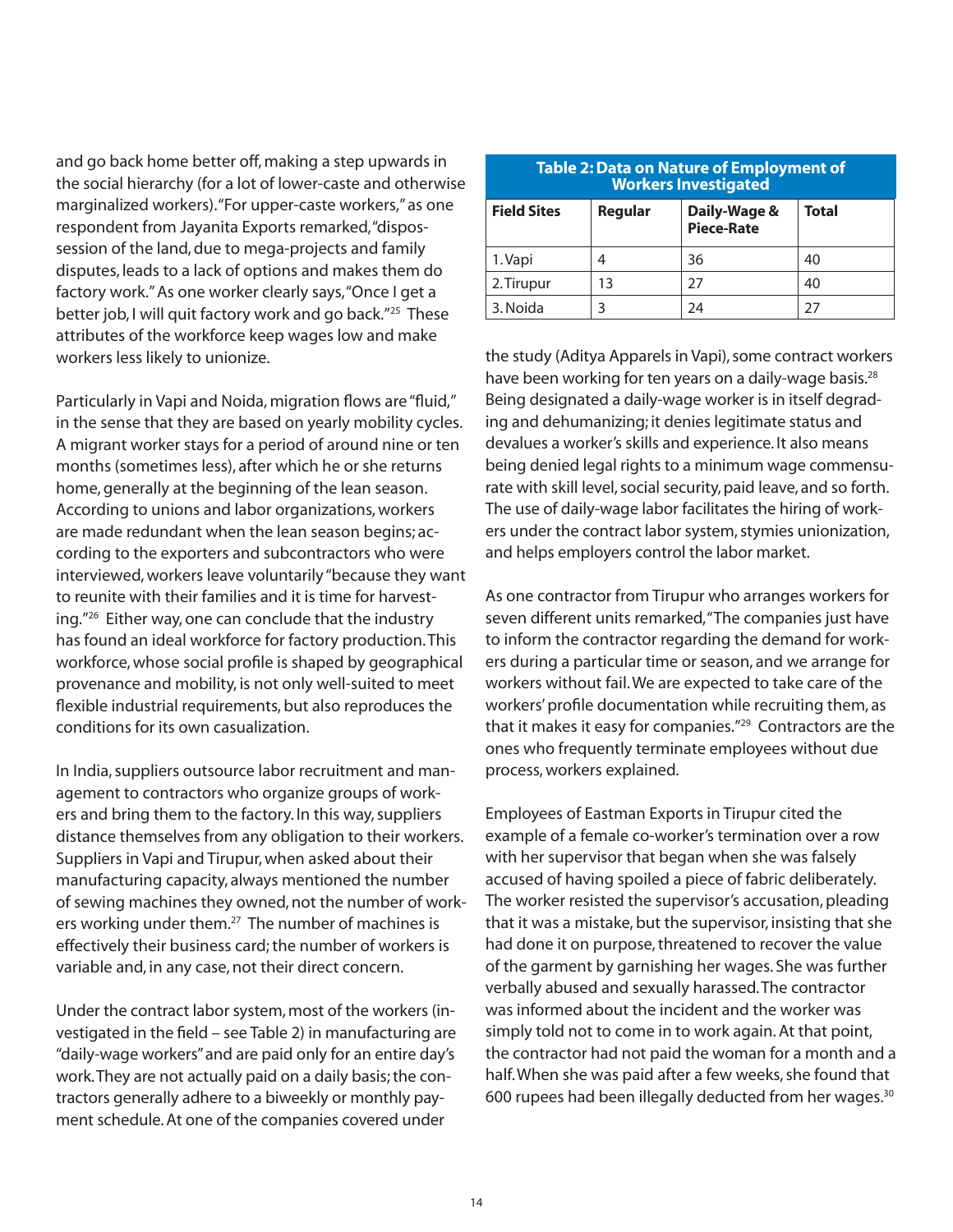During interviews, workers brought to light many incidents of contractors failing to pay wages on time, and some in which they simply never paid them at all. When wage disputes occur, some companies make partial payments to the workers; others refuse to engage with their employees at all in matters relating to payment.

Contract workers at Jayanita Exports in Noida, for example, often have difficulty claiming the wages due to them from contractors after termination from service. The contractors harass them by delaying payment; workers end up losing working days while pursuing recovery of their hard-earned wages. Researchers also noted here, as elsewhere, that workers get laid off without notice or compensation.

Workers from Laxmi Creations in Vapi reported that they are laid off for 15-20 days a year, from half a day to seven days at a time, and are not paid any compensation for those days. They come back to the same company and work there again when they are called. Workers report that these temporary layoffs put them in a very precarious situation.

The other side of the situation in the data collected is the piecework that predominates in all three research fields. Workers earning at piece rate earn wages according to the quantity of their output. One worker from Diksha exports remarked "When there is enough work to be done, we [piece rate workers] are able to earn above the standard minimum wage, but when there is no work for us, we are laid off without any notice or compensation." The contractors also harass piece-rate workers by delaying their due wages after termination.

In Indonesia, the number of workers in Batam reached 240,509 in 2007. They mostly came from outside Batam, especially from Java, Sumatra, Nusa Tenggara Barat, and Timur. Their migration was mediated by outsourcing companies. In April 2010, 56 outsourcing companies were publicly listed and incorporated in Asosiasi Lembaga Penempatan dan Perusahaan Penyedia Jasa (Association of Institutions Placement and Corporate Services Provider – the association of outsourcing companies). There are probably even more operating agents than those

listed. Outsourcing agents are easy to find on the Tanjung Uncang docks in Batam City. Workers employed under unlawful contracts were easy to find at companies like PT Yee Wo Indonesia and PT Ghim Li Indonesia.

One of the Walmart suppliers in Indonesia was PT Crystal Garment. This branch of Makalot Group produced pants, pajamas, and other clothes for the brands Old Navy, Kohl's, Ekolot, and Walmart. From the moment it began operating on January 21, 2002, the company discriminated against its workers with regard to employment status. There were 414 permanent workers and 250 contract workers in the production section. In 2014, the company closed its plant in Tangerang, a suburb to the west of Jakarta, claiming insufficient orders from buyers and an inability to pay the minimum wage. $31$  The contract workers were terminated without any compensation; the permanent workers received 75 percent of the compensation stipulated by law.<sup>32</sup> Because Makalot Group owns plants in other provinces, there were allegations that PT Crystal Garment's orders had simply been transferred to other branches.<sup>33</sup>

In Cambodia, in all of the factories studied, workers are employed under a Fixed Duration Contract (FDC) or an Unspecified Duration Contract (UDC). In every factory, all workers begin with FDCs. FDCs are often very-short-term contracts and allow the employer to terminate workers without cause at the end of the contract; they are preferred by employers. Employers often terminate workers at the end of their FDCs if they have taken an active role in a union, have refused overtime, or have voiced complaints. FDCs help sustain substandard working environments by making workers insecure, fearful, and less likely to organize or speak out about mistreatment.

Most of the FDCs encountered in this study ranged from three months to one year, with the majority of workers employed under a three- or six-month FDC. However, there are some exceptions. For example, Heart Enterprise offers some one-year FDCs, while Blossom Century starts all its workers off on two-month FDCs. There are also factories offering UDCs, which are slightly more stable. Both Cambo Handsome and Yakjin Cambodia offer UDCs. However, UDCs are only offered after strict probationary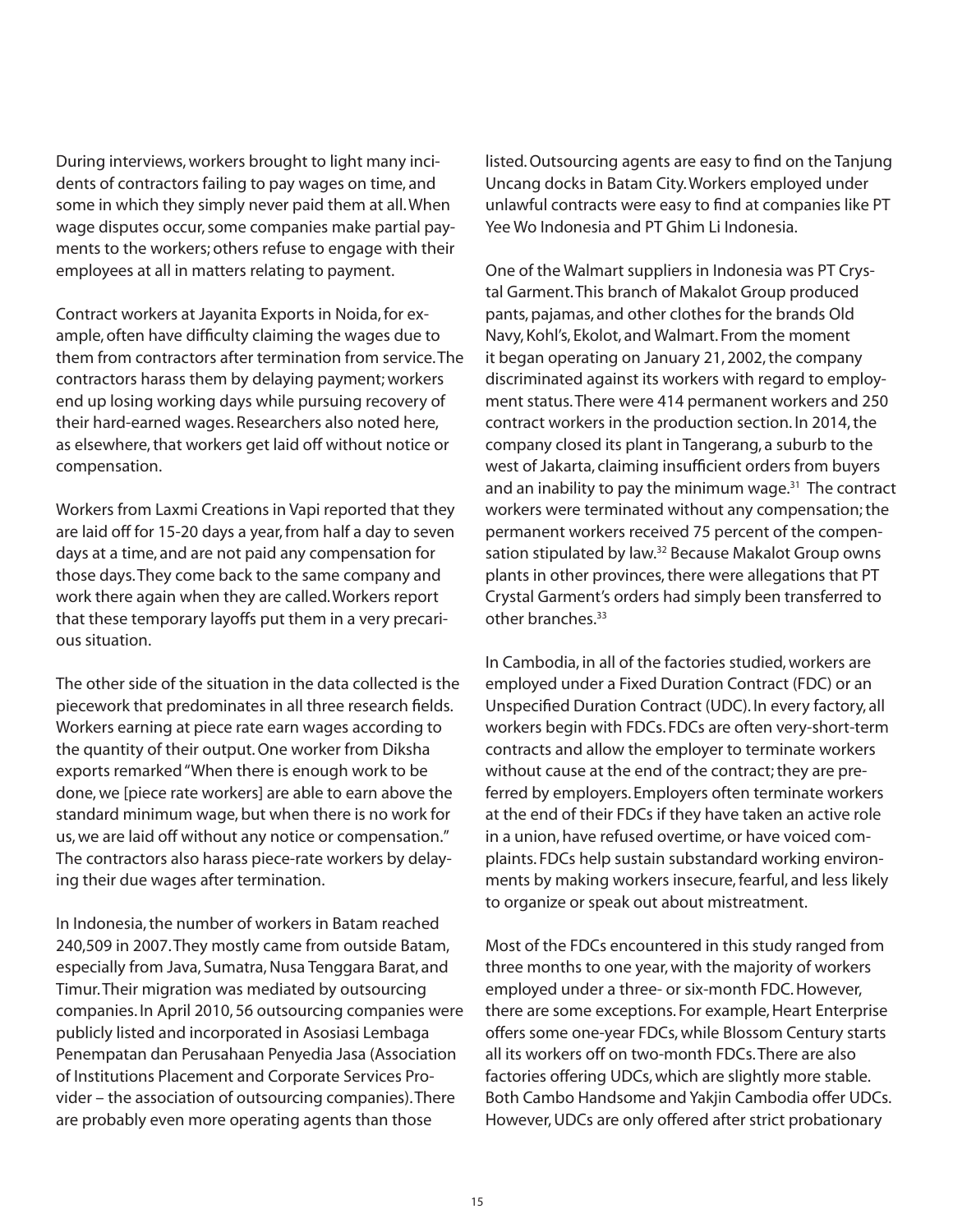non-contracted periods, and are still considered fairly rare even in those factories that do offer them. Most of the workers at Cambo Handsome and Yakjin Cambodia are employed under FDCs.

Some of the most troubling conditions exist at Ghim Li Cambodia and Yakjin Cambodia. Ghim Li Cambodia employs all of its workers under three-month FDCs, which provide no job security and leave workers extremely vulnerable to exploitation. Yakjin Cambodia claims to adhere to labor laws and offers UDCs after two years of employment, but interviewed workers claim that almost all workers remain on FDCs. In both cases, the factories tend to keep workers on very short-term FDCs for two years, then terminate them so as to avoid having to offer them UDCs.

#### **Wages**

Wage regulation in Indonesia uses, as the basis for a minimum wage, the estimated cost of a long list of commodities and services, including 3,000 calories per day of rice. These commodities and services notionally provide a "decent standard of living" (Kebutuhan Hidup Layak, or KHL). Each year, regional governments calculate the minimum wage based on KHL and economic growth indicators.

Because minimum-wage standards are not determined by a democratic process, they have received some criticism. KHL is not formulated based on objective prices from a market survey, but rather from a process of negotiation in which representatives from trade unions and the employers association take part. A survey conducted by a Batam newspaper, Haluan Kepri, suggested that the minimum wage received by a single worker each month is not sufficient to meet even his or her basic needs, no less those of dependents. Out of 500 workers surveyed, 350 stated that their wages only covered 20 days in a month. In order to make their pay last until the end of the month, they eat fewer meals. Workers could afford only eggs, dried fish, or small helpings of chicken. By the end of the month, they could afford only instant noodles. Many workers made up for their inadequate wages by working overtime. Of 500 workers surveyed, 70 percent said that, in order to gain more income, they had taken secondary jobs as motorcycle taxi drivers, vendors, or private tutors, among others. Some workers seek help from their

| <b>Batam Minimum Wage Compared to KHL</b> |                                             |                                             |                                                  |
|-------------------------------------------|---------------------------------------------|---------------------------------------------|--------------------------------------------------|
| Year                                      | <b>KHL De-</b><br>rived from<br>Survey (Rp) | <b>Enacted KHL</b><br>of Batam City<br>(Rp) | <b>Batam City</b><br><b>Minimum</b><br>Wage (Rp) |
| 2007                                      |                                             | 1,029,438                                   | 860,000                                          |
| 2008                                      |                                             | 1,026,793                                   | 960,000                                          |
| 2009                                      |                                             | 1,072,258                                   | 1,045,000                                        |
| 2010                                      | 1,308,160                                   | 1,350,000                                   | 1,110,000                                        |
| 2011                                      | 1,302,992                                   | 1,288,908                                   | 1,180,000                                        |
| 2012                                      | 2,030,191                                   | 1,302,992                                   | 1,310,000                                        |
| 2013                                      | 2,173,970                                   | 1,900,000                                   | 2,040,000                                        |
| 2014                                      |                                             | 2,172,973                                   | 2,422,096                                        |

Source: Batam City Department of Labor

families. The survey found that the minimum wage was inadequate both because the prices of basic necessities were skyrocketing and because the KHL figures do not take into account the fact that workers must save money to help their families with expenses unrelated to the basic standard of living.

On top of the minimum wage being inadequate to begin with, employers often avoid complying with minimumwage regulations by keeping workers under contract employment.

In Cambodia, in the factories interviewed, the average minimum wage was \$100 per month. Although minimum wages range from \$95 to \$110 per month, none of the factories currently provide a minimum wage that meets worker needs. Base wages typically begin at the minimum within each factory and increase as workers achieve seniority status, which can take anywhere from two to six months depending on the factory. According to recent research compiled throughout Southeast Asia, these wages rarely exceed \$180 per month, which is still below the level required to provide for basic human needs.<sup>34</sup>

In late 2013 and early 2014, the struggle for decent wages in Cambodian garment factories reached a point of high tension. Strikes in December 2013 involved 200,000 workers by the end of the year; they en ded with a violent crackdown by the authorities starting on January 2, 2014. Security forces killed five workers and arrested 23 workers and union leaders.<sup>35</sup> Despite the violence, work-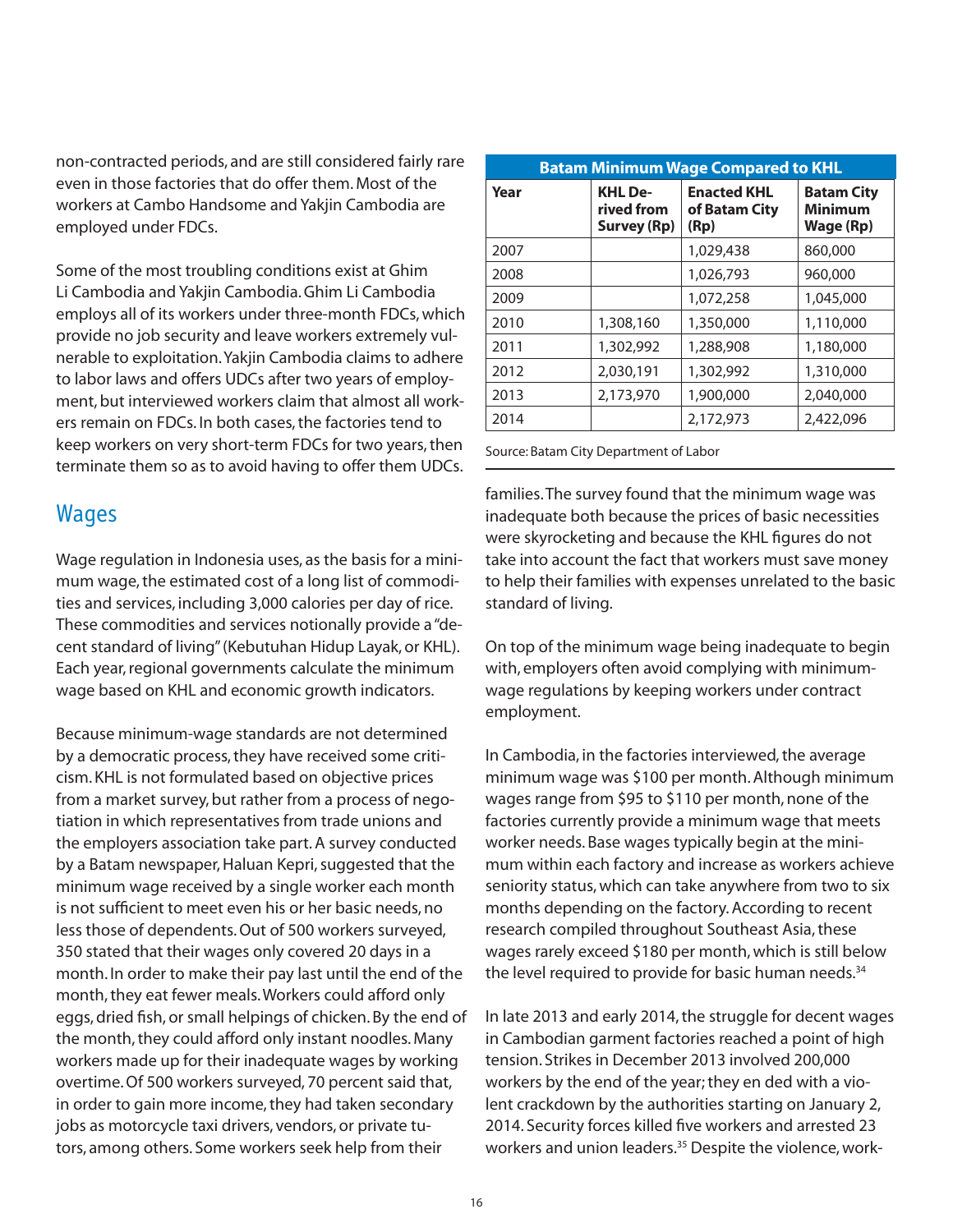#### No Clarity for Contract Workers

Jayanita Exports paid a contractor for the work done by his contract workers, but the contractor delayed payment to the workers. By the middle of the following month, the workers had grown frustrated about the delayed payment; they protested on the shop floor by putting down their tools. Company management tried to engage with the protesting workers. The workers reported that the contractor had not paid them for the previous month. The contractor maintained that he had given the money to a supervisor to distribute to the workers, but the supervisor contended that the contractor had never given the money to him. At this point, the company manager slapped the supervisor. The workers protested further and, at this point, the management called the police, who are readily available to companies and contractors to assist in labor disputes in Noida. The police helped the company settle the matter with the workers for 25 percent less than the sum they were actually owed. The police also instructed the workers who had protested not to come back to work.

ers throughout Cambodia have continued to voice their demands for a minimum wage of \$160 – which would still be lower than a basic living wage.

All factories studied for this report offered multiple benefits that could augment the base wage. However, factories consistently place unrealistically strict requirements on workers seeking these benefits, often withdrawing them for unjustified reasons. Although benefits have increased in the past year, it remains difficult for most workers to earn the full range.

All of the factories where interviews were carried out offer an attendance bonus or performance bonus. Attendance bonuses range from \$10 to \$17 per month, and are only offered if a full 26 days are worked in a given month. Eight of the factories interviewed – more than half – offered the lower-end \$10 per month, while only one factory offered the higher \$17 bonus. In general, attendance and performance bonuses are large additions to a monthly salary, but are perceived as encouraging forced labor and add intense pressure to work overtime.

All factories also offer a transportation bonus that ranges from \$7 to \$13 per month. Approximately half of the factories interviewed offer \$7 per month; the factories that offer more are generally the same ones that offer higher attendance bonuses. Transportation bonuses are fairly new to the garment industry in Cambodia and represent an improvement over conditions within the same factories when they were researched just two years ago.

Other benefits on offer in the factories within this study include seniority, annual leave, and lunch. Nine of the factories offer a seniority bonus ranging from \$2 to \$11 per month, depending on the amount of time a given worker has been with the factory. In general, a seniority bonus begins after three months and increases incrementally. Annual leave is only offered in two of the factories. Annual leave covers paid time off during Cambodia's two largest holidays: Khmer New Year and Pchum Ben. Other factories notionally offer leave, but pay it out as extra wages rather than actually give workers time off. Finally, lunch packages are offered in all but four of the factories included in this survey. This is widely considered a win for workers, as it had been a frequent subject of negotiation for the past three years.<sup>36</sup> However, lunch benefits remain quite low, with benefits ranging from 200 riels (less than \$0.10) per day to \$3 per month. A majority of the workers surveyed reported continuing negotiations to increase lunch benefits to at least \$0.50 per day.

Combining the highest base wages with the highest potential benefits and allowances, workers have the potential to earn a total monthly wage of \$117 to \$147 depending on the factory, with the average hovering around \$130 per month. While this is a vast improvement over conditions two years ago – when the average worker could only hope to earn \$75 per month $37 -$  this is still far below the wages needed to sustain a basic standard of living. Furthermore, workers' reliance on benefits and allowances has increased in recent years, giving factories more power to force overtime and maintain an environment of fear.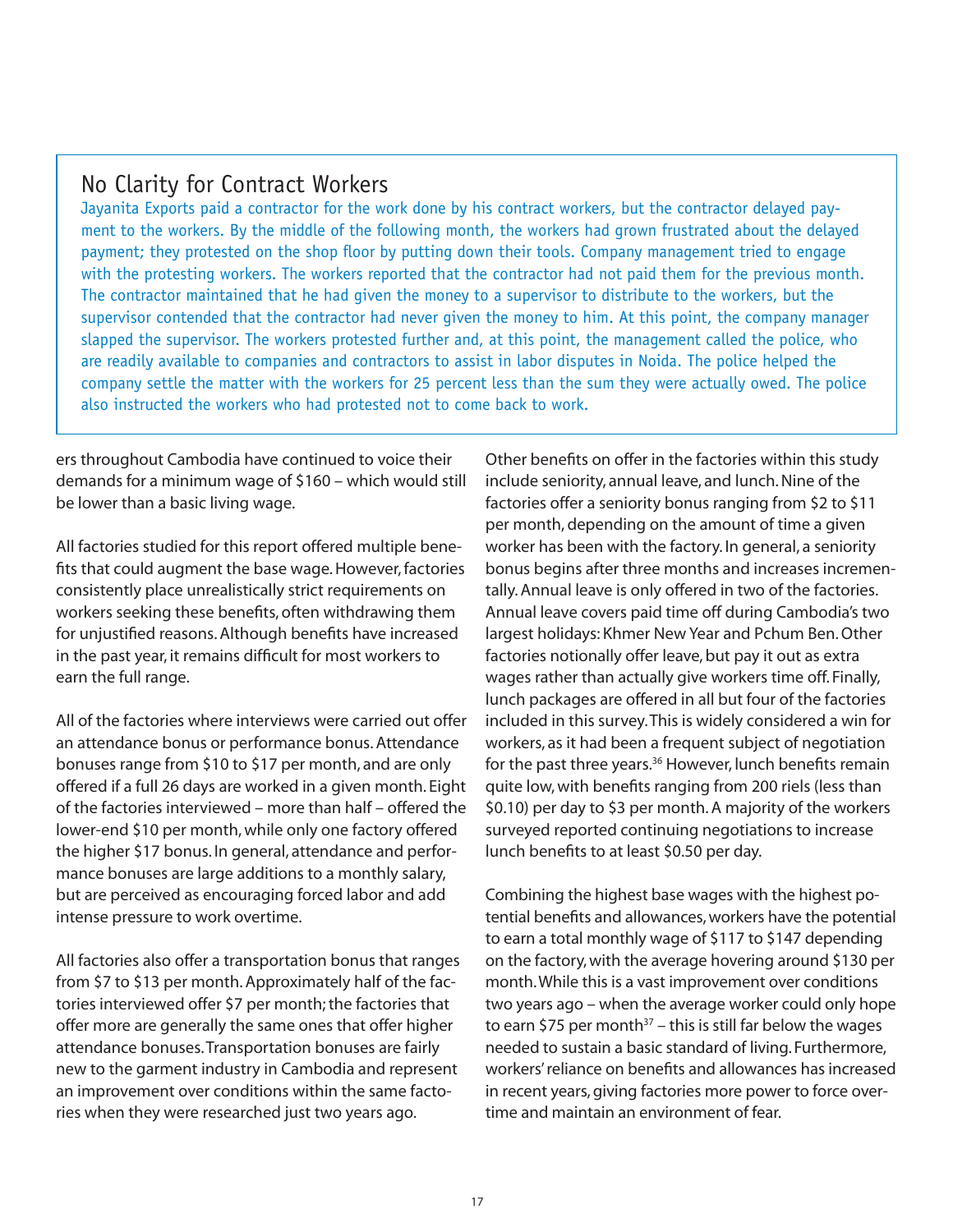In Cambodia, the most common institutional strategy for employers to squeeze extra profits from their workers is the unjust denial of benefits. As noted earlier, benefits and allowances are instrumental ways for workers to increase their monthly income. In some cases, benefits and allowances can increase a worker's monthly income by as much as 50 percent of his or her base pay. The most common example of employers unfairly withholding allowances is in the case of attendance. Attendance bonuses are offered to workers as an incentive to work all 26 workdays in a given month. The law requires employers to deduct only 1/26 of the total bonus for each day missed.

In practice, this formula is not followed. Most factories deduct wages at a highly disproportional rate. For example, New Mingda offers a \$10-per-month attendance bonus, which should translate to a deduction of approximately \$0.40 for each day missed. Instead, New Mingda management regularly deducts \$5 for each day missed up to three days, plus an additional \$4 for days beyond the first three, which can easily result in the attendance "bonus" actually cutting into a worker's monthly wages.

In India, the research reveals a variety of wage-theft practices. Wage violations include denial of minimum wages; payment of wages according to the wrong skill level; deduction but not allocation of social-security benefits; denial of legal overtime rates; and late payment.

Several firms make Provident Fund (PF) and Employee State Insurance (ESI) deductions from worker's salaries, but do not deposit the deducted sums with the relevant state accounts. In fact, the PF scheme requires the firms to contribute a certain amount towards each worker's fund, which the firms also fail to pay. Such practices compel workers to borrow money during family emergencies like accidents and illness and to pay for their children's education, thereby making them prey to debt bondage.

Garment workers, working at poverty-level minimum wages, depend on overtime work as a means to supplement their income in order to survive. However, the field study shows that most firms do not pay legal overtime rates – they both under-calculate the hours and deny the legally specified double-time rate.

Though one employer at Adam Exports confidently promised that "each and every worker will be issued identity cards signed by the principal employer and the contractor,"38 many contract workers from the same unit explained that they were provided with identity cards neither by the company nor by any contractors. Their irregular status is strengthened by the absence of any documentation, which becomes a significant obstacle when workers seek legal redress in a dispute with their principal employer or contractor. It also exposes them to harassment by the police and by the local administration.

Workers from Jayanita Exports in Noida reported that they had worked there for more than two years and had repeatedly requested that the contractor provide them with identity cards.<sup>39</sup> Some of these workers had recently approached the local union with a complaint regarding the police, who had been harassing workers leaving the factory at night, after overtime shifts, for not having identity cards. These stories indicate that workers have human security neither inside the factory workspace nor in public.

Elsewhere, as in the case of Chicklet Fashions, companies do issue identity cards, but change them frequently in order to avoid having to offer raises to their employees. The worker will be re-registered as a new hire under a different contractor. One worker from Chicklet stated that, although he has worked at his factory continuously since 2008, employed through the same contractor, the company has changed his identity card four times, each time issuing the card under a different contractor and making him a "new worker," thus maintaining his low wages.<sup>40</sup>

This prevailing scenario of working conditions reflects the highly insecure nature of labor relations in the garment industry. One worker explained that "we lack job security and are highly vulnerable to being fired at any given point in time. Moreover, there exists hardly any or no prospect of promotion or mobility within the enterprises. This has led to workers constantly shifting jobs from one firm to another within the state. $141$ 

With regard to benefits, a worker at Algendria in Tirupur reported that "Employee State Insurance and Provident Fund benefits are provided to a core segment of workers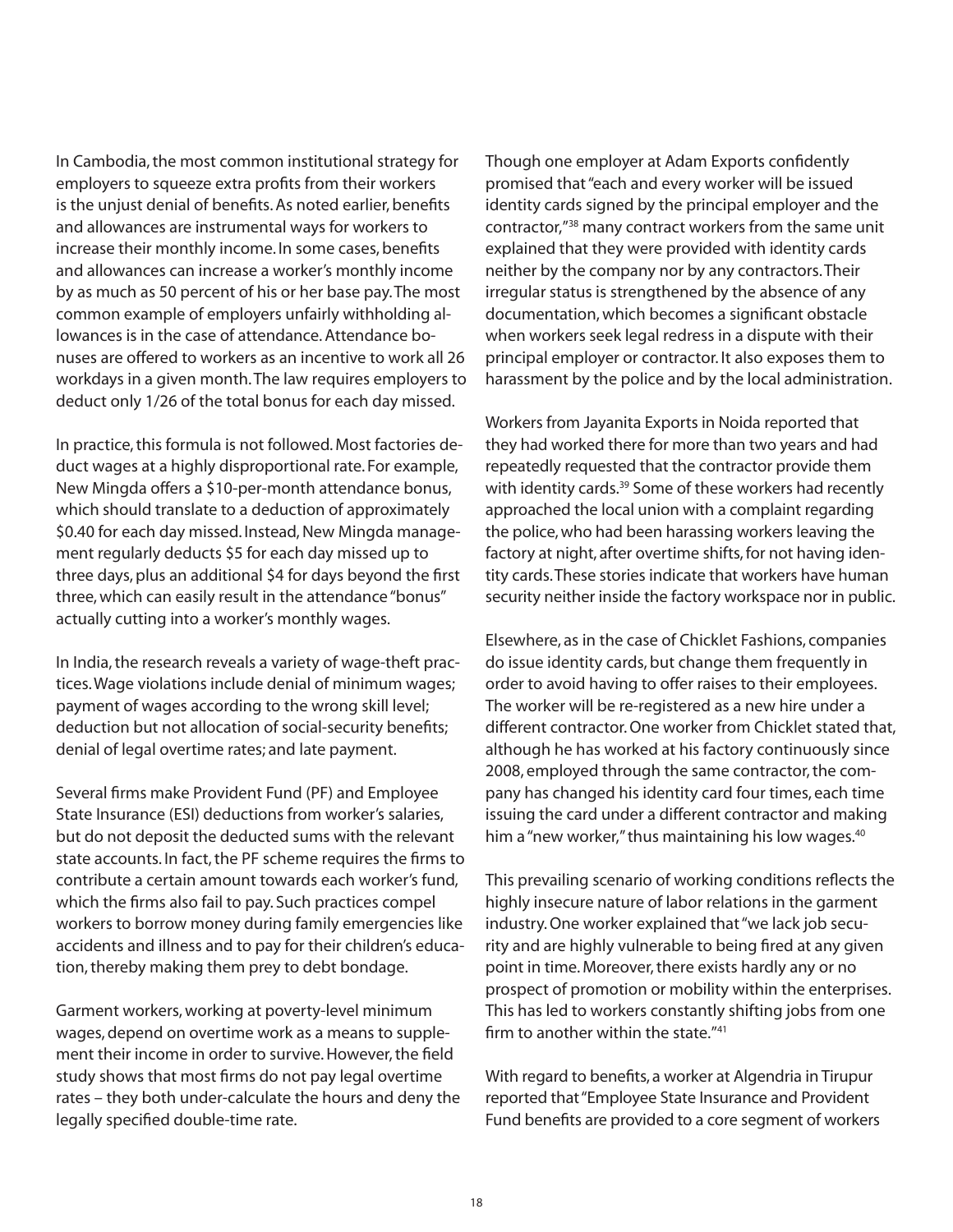and are available to no more than 20 percent of the total workforce. On record, a shift comprises eight hours of work, but in actual terms it is twelve hours – that is, one and a half shifts and beyond; although overtime is paid, it is not double wages as it should be."42

### Freedom of Association

In 2012, of the 4,000 companies operating in Batam, workers had only joined unions at around 200 of them. During 2010, trade unions signed a Memorandum of Understanding with the Batam Business Association. The trade unions involved in this MoU were KSPSI, FSPMI, and SBSI. They agreed to make Batam a zero-demonstration area. With that MoU, trade unions and businesses agreed that, in resolving any labor problems, they must prioritize bipartite and tripartite negotiations over anything else.

In Cambodia, among the 14 factories included in this survey, five did not allow unionization at all. Of the factories that do have unions, four have unions established and run by the employers, while another two have pro-government unions. Employer and pro-government unions severely restrict the ability of workers to voice real and legitimate concerns to union leaders. Such unions do not participate in any type of negotiations between workers

#### The Cost of Walmart's Ignorance

The Collective Union of Movement of Workers (CUMW) is an independent advocacy organization that has been actively campaigning with working partners and other stakeholders to demand an increased minimum wage for workers and pursuing respect of labor rights in accordance with the Labor Laws of Cambodia and the international conventions established by the ILO.

CUMW is particularly concerned about four garment factories: Quicksew (Cambodia) Ltd., Cambo Kotop Ltd., Alim Cambodia Co., Ltd., and Canteran Apparel (Cambodia) Co., Ltd. These are all supplier factories for the international brand Walmart, and all are seriously abusing the law. CUMW has consistently noted that Walmart does not press its supplier factories to respect labor laws or workers' rights.

Quicksew and Cambo Kotop dismissed local union leaders and union activists and were ordered by the Arbitration Council to re-instate them. The companies did not do so.

The Arbitration Council ordered Quicksew to reinstate Ms. Khorn Simeng, a local union leader, and reimburse her for wages lost since the date of her dismissal, but the company has ignored that ruling. CUMW has

requested that Quicksew's buyer, Walmart, intervene in this case, but they have failed to take action.

In another case, on January 17, 2014, Canteran Apparel sent hundreds of armed security personnel into the factory, threatening to shoot the union representatives and workers if they did stop protesting immediately. The workers were demanding better working conditions. This came two weeks after a brutal crackdown by state security forces on striking workers throughout Phnom Penh, which saw five workers killed, more than 40 seriously injured, and 23 arrested.

Days later, on January 20, 2014, the security personnel at Canteran Apparel again threatened to shoot union representatives and workers, then seized equipment belonging to CUMW. CUMW wrote a letter to Walmart seeking intervention in this serious case, but they continue to pay no attention. As a result, the company continues to intimidate and threaten its employees.

Walmart's behavior has been neglectful. They have failed to honor the promises they made to their customers, including that they would urge their suppliers to respect labor laws and workers' rights. We want to bring these cases to the attention of national and international organizations and hope that they take note.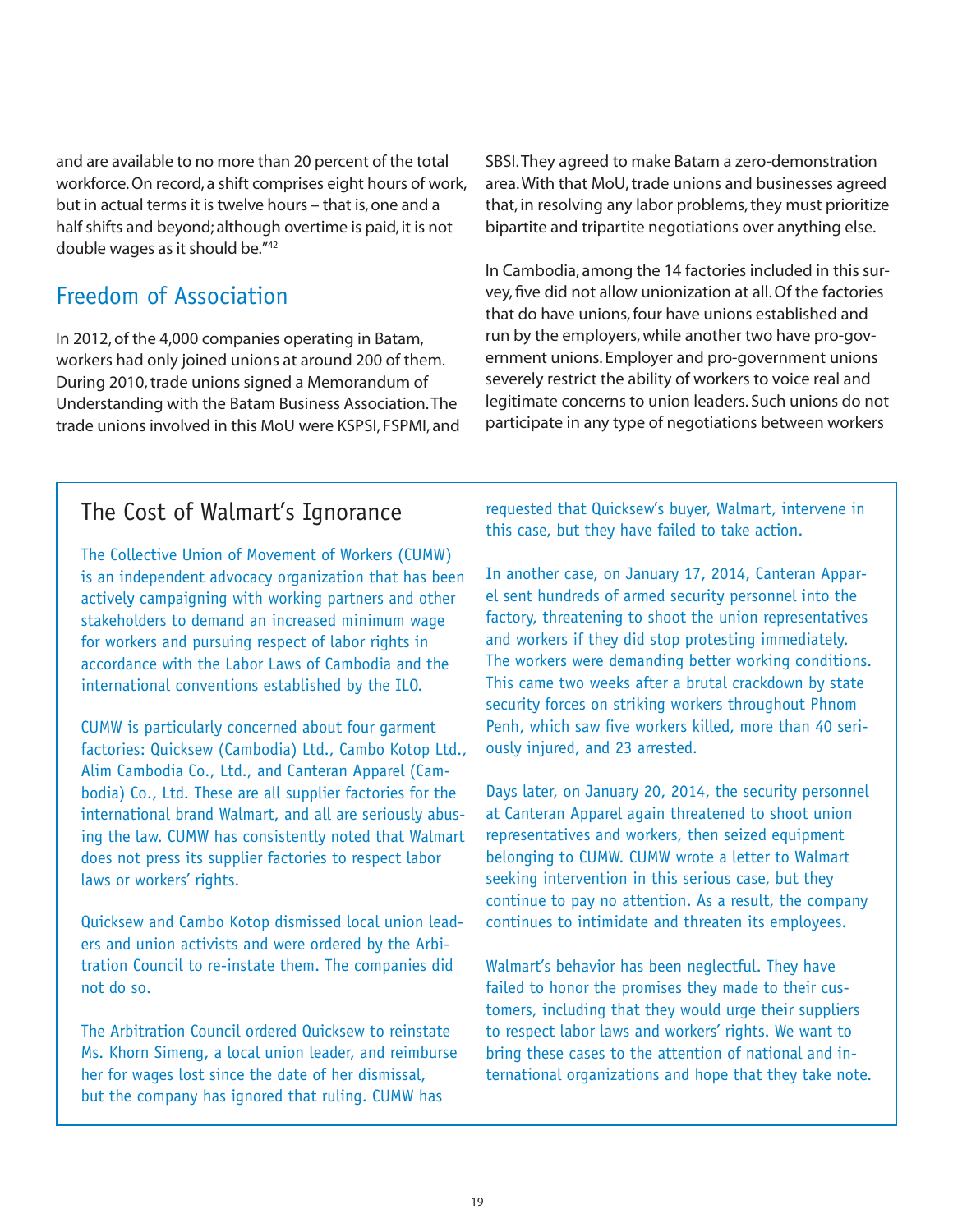and factory management and thus cannot improve working conditions or collective-bargaining measures. In at least one case, workers reported that management specifically blocked efforts to create a union or go on strike.

Of particular concern are again Yakjin Cambodia and Cambo Handsome. Yakjin Cambodia currently has two unions, an employer-run union and a pro-government union. However, none of the workers interviewed at Yakjin were aware of a union representative or union office, although member dues of 2000 riels (\$0.50) were being deducted from their paychecks every month. Similarly, Cambo Handsome currently has only an employer-run union. None of the workers interviewed was aware of who the union representative was or where the union office was located. Cambo Handsome union dues are 1000 riels (\$0.25) per month, which are deducted directly from workers' paychecks. Although it is against the Cambodian Labor Law of 1997 to deduct union fees directly from a paycheck without signed consent and approval, this practice is fairly common in factories using employer-run or pro-government unions. In these cases, negotiations between workers and employers are non-existent.

Of the 14 factories included in this study, only one has a collective bargaining agreement. The lack of CBAs at the other 13 factories demonstrates how thoroughly Walmart supplier factories are able to suppress their workers' freedom of association. Workers at Sin Lan Ho have access to a CBA through the Cambodian Federation of Independent Trade Unions (CIFTU). However, although they have an independent union and CBA and are aware of these things, workers interviewed at Sin Lan Ho factory told interviewers that they felt their union did very little to help them.

Union leaders interviewed in this study find it difficult to unionize within Walmart supply factories. The Deputy Secretary of the National Independent Federation Textile Union of Cambodia (NIFTUC) said that the main obstacle to forming local unions within the factories that Walmart has chosen to work with is that the employers already maintain unions of their own.

One Indian worker remarked that "although the garment labor force is informal and contractual, factory owners fear potential unionization."43 In additional to employing a migratory labor force, employers spread their manufacturing capacities over multiple industrial units in order to avoid any "labor problem." None of the factories investigated in Noida has a recognized trade union, and no worker who was interviewed had tried to form a union in any of these factories. Only 4 percent of the workers reported that they were members of trade unions. Almost all the employers in Noida, according to the workers at Jayanita exports, employ local goons to take care of any sort of grievance among the workers in the company – sometimes by physically attacking workers.<sup>44</sup> Workers stated that they could not even complain about late payment of wages. If they tried to form a union, they would simply be fired. Many workers reported that company goons intimidate and harass them when they assemble to have tea or lunch together, whether on or outside the factory grounds.

Workers in Noida reported that management generally discourages workers from trying to unionize by painting a negative picture of unions, promoting rumors that unions make empty promises and cheat workers by associating with management through back doors.

#### Climate Chills Labor Organizing

A few of the workers at Jayanita Exports discussed how they want to be part of a union at the company with the belief that a union will make them strong and protected in their interactions with management. They also expressed that they are scared of retaliation. If the management notices anything abnormal, such as a worker talking in a group, or to anyone about an injustice that is happening, their experience is that such activity leads to threats and force, cut wages and job loss. They asserted that if management has an inkling about a worker associating with any group, they will harass that worker and terminate him or her as soon as possible.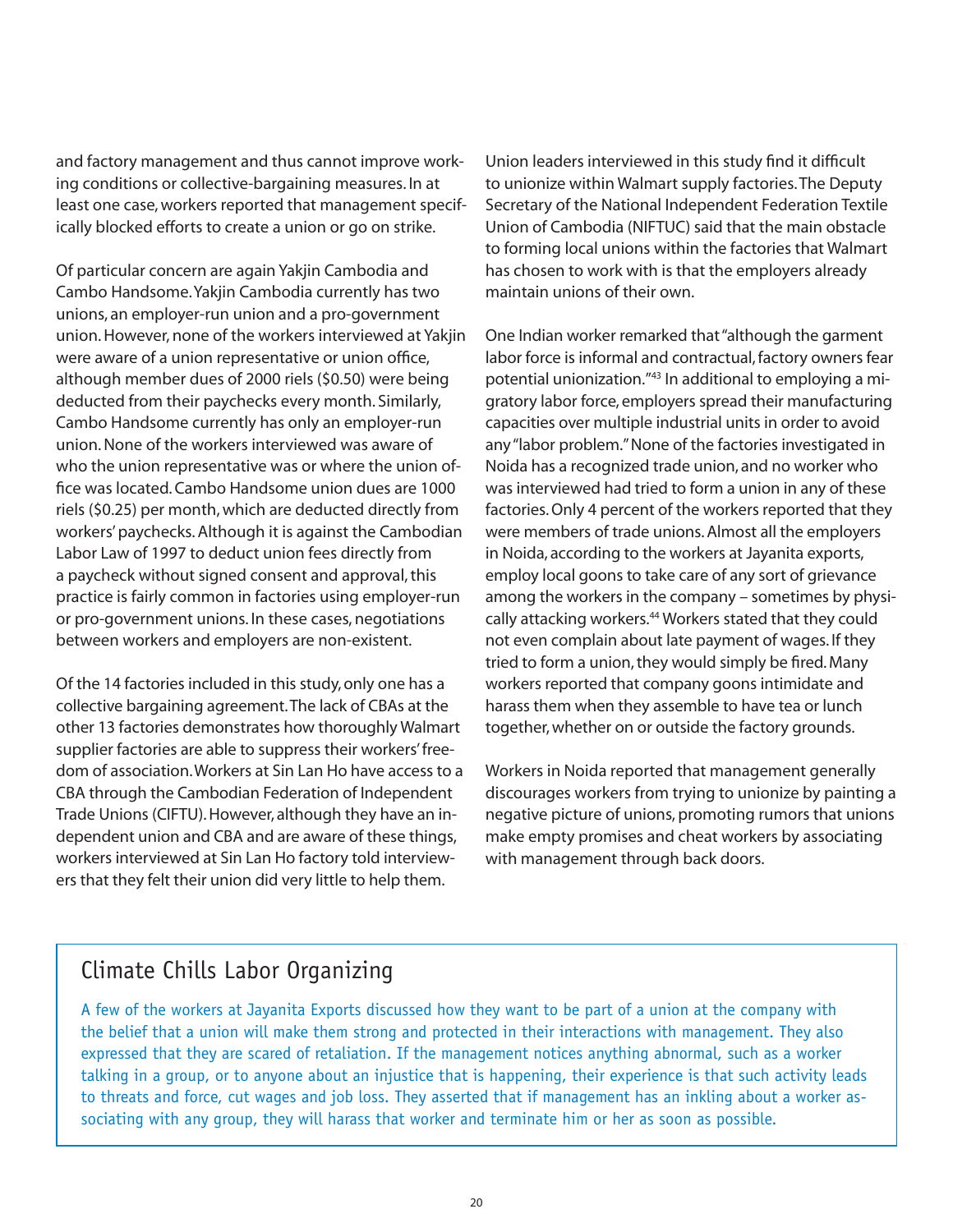There was no mechanism in any of the factories, either at Vapi or Noida, for settling disputes. No worker could recall any kind of strike or collective action in their factories. Workers at Noida explicitly stated that the management made threats and fired workers when they detected any sign of conflict. The vast majority of the workers responding in this study – 92 percent – stated that they were in an agitated state of mind due to their working conditions, but they always suppressed their urge to object out of a feeling of helplessness.45

The picture in Tirupur is slightly different. Wages are generally distributed on a weekly basis and, in most of the units, according to owners' representatives at Sri Hari Knitters, they are paid in accordance with Tamil Nadu's minimum-wage laws. According to some of the workers at the same unit, on the other hand, most employers doctor their records of wages and benefits received by the workers in order to avoid their legal obligations.

In Tirupur, the culture of labor organization is stronger than in Noida. There is no trade union in the city that represents workers at the firm level, but at the district level, at least in the negotiations to determine the minimum wage, central trade unions play a significant role, according to workers. There are about 22 associations involved that represent producers and traders at varying degrees. Besides associations of exporters such as the Tirupur Exporters Association, there are associations representing knitting units, printers and dyers, compacting and calendaring units, yarn merchants, collar-stitching units, button makers, and so on. There are six major trade unions that take part in the district-level negotiations: CITU, AITUC, INTUC, MLF, LPF, and ATP.

### Forced Labor

A typical workweek in a Cambodian garment factory is advertised as eight hours per day, six days per week, with a holiday on Sunday. Overtime is offered in all factories, allowing workers to have the option to work two additional hours per day, or to work on Sundays or national holidays. However, for the average worker at a Walmart supplier factory, overtime is not voluntary. Nearly all of the workers interviewed (86 percent) reported that their typical

workday was 10-14 hours and that they did not have the option to leave the factory prior to overtime hours beginning. Overtime is typically paid at between 1,000 and 2,000 riels (\$0.25-\$0.50) per hour. For example, workers interviewed at New Mingda reported a factory-wide formula that provides overtime bonus pay at 50 percent of the normal pay for the first two hours, and 100 percent of the normal pay for the next two hours worked. Workers from four of the factories reported being forced to work Sundays and national holidays as well. Refusing overtime work is often not an option: many factories refuse to give permission to workers to leave before overtime hours are over, while other workers reported fear that their contract would not be renewed if they argued.

All factories provide a one-hour lunch break but offer no other breaks during the day. Workers also reported being forced to work when ill, which is especially problematic during the hot season, which lasts from March until November and overlaps with the industry's ten-month-long high season.

Most of the factories included in this study offer provisions for annual leave during Cambodia's national holidays (particularly Khmer New Year in April and Pchum Ben in September), which amounts to 15-18 days of leave per year. However, workers at every factory reported management's preference to pay out the holiday leave rather than allow workers to take the time off. This pressure is mostly due to workers' fixed-duration contracts, which keeps them in a constant state of employment insecurity. Only two of the factories included in this study offer an annual leave package that the workers felt secure enough to take.

In all of the factories where workers were interviewed for this report, their responses indicated that they are being subjected to forced labor of at least one form. As defined by the International Labor Organization (ILO), forced labor is "all work or service which is exacted from any person under the menace of any penalty and for which the said person has not offered himself voluntarily." This includes, but is not limited to, the illegal practice of enforcing mandatory overtime. Respondents at all factories also reported violations of workers' right to freedom of association through union organization. At Walmart supply factories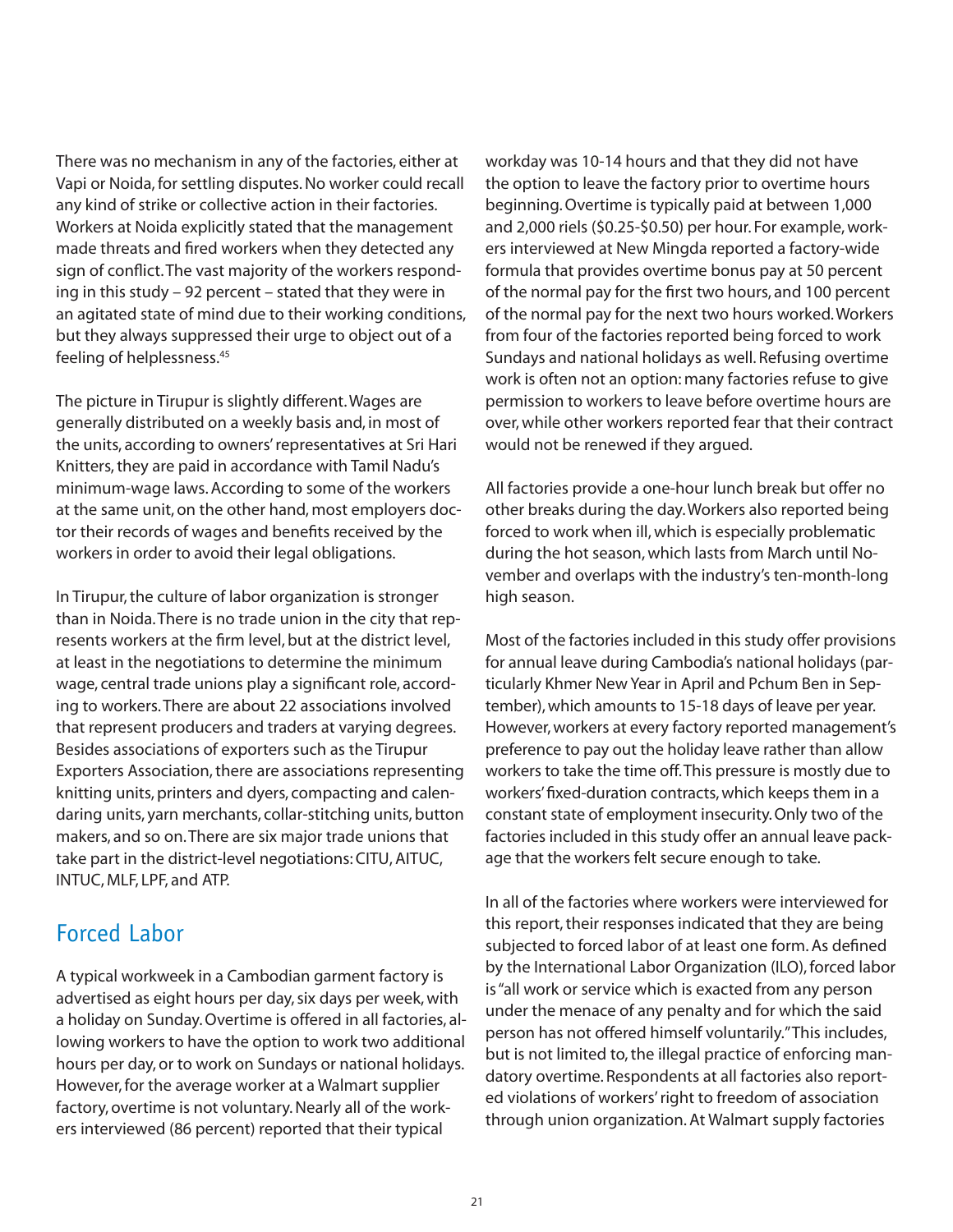in Cambodia, both of these violations of the national labor law are frequent.

Forced overtime is a characteristic of management practices in all of the 14 factories included in this study. Workers from all 14 factories reported that the standard workday was 10-14 hours per day, even though all factories are supposed to have an eight-hour workday throughout the workweek. Workers in all 14 factories reported that they could not leave the factory before overtime hours and that requests for sick leave were often refused. This form of forced labor is often exacerbated by the fact that workers in all of these factories are employed under FDCs, which do not provide any employment security, leaving the workers vulnerable to intimidation and fear tactics by the management.

Forced overtime is most common during the peak of the garment industry's high season, which overlaps with Cambodia's hottest season. From April to August, workers report being forced to work up to 14 hours a day, including Sundays and national holidays, in sweltering heat, without adequate access to clean drinking water or any breaks. It is during this season that mass-fainting episodes are most likely – a direct result of overexertion without proper nutritional support. Of particular concern are Makalot Garment and Quicksew, whose workers reported working an average of 12 hours a day and frequently being forced to work on Sundays.

Restricting workers' right to freedom of association and their right to form unions makes them more vulnerable to these and other violations of their legal rights under the national labor law. As previously discussed, at all 14 Walmart supply factories included in this report, factory management has limited workers' rights to unionize independently; as a result, many workers have access only to an employer-run or pro-government union, and many others have no union at all. Only one Walmart supplier factory within this sample has a CBA between its workers and employers.

In India, as shown above, garment suppliers consistently practice theft of wages and social security benefits, openly defying their statutory obligations. Like their Cambodian

counterparts, these firms have also managed to legitimize mandatory overtime work. They under-report overtime hours, which are frequently above legal allowances. Workers also state that they cannot refuse to work overtime, as they would simply be told to leave the job if they did so.

## Safety and Health

In Cambodia, although all factories included in this study have an on-site medic available in cases of poor health, only very serious accidents or illnesses receive any care other than paracetamol (also known as acetaminophen – i.e. Tylenol). Most factories provide compensation and medical treatment for serious incidents, including mass fainting, but headaches and overheating are neither addressed nor acknowledged as potentially being the preliminary stages of advanced illness. While direct access to at least some form of medical care is now common, it is by no means inclusive or preventative.

All factories interviewed reported at least some instances of fainting, with at least five reporting instances of mass fainting. Mass fainting has become something of an epidemic within the Cambodian garment industry. Defined as an instance in which groups of garment factory workers faint together at work, the issue has sparked mass media attention as well as comprehensive research.<sup>46</sup>

At a national level, more than 600 workers fainted in the first five months of 2014 alone, compared to a total of 800 over the whole of 2013.<sup>47</sup> Fainting is a direct result of an unsafe working environment and the physical strain of the job combined with a wage that does not provide for an adequately nutritious diet.<sup>48</sup> In almost every factory where interviews were carried out, workers voiced serious concerns over their access to clean drinking water and sanitary toilet facilities. Furthermore, in all factories studied, workers reported problems with overheating – a cause of many instances of fainting.

At one Walmart supplier factory, Yakjin, workers reported daily instances of at least two or three workers fainting. Two Yakjin workers had died during the preceding year: a man who died after fainting at the factory and being taken to the hospital, and a woman who complained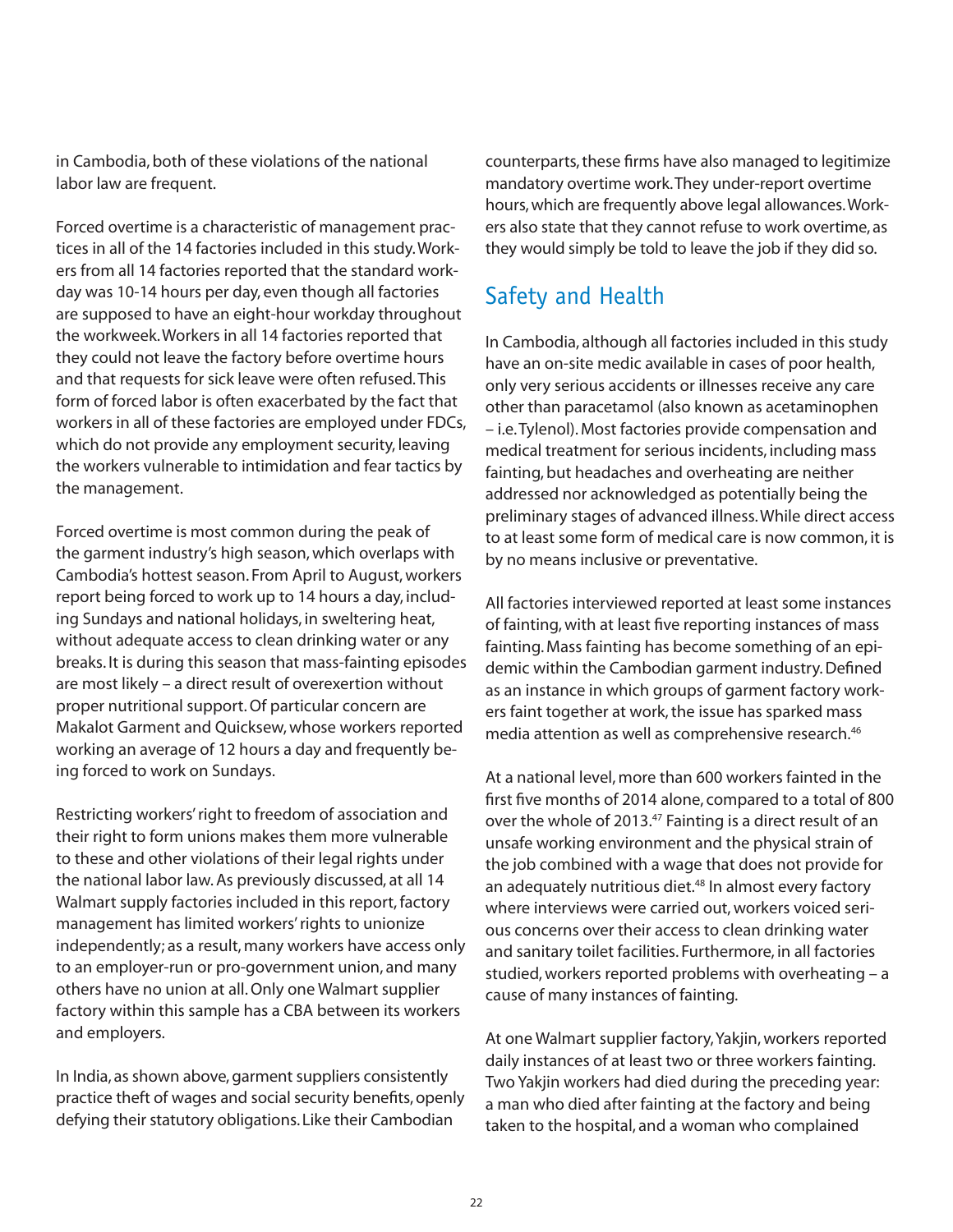of fatigue in the morning and died on her lunch break. Neither the factory owners nor Walmart conducted any investigation into the deaths of the workers, nor was any compensation provided to their families.

#### Sexual Harassment and Gender **Discrimination**

In Cambodia, 90 percent of garment workers are women.49 Complaints within the industry related to sexual harassment are few. While this could be a symptom of workers being reluctant to complain, it may also be indicative of the industry responding to pressures and management understanding its reliance on the female workforce. In all but two of the factories included in this study, workers responded that there had been no cases of sexual harassment to their knowledge.

Workers interviewed at Cambo Handsome reported sexual harassment to be a frequent problem among the line leaders and direct supervisors. Workers interviewed at Unipros Cambodia reported that human resources and administrative personnel often sexually harassed the female staff. In both cases, workers responded that there were no mechanisms for registering complaints. The situation at Cambo Handsome is particularly alarming, as workers reported that tolerating the harassment made work easier and allowed them greater opportunities to earn benefits.

Most factories within this study offer pregnant women their requisite maternity leave in accordance with the national labor law: 90 days at 50 percent pay. While it is rare, some factories provide childcare, and all factories that provide maternity leave also allow pregnant women to leave five or ten minutes earlier at the end of the day and provide an hour for breast-feeding when they return to work.

Unfortunately, several respondents reported that becoming pregnant jeopardizes a worker's employment security. Because most workers are employed under very short FDCs, if a woman becomes pregnant, she will usually

### Workers Occupy, Bring Walmart to the Table

When Kingsland Garment Co. Ltd., a Korean-owned Walmart supplier, shut down, Thy Phalla and 200 of her coworkers were left out in the cold. They did not stand still though, as Phalla became a leader for the workers when they occupied the front of the factory in protest, demanding that Walmart act. Finally, two months after the occupation began, and after international pressure, Walmart sent a representative to deal with a factory issue in Cambodia for the first time ever. Though Phalla and the workers only received \$400 each from Walmart and H&M, she continues to remain a leader at her new factory, saying that, "We'll continue to fight until brands end all exploitation of garment workers and pay us a proper wage."

Workers from Yakjin reported that when workers there become pregnant, the employer will not continue the contract and may terminate the worker early.

In India, especially in the north, women working late at night – which they frequently must due to mandatory overtime – face danger. They have to return home through poorly lit and unsafe streets. Sexual harassment from supervisors is more prevalent in the north than the south. Complaining about such harassment leads, more often than not, to termination.

Maternity benefits are granted inconsistently, ranging from none at all to well below statutory requirements. Such practices are in gross violation of the Maternity Benefit Act of 1961, which mandates that all factories and establishments should provide a pregnant woman leave for one month prior to the expected date of delivery and for six weeks after her delivery date. It also mandates that the average daily wage as specified in the Minimum Wage Act should be provided to them.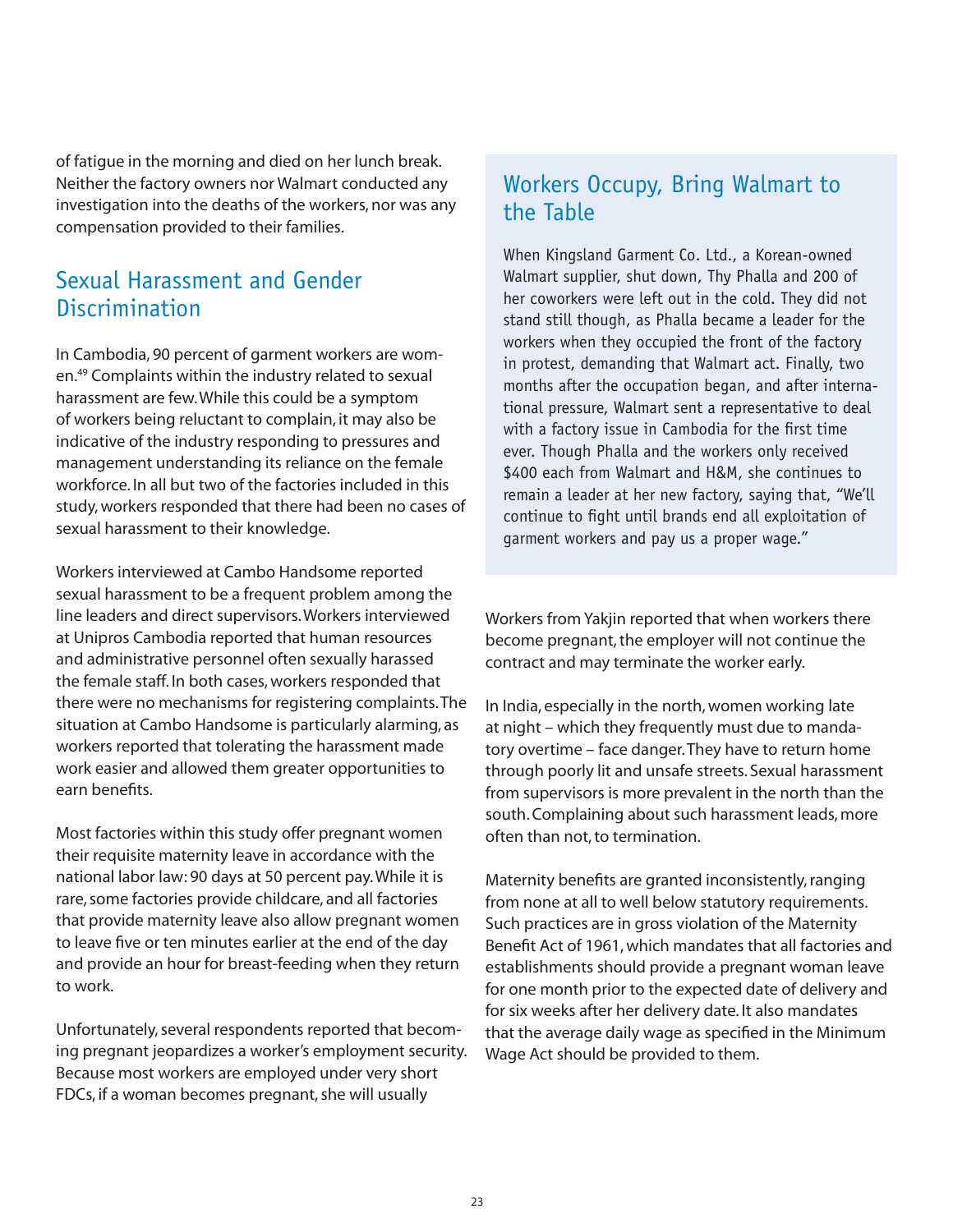#### **Complaints**

At the factories included in this study, no serious complaints have been made in the last year against Walmart on behalf of the workers. However, at least one large legal case against Walmart has been successful, and it represents the only current case study of workers who were able to gain compensation in a Walmart case.

In November 2012, the managers of the Kingsland garment factory, a supplier for Walmart and H&M, closed its doors without sufficient warning, leaving its workers without employment or their legal claim to compensation. From the date of closure through to the end of the case, the owner of the factory refused to attend any legal proceedings or arbitration meetings. As a result, the workers were forced to sit on guard 24 hours a day outside the factory to ensure the owner was not able to move his equipment from the rented factory property.

Under the Cambodian Labor Law of 1997, garment-factory workers are to be financially compensated in the case of a factory being closed. They should receive compensation equal to their last month's pay and any unused annual leave, plus indemnity for failure to provide prior notice. The amounts due to the workers in this case varied depending on each employee's monthly wage prior to the factory's closing. Under the national labor law, Kingsland, H&M, and Walmart were responsible for financial obligations to the employees of the Kingsland factory.

Eventually, in March 2012, the workers received notice that they would be paid compensation in the amount of \$235,000 for the 219 workers involved in the case. H&M and Walmart agreed to pay their respective portions of the wages due. However, while the results of the case were positive, one noticeably negative outcome of the

case was Walmart's failure to send representatives to assist in negotiating a settlement for the case. At no point in the legal process were any Walmart officials directly involved, signaling to the workers that, for all intents and purposes, Walmart didn't care.

As previously noted, Cambodian industry experts, factory owners, and union leaders recognize Walmart as one of the largest clients of the garment industry. Cambodian union leaders characterize Walmart as one of the more difficult buvers to work with. The union leaders interviewed during this project all identified Walmart as a buyer typically unresponsive to workers' needs and complaints.50 This is likely due in part to the fact that Walmart is the only buyer investing in Cambodia at such a high capacity that does not have a representative in the country. While other brands, such as H&M, Target, and The Gap, have local brand representatives available to investigate complaints and oversee negotiations, Walmart's lack of local representation has given it the reputation of not being serious about compliance issues and being indifferent to Cambodian laws.

However, as a result of Walmart's size and financial power, the same leaders and workers that view the company as unresponsive to their needs recognize that it would be worse for the more than 45,000 Cambodian garment workers indirectly employed by Walmart if the company were to leave Cambodia.<sup>51</sup> Although frustrated that Walmart is not held responsible, union leaders are aware that the brand helps to keep many workers employed, and is therefore crucial to Cambodia's continued development. Likewise, workers do not want to see Walmart move to another country; instead, they are pushing the Cambodian government to better hold brands accountable for the factories that they contract with.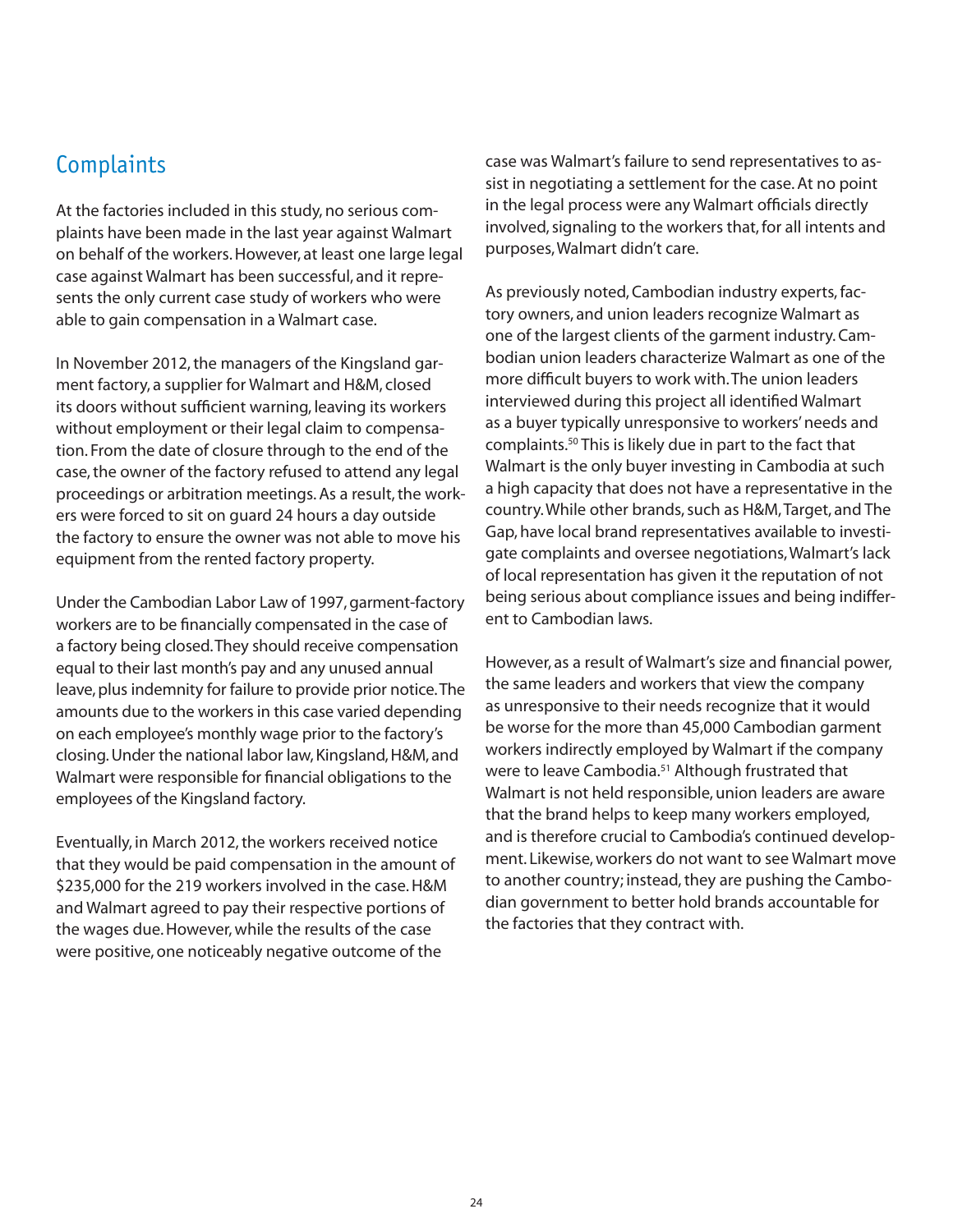## Garment Supplier Case Study: PT Ghim Li

PT Ghim Li Indonesia is one of the many companies that enjoy economic incentives in Batam. The company, located in Tunas Industrial Estate, produces or has produced apparel for brands including Walmart (including Faded Glory, Secret Treasure, No Boundaries), The Gap (including Old Navy), Target (including Xhilaration, Circo, C9), Foot Locker (including Lady Foot Locker), Les Affaires, Lane Bryant (including Catherine's and Fashion Bug), Bobbie Brooks, Eddie Bauer, Kmart/Sears, Macy's, Aeropostale, Belk, Bon-Ton, Hanes, Russell, Abercrombie & Fitch, Lands' End, Blair, and New Balance.

PT Ghim Li Indonesia is a subsidiary of Ghim Li Industries Technology (GLIT) Holdings, Pte Ltd. GLIT was established in 1977 in Singapore, but registered its stock in Australia. Its marketing offices are in Hong Kong, under the name Ghim Li Global International Ltd, and in the United States, under the name of Ghim Li Enterprise Inc. The United States is Ghim Li's main market. Ghim Li's products are also marketed in Canada and Dubai.

The company's value chain consists of research, design, and development, purchasing, processing, and management of the production chain. Ghim Li owns facilities in Brunei under the name Jati Freedom Textile Sdn Bhd, in China under the name Ghim Hong Fashion, in Cambodia under the name Ghim Li Cambodia Pte. Ltd., in Malaysia under the name Ghim Li Fashion (M) Sdn. Bhd., in Singapore under the name Maxim Textile Technology Pte Ltd, and in Sri Lanka under the name Ghim Li Lanka Pvt Ltd. Overall, Ghim Li produces apparel, namely pajamas and casual wear. Ghim Li owns its own brand, Les Affaires.

Ghim Li calls itself "a global textile and apparel supply chain manager" and employs more than 15,000 workers across 250 production lines, which are able to produce some 65 million pieces of knitted garments each year. Ghim Li claims to be committed to upholding ethical, sustainable business practices and complying with international standards.

Ghim Li started to operate in Indonesia on February 22, 2005, on 36,504 square meters of land in Batam. PT Ghim

| Productivity of PT Ghim Li, Indonesia <sup>52</sup> |                     |                       |  |
|-----------------------------------------------------|---------------------|-----------------------|--|
| <b>Product</b>                                      | <b>Daily Output</b> | <b>Monthly Output</b> |  |
| Jacket                                              | 1.8 dozen/sewer     | 540,000 pieces        |  |
| Short/long                                          | 4.0 dozen/sewer     | 960,000 pieces        |  |
| V/R/C collar                                        | 2.4 dozen/sewer     | 600,000 pieces        |  |
| Polo/dress                                          | 2.5 dozen/sewer     | 780,000 pieces        |  |

Li Indonesia employs roughly 6,000 workers, 100 of whom are expatriates. Around 54 percent of the work at PT Ghim Li is sewing.

In December 2013, PT Ghim Li employed 4,173 workers. They were divided into two shifts. Out of that number, more than 3,800 workers were contract workers who had been contracted three times or more in the past three years. Generally, workers are terminated after the second contract ends. Nearly all (90 percent) were married women. Mostly came from Bandung, West Java, Medan, Palembang, and Lampung.

#### PT Ghim Li's Workers Protest

"For three years, as a contract worker, I always worked on the night shift. They paid me minimum wage for a month and then they registered me to Jamsostek [Jaminan Sosial Tenaga Kerja, Workers' Social Insurance]. No bonuses. When the orders were high, all workers were forced to work overtime. They paid only Rp 15,000 per hour for overtime. Overtime work means death. Most of the workers are women. There is no menstrual leave. Women also work the night shift, but there is no transportation. I often heard that women got robbed on their way home." (Abdi, November 2014)

Since its establishment, there have been persistent problems in this factory. For example, on September 6, 2005, workers protested in front of the company's office during their lunch break. The workers demanded a transport allowance, menstrual leave, lunch, and attendance incentives. Workers also demanded that the company must not carry out illegal layoffs – namely unilateral layoffs without grounds.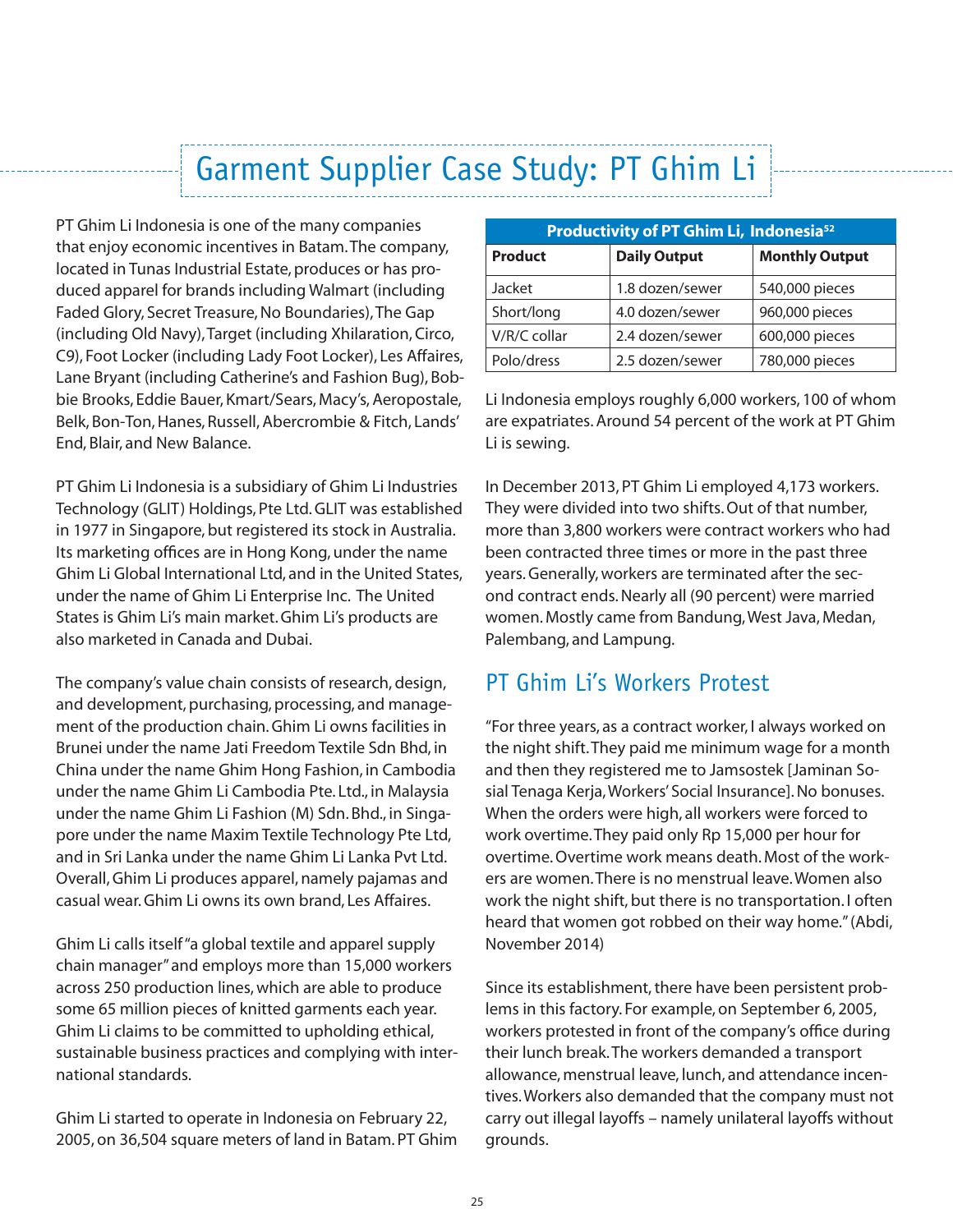On March 19, 2011, PT Ghim Li workers protested in front of the company's office at 8:00 in the morning. The workers rejected management's plan to cut their March wages by as much as Rp 47,000 per day for three days. Management had announced these cuts on the grounds that they were facing losses. The protest ended after management promised to review their wage-cut policy.

In December 2012, the trade union demanded that management grant permanent employment status to 3,800 contract workers in the core production section. They also raised other issues, such as forced overtime, menstrual leave for women, and bonuses. This case ended with the termination of all trade union officials. Only 1,000 workers became permanent employees; management recruited new workers from outside Batam. Only a small number of trade union members were left.

Another conflict began with an alleged insult to Indonesian workers by an expatriate from the Phillipines, Bunag Majesusa Vacual. On September 17, 2013, Bunag, a supervisor in a sewing section at PT Ghim Li, allegedly told one of the operators that Indonesians are lazy. This time, resistance came from Batam People, which was part of the Alliance of Batam City NGOs. This alliance demanded that Bunag be deported.

Indonesian regulations state that overtime cannot be more than three hours a day or more than 14 hours a week and must be voluntary. In PT Ghim Li, overtime work is an obligation and only paid Rp 15,000 an hour. Workers have no job security whatsoever. Workers are not cycled between shifts – those who work the night shift will always work the night shift.Female workers do not have menstrual leave. There is no transportation for women who work during the night. Women are often robbed or sexually harassed on their way home from working the night shift. 53 The company pays Batam City minimum wage without any bonuses – no attendance bonuses, no working period bonuses, and no shift bonuses.

PT Ghim Li had had a trade union – Serikat Pekerja Seluruh Indonesia (SPSI) – but it was not effective and there was no collective bargaining agreement (CBA). Finally, in December 2012, workers established a new trade union,

| PT Ghim Li's Workers' Expenses <sup>54</sup> |                 |                                                                             |  |  |
|----------------------------------------------|-----------------|-----------------------------------------------------------------------------|--|--|
| <b>Routine priority</b>                      | Price per month | <b>Survival strategies</b>                                                  |  |  |
| Room rent                                    | Rp 500,000      | They share rooms                                                            |  |  |
| Gasoline                                     | Rp 300,000      | so they can share                                                           |  |  |
| Mobile phone<br>credit                       | Rp 100,000      | the rent, eat one<br>meal a day plus<br>some instant                        |  |  |
| Motorcycle credit<br>payment                 | Rp 400,000      | noodles, take extra<br>overtime work,                                       |  |  |
| Recreation                                   | Rp 200,000      | cancel visits to their                                                      |  |  |
| Eat (twice a day)                            | Rp 600,000      | hometowns, at-<br>tend meetings less                                        |  |  |
| Drink (coffee and<br>bottled water)          | Rp 450,000      | frequently, work<br>secondary jobs, fast                                    |  |  |
| Total                                        | Rp 2,550,000    | on Mondays and<br>Thursdays, and ask<br>their families at<br>home for help. |  |  |

Note: This list does not include incidental expenses that, though not strictly necessary, are routine and regular – contributions to Independence Day celebrations, for example, or wedding-related expenses. An apartment complex might require residents to pay monthly dues for cleaning and security of Rp 30,000 to Rp 50,000; Independence Day celebrations could cost Rp 20,000 to Rp 30,000; attending a wedding ceremony Rp 30,000 to Rp 50,000; and helping family members who are getting married Rp 200,000 to Rp 500,000. An average worker who is married with one child will have to bear monthly expenses of between 1 million and 2 million rupiahs per month.

an affiliate of Federasi Serikat Pekerja Metal Indonesia -Aneka Industri (FSPMI-AI).

With the newly established trade union, workers attempted to renegotiate their employment contracts. Workers questioned the use of temporary, contract labor for regular, perennial work. For six months, after several negotiations with management, workers held protests in front of the company's office in Tunas Industrial Estate, at the local Labor Department offices, and in front of regional parliament.

Eventually, PT Ghim Li management agreed to change the workers' status into that of permanent workers, as requested in the new CBA. However, the CBA itself was rejected. The company was only willing to grant permanent status to workers based on their productivity, and the process would be carried out gradually. The company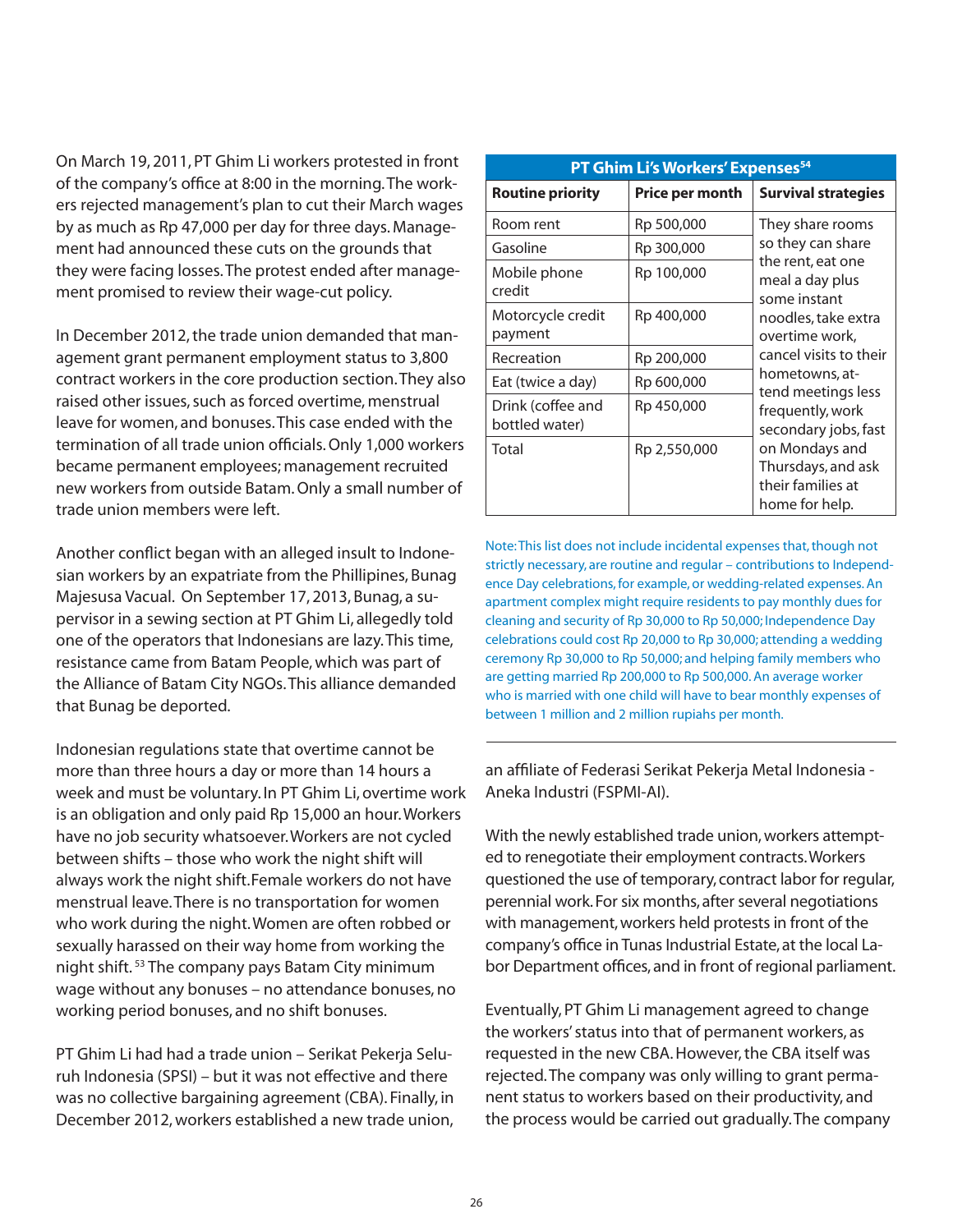also terminated 600 contract workers who were union members.

The union held another protest and reported this case to the Labor Department of Batam City. Management claimed to be unable to meet the workers' demands on the grounds that they would make the company unprofitable. The workers then prevailed on the regional parliament (DPRD) to force PT Ghim LI to promote contract

workers to permanent workers. The meeting with DPRD resulted in another CBA, but management again refused to follow through on their promises. As one member of the trade union of put it, "What else can we do? The company just does not want to do it!"

In late July 2013, the union held a protest to demand that the company honor the CBA. The action was broke up by a paramilitary organization.

# Recommendations

Given Walmart's dominant position within the global garment supply chain, the company should take responsibility for the conditions of supply-chain workers and, in each country, convene an ongoing dialogue among its suppliers, local unions, and representatives from the company itself. This would require Walmart to have engaged and responsive local CSR-compliance representatives in each country. Their goals would be to ensure that suppliers are complying with local laws, particularly those that protect workers, and that worker representatives have a safe space for negotiations. The issues include:

- The freedom of association, the right to form a union and bargain collectively
- Protection against wage theft, and a clear process for workers to recover stolen wages
- Safe, sanitary, and secure working conditions
- Zero tolerance for sexual harassment and physical violence against workers.

We recommend that Walmart open an immediate investigation into, and take actions to correct, claims of:

- Forced labor within its garment supply chain in Asia, as outlined in this report
- Misclassification of workers and illegal documentation that deny workers access to benefits and seniority
- Discrimination against pregnant workers
- Discrimination against union leaders and members.

Last, we call on Walmart to:

- Pay its suppliers fair prices, allowing them, in turn, to compensate workers with wages and benefits in line with national laws and norms
- Eliminate short-term fixed-duration contracts, replacing them with long-term contracts
- Manage changing labor needs through ongoing dialogue among Walmart, the unions, and the suppliers in a way that does not cause hardship to workers
- Improve its purchasing practices and manage its inventory and orders in ways that minimize the incentives for forced labor
- Give suppliers positive incentives for compliance and engage in long-term relationships that bring stability to the workplace
- Begin dialogue with the Asia Floor Wage Alliance specifically about covering the gap between each country's minimum wage and an actual living wage, using the Asia Floor Wage as a benchmark for the region's living wage
- Assure transparency in the company's auditing and training activities by encouraging the participation of independent groups who demonstrate reliability of data collection and reporting, engaging with workers and their representatives, and making publicly available the results of the audits
- Make public its list of suppliers so that transparency and accountability are ensured.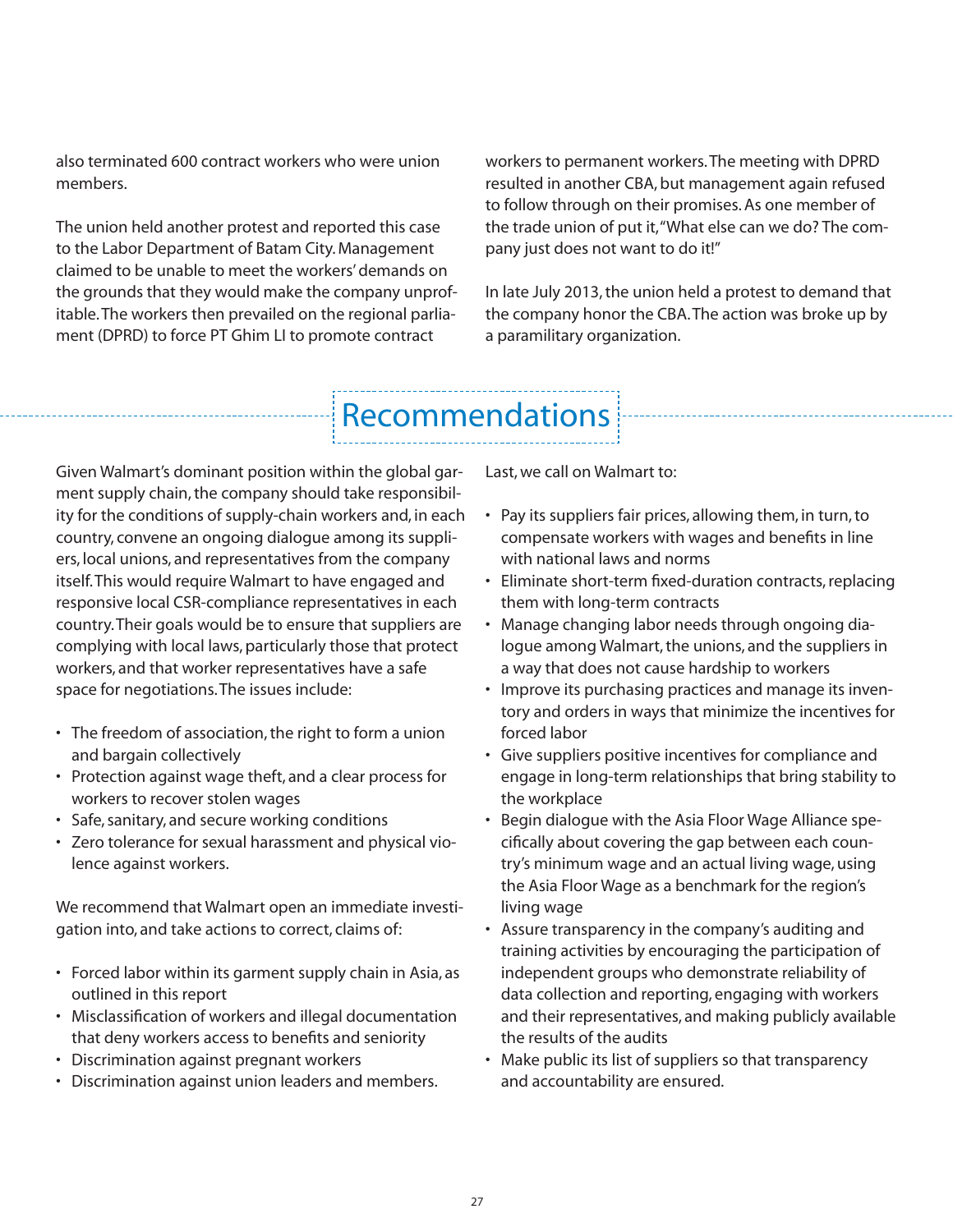## Appendices

## Appendix 1: Walmart Supplier Factories in Indonesia

#### **Companies Producing for Walmart in Indonesia**

(including Faded Glory, Secret Treasure, No Boundaries), The Gap (including Old Navy), Target (including Xhilaration, Circo, C9), Foot Locker (including Lady Foot Locker), Les Affaires, Lane Bryant (including Catherine's and Fashion Bug), Bobbie Brooks, Eddie Bauer, Kmart/Sears, Macy's, Aeropostale, Belk, Bon-Ton, Hanes, Russell, Abercrombie & Fitch, Lands' End, Blair, and New Balance.

| <b>Company</b>                         | Year of establish-<br>ment and location                        | <b>Brands</b>                                                                                                                                                                                                                        | <b>Number of</b><br>workers | <b>Status</b>                           |
|----------------------------------------|----------------------------------------------------------------|--------------------------------------------------------------------------------------------------------------------------------------------------------------------------------------------------------------------------------------|-----------------------------|-----------------------------------------|
| <b>PT Sritex</b>                       | Central Java                                                   | JCPenney, Bershka, Timberland, Sears,<br>Walmart, Guess, Quicksilver, Gymboree,<br>Charles Vögele, Okaidi                                                                                                                            | 15,000-20,000               | Still producing for<br>Walmart          |
| PT Ghim Li                             | 2005, Batam<br>Kepulauan Riau                                  | Walmart (Faded Glory, Secret Treasure,<br>No Boundaries), The Gap (Old Navy),<br>Target (Xhilaration, Circo, C9), Foot<br>Locker (Lady Foot Locker), Les Affaires,<br>Lane Bryant (Fashion Bug, Catherines),<br><b>Bobbie Brooks</b> | 5,000-6,000                 | Still producing for<br>Walmart          |
| PT Best Bintan<br>Apparel              | 1996, Bintan<br>Kepulauan Riau                                 | Walmart (Faded Glory, Secret Treasure,<br>No Boundaries), The Gap (Old Navy),<br>Target (Xhilaration, Circo, C9), Foot<br>Locker (Lady Foot Locker), Les Affaires,<br>Lane Bryant (Fashion Bug, Catherines),<br><b>Bobbie Brooks</b> |                             | Still producing for<br>Walmart          |
| PT Olympic<br>Garment<br>International | Kawasan Berikat<br>Nusantara (Nusantara<br><b>Bonded Zone)</b> | The Gap, JCPenney, J.Crew, and B-Three                                                                                                                                                                                               | 800-1,000                   | Walmart production<br>ended around 2010 |
| PT Crystal<br>Garment                  | 2002, North Utara                                              | Bershka, Ekolot, Walmart                                                                                                                                                                                                             | 600-700                     | Closed in 2014                          |
| PT Kaho Indah<br>Garment               | Kabupaten Bekasi                                               | Adidas, Nike                                                                                                                                                                                                                         |                             | Walmart production<br>ended around 2005 |
| PT Pan Brothers                        | Tangerang                                                      | Calvin Klein, J. Crew, Tommy Hilfiger,<br>Adidas, Nike, H&M, Kate Spade, VF<br>Corporation (The North Face), Salomon                                                                                                                 |                             | Walmart production<br>ended around 2005 |
| PT Panca Prima<br><b>Eka Brothers</b>  | Tangerang, Boyolali,<br>Sragen, and<br>Sukabumi                | Under Armour, Arc'teryx, Jack Wolfskin,<br>H&M, Adidas, Nike, Salomon,<br>VF Corporation (The North Face)                                                                                                                            | 20,000-21,000               | No Walmart<br>production since 2005     |
| PT Sinar Gaya<br><b>Busana</b>         | <b>Bekasi</b>                                                  | Nike, Adidas                                                                                                                                                                                                                         | 2,000                       | No Walmart<br>production                |
| PT Kukdong<br>International            | <b>Bekasi</b>                                                  | Nike, Reebok, JCPenney, Walmart                                                                                                                                                                                                      | 1,000-1,500                 | Still producing for<br>Walmart          |
| PT Liebra<br>Permana                   | 1977, Bogor                                                    | L Brands (Victoria's Secret), La Senza,<br><b>JCPenney</b>                                                                                                                                                                           | 2,000-3,000                 | Walmart production<br>ended around 2005 |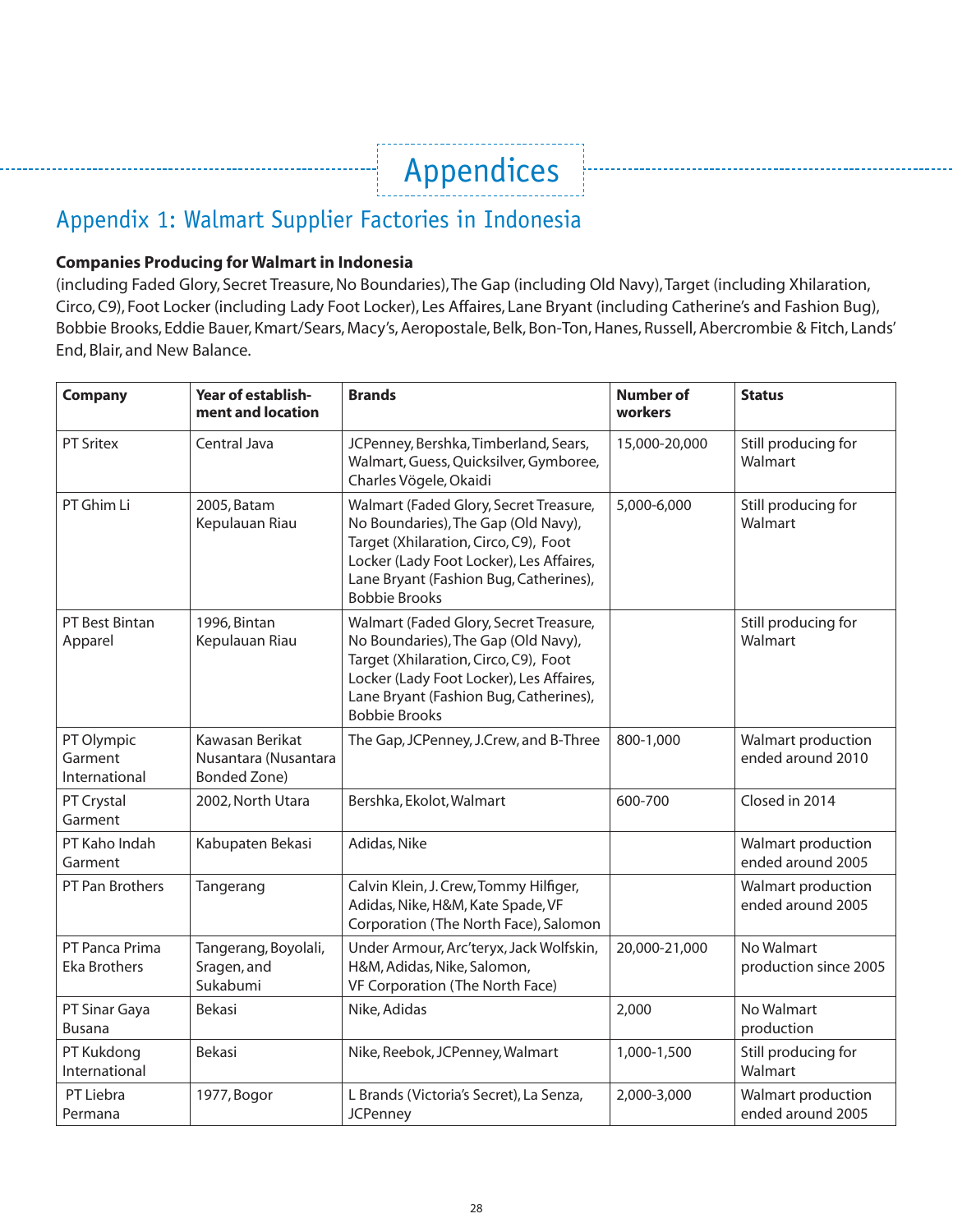| <b>Factory Name</b>                  | <b>Location</b>   | <b>Number of Workers</b> |
|--------------------------------------|-------------------|--------------------------|
| Berry Apparel (Cambodia) Co Ltd      | <b>Phnom Penh</b> | 3,600                    |
| Blossom Century (Cambodia) Ltd       | Takeo             | 1,200                    |
| Cambo Handsome Ltd                   | Phnom Penh        | 6,000                    |
| Camitex (Cambodia) Mfg Co Ltd        | Phnom Penh        | 645                      |
| Camitex II (Cambodia) Mfg Co Ltd     | Phnom Penh        | 461                      |
| Chang Sheng (Cambodia) Garment       | Phnom Penh        | 825                      |
| <b>Dignity Knitter Limited</b>       | Kandal            | 2,173                    |
| Dongdu Textile (Cambodia) Co Ltd     | Vattanac II       | 1,031                    |
| Fairdon (Cambodia) Limited           | Phnom Penh        | 170                      |
| Ford Glory (Cambodia) Manufacturing  | Phnom Penh        | 476                      |
| Ghim Li Cambodia Pte Ltd             | Kandal            | 2,315                    |
| Heart Enterprise (Cambodia) Co Ltd   | Kandal            | 917                      |
| JK Forever Co Ltd                    | <b>Phnom Penh</b> | 410                      |
| Ju Hui Footwear Co Ltd               | Phnom Penh        | N/A                      |
| Kie & Kie World Co Ltd               | Phnom Penh        | 900                      |
| King Fashion Garment Co Ltd          | Phnom Penh        | 3,412                    |
| King First Industrial Co Ltd         | Kandal            | 1,740                    |
| Makalot Garments (Cambodia) Co Ltd   | Vattanac I        | 4,916                    |
| Miaw Shun (Cambodia) Garments        | Phnom Penh        | 650                      |
| New Mingda (Cambodia) Co Ltd         | Phnom Penh        | 2,125                    |
| Quicksew (Cambodia) Ltd              | Vattanac I        | 1,364                    |
| San Fong International Co Ltd        | Phnom Penh        | 492                      |
| Sin Lan Ho Garment Co Ltd            | <b>Phnom Penh</b> | 300                      |
| The One (Cambodia) Industries Co     | PPSEZ             | 737                      |
| Top Centre Manufacturing Ltd         | Phnom Penh        | 750                      |
| TY Fashion (Cambodia) Plc            | Phnom Penh        | 2,375                    |
| Unipros (Cambodia) Enterprise Co Ltd | Phnom Penh        | 150                      |
| Unison Garment Co Ltd                | Phnom Penh        | 748                      |
| Whitex Garments (Cambodia) Co Ltd    | Vattanac I        | 1,440                    |
| Yakjin                               | Phnom Penh        | 2,850                    |
| Yu Fa Garment Industry (Cambodia)    | Phnom Penh        | 395                      |

## Appendix 2: Walmart Supplier Factories in Cambodia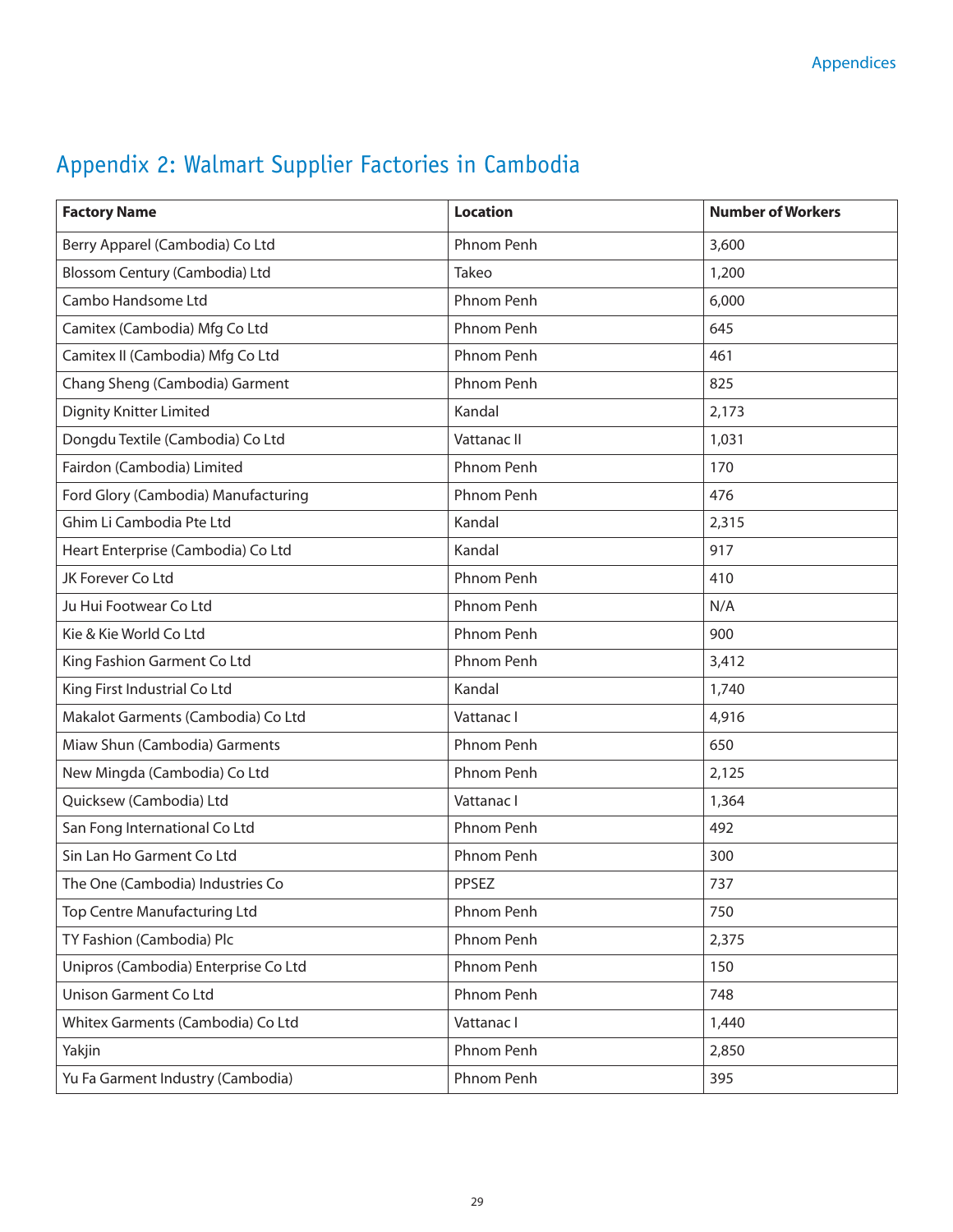| <b>Factory Name</b>     | <b>Volume Percentage</b> | <b>Products</b>           |
|-------------------------|--------------------------|---------------------------|
| <b>Berry Apparel</b>    | 2%                       | Women's pants             |
| <b>Blossom Century</b>  | 1%                       | Women's cardigans         |
| Cambo Handsome          | 3%                       | Women's and kids' apparel |
| Dongdu Textile          | 1%                       | Girls' apparel            |
| Ghim Li Cambodia        | 42%                      | Women's apparel           |
| <b>Heart Enterprise</b> | 1%                       | Unknown                   |
| <b>JK Forever</b>       | 1%                       | Unknown                   |
| <b>Makalot Garment</b>  | 1%                       | Women's running shorts    |
| Miaw Shun               | 0%                       | Women's tanks             |
| New Mingda              | Unknown                  | Unknown                   |
| Ouicksew                | 0%                       | Women's swimwear          |
| Sin Lan Ho              | 3%                       | Women's and kids' apparel |
| Unipros                 | 13%                      | <b>Tents</b>              |
| Yakjin                  | Unknown                  | Unknown                   |

## Appendix 3: Items Produced by Walmart Suppliers in Cambodia

## Appendix 4: Ownership of Walmart Supplier Factories in Cambodia

| <b>Factory Name</b>     | Ownership          |
|-------------------------|--------------------|
| <b>Berry Apparel</b>    | Malaysia           |
| <b>Blossom Century</b>  | China              |
| Cambo Handsome          | Korea <sup>*</sup> |
| Dongdu Textile          | China              |
| Ghim Li Cambodia        | Singapore          |
| <b>Heart Enterprise</b> | Taiwan             |
| <b>JK Forever</b>       | Taiwan             |
| <b>Makalot Garment</b>  | Taiwan             |
| Miaw Shun               | China*             |
| New Mingda              | China              |
| Quicksew                | Korea              |
| Sin Lan Ho              | Taiwan             |
| Unipros                 | China              |
| Yakjin                  | Korea              |

\*Some degree of Cambodian ownership; all others are 100 percent foreign-owned and 100 percent FDI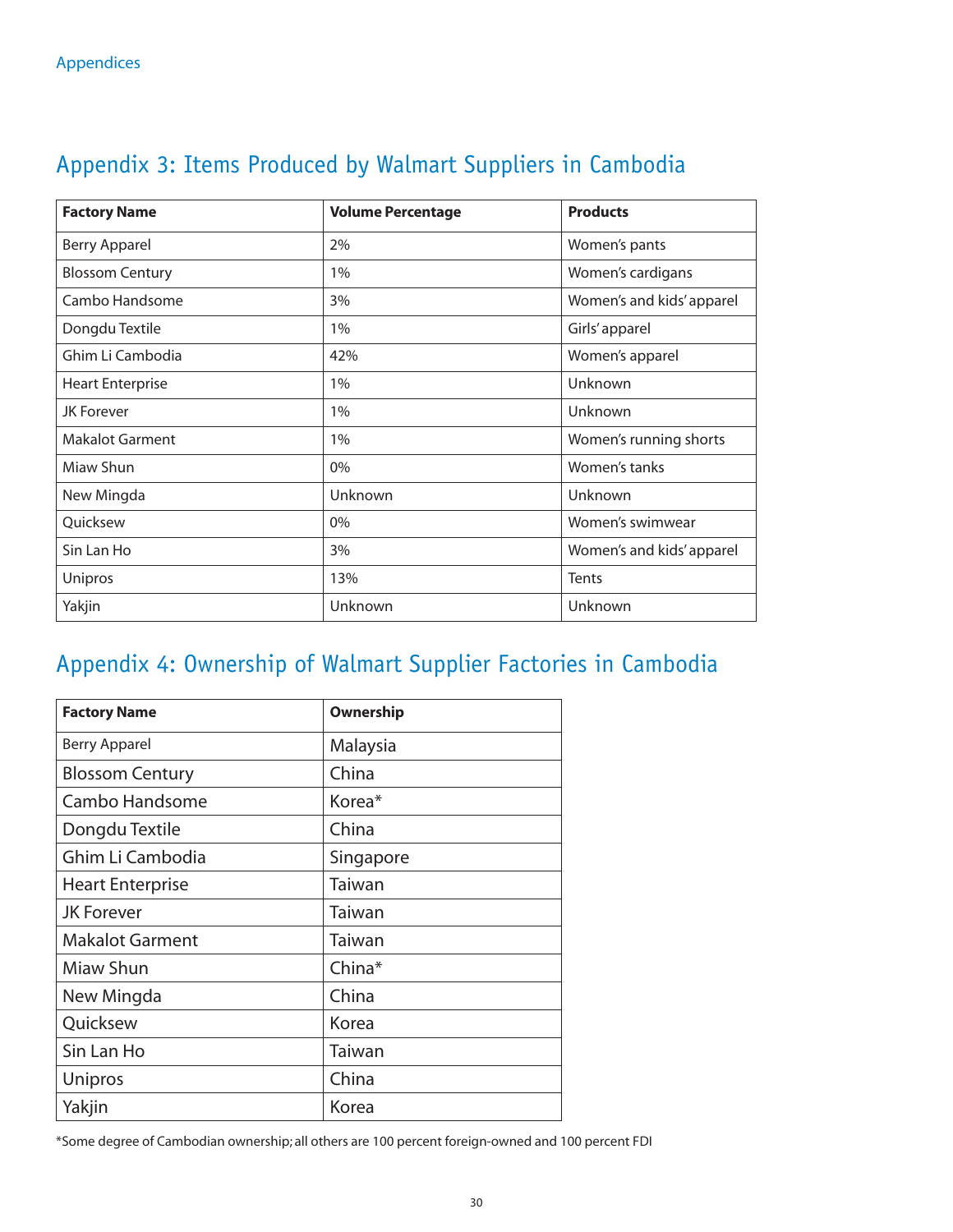*Business India.* 1993. "Garment Exports: Out of the Closet," July 5: 101–3.

Bhavani, T.A. Suresh D. Tendulkar (2001), 'Determinants of firm-level export performance: A case study of Indian textile garments and apparel industry".

Bibliography

*Journal of International Trade and Economic Development,* 10:1, 65-92. Chandra, P. (1999), *Competing Through Capabilities, Economic and Political Weekly*, 27 February.

Chatterjee, Somnath, and Rakesh Mohan. 1993. "India's Garment Exports." *Economic and Political Weekly* 28, no. 35 (August 28): Review of Industry and Management, M-95– 119.

*Economist.* 1997. "The NAFTA Effect," July 5: 19–21.

Egan, Mary Lou, and Ashoka Mody. 1992. "Buyer-Seller Links in Export Development." *World Development* 20, no. 3: 321–34.

Export-Import Bank of India. 1995. *Indian Garment Exports: Implications of the MFA Phase- Out.* Occasional Paper no.34. Mumbai: Export-Import Bank of India.

EXIM Bank (1995), *Indian Garment Exports; Implications of the MFA Phase-out,* Occasional Paper No 34.

Goto, Junichi. 1989. "The Multifibre Arrangement and Its Effects on Developing Countries." World Bank Research Observer 4, no. 2: 203-27.

Hartmann, Udo. 1993. "Trends in Textile Capacity." *Textile Asia*, July: 66–71. India, Government of, Ministry of Finance, Economic Division. 1998. *Economic Survey,* 1997–98. ——. 1999. *Economic Survey,* 1998–99.

*India Today.* 1994. "Special Survey: On the Cutting Edge," May 15: 125–39.

International Labour Organisation (ILO). 1995. *Recent Developments in the Clothing Industry, Report I*. Geneva: ILO.

Krugman, Paul. 1995. "Growing World Trade: Causes and Consequences." *Brookings Papers on Economic Activity,* 25th Anniversary Issue, vol. 1: 327–62.

Majmudar, Madhavi. 1996. "The MFA Phase-Out and the EU Clothing Sourcing: Forecasts to 2005." *Textile Outlook International,* March: 31–61.

Mohan, R. & S Chatterjee (1993), *India's Garment Exports*, Economic and Political Weekly, Vol. XXVIII, issue 35.

Mukherji, I.N. (2000), *Indo-Sri Lankan Trade and Investment Linkages: With Special reference to SAPTA and Free Trade Agreement*, South Asia Economic Journal, Vol. 1, No. 1.

Neogi, C., Ghosh, Buddhadeb (1998), *Impact of Liberalisation on Performance of Indian Industries, A Firm Level study, Economic and Political Weekly*, 28 February

Moore, Lynden. 1997. "US Imports of Clothing from Asian Developing Countries." *Journal of International Development 9*, no.3: 309–30.

Ramaswamy, K. V. 1994. "Small-Scale Manufacturing Industries: Some Aspects of Size, Growth and Structure." *Economic and Political Weekly* 29, no. 9 (February 26): Review of Industry and Management, M-13–23.

Ramaswamy, K. V., and Gary Gereffi. 1998."India's Apparel Sector in the Global Economy: Catching Up or Falling Behind." *Economic and Political Weekly 33,* no.3 (January 17): 122–30.

Ramaswamy, K. V. (1999-2000), "Exporting in a Globalised Economy", *India Development Report 1999-2000*, IGIDR, India.

*Report of the Expert Committee on Textile Policy (1999),* Ministry of Textiles, Government of India, August.

Rhee, Yung Whee. 1990. "The Catalyst Model of Development: Lessons from Bangladesh's Success with Garment Exports." *World Development 18,* no. 2: 333–46.

Roy, T. (1998), *Economic reforms and Indian textile industry, Economic and Political Weekly*, 8 August.

World Bank, Country Department II, South Asia Region. 1996. *India: Country Economic Memorandum.* August. Washington, D.C.: World Bank.